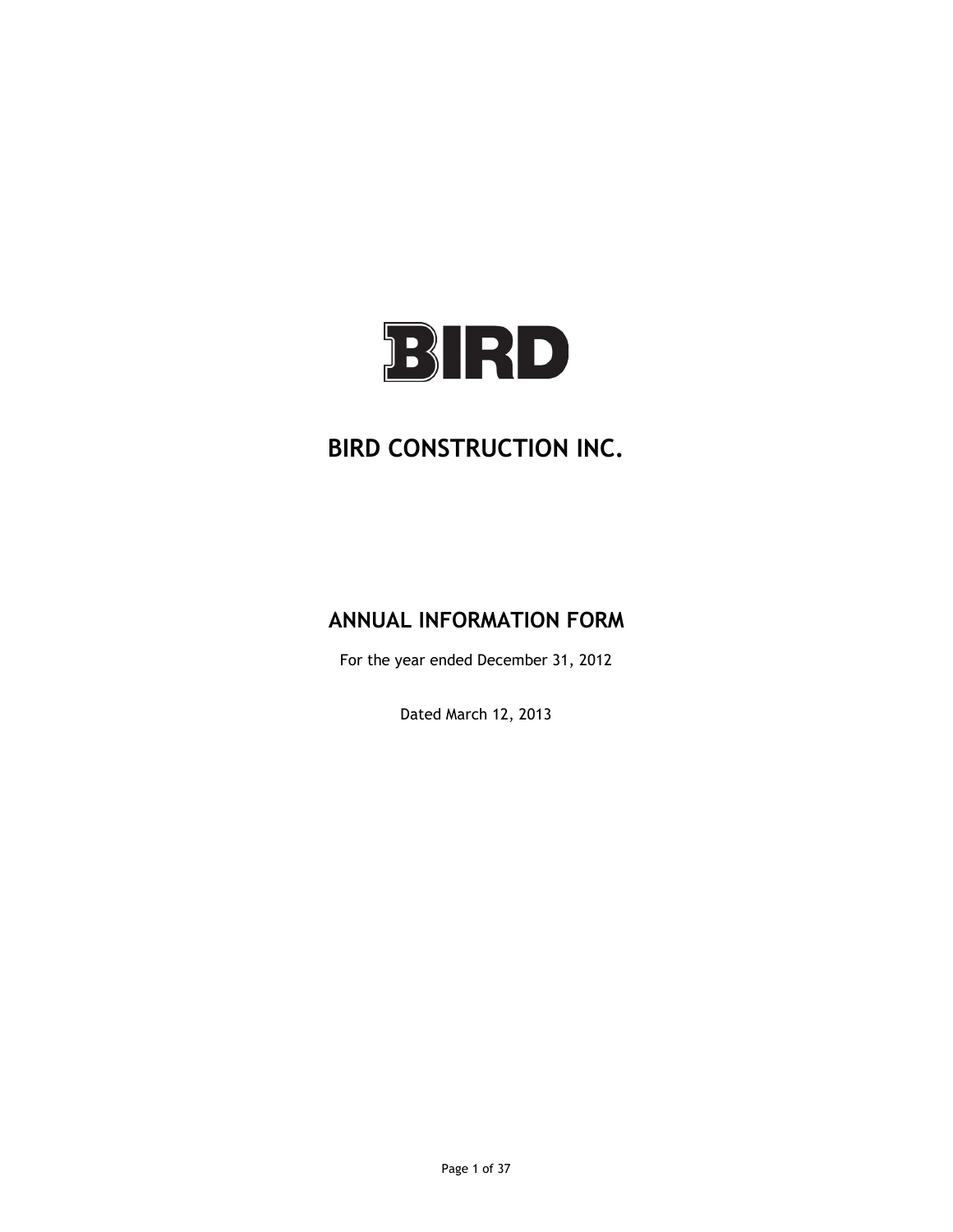# TABLE OF CONTENTS

| 1.                                     |        |  |
|----------------------------------------|--------|--|
|                                        |        |  |
| $\frac{1.1}{1.2}$                      |        |  |
|                                        |        |  |
| 2.                                     |        |  |
|                                        |        |  |
| $\frac{2.1}{2.2}$                      |        |  |
|                                        |        |  |
| 3.                                     |        |  |
|                                        |        |  |
|                                        |        |  |
| $\frac{3.1}{3.2}$<br>$\frac{3.3}{3.3}$ |        |  |
|                                        |        |  |
| 4.                                     |        |  |
|                                        |        |  |
|                                        | 4.1.1  |  |
|                                        | 4.1.2  |  |
|                                        | 4.1.3  |  |
|                                        | 4.1.4  |  |
|                                        | 4.1.5  |  |
|                                        | 4.1.6  |  |
|                                        | 4.1.7  |  |
|                                        | 4.1.8  |  |
|                                        | 4.1.9  |  |
|                                        | 4.1.10 |  |
|                                        | 4.1.11 |  |
|                                        | 4.1.12 |  |
|                                        |        |  |
| 4.2                                    |        |  |
|                                        |        |  |
|                                        | 4.2.2  |  |
|                                        | 4.2.3  |  |
|                                        | 4.2.4  |  |
|                                        | 4.2.5  |  |
|                                        | 4.2.6  |  |
|                                        | 4.2.7  |  |
|                                        | 4.2.8  |  |
|                                        | 4.2.9  |  |
|                                        | 4.2.10 |  |
|                                        |        |  |
|                                        |        |  |
|                                        |        |  |
|                                        |        |  |
|                                        |        |  |
|                                        |        |  |
|                                        |        |  |
|                                        |        |  |
|                                        |        |  |
|                                        |        |  |
|                                        |        |  |
|                                        |        |  |
|                                        |        |  |
|                                        |        |  |
| 4.3                                    |        |  |
|                                        | 4.3.1  |  |
|                                        | 4.3.2  |  |
|                                        |        |  |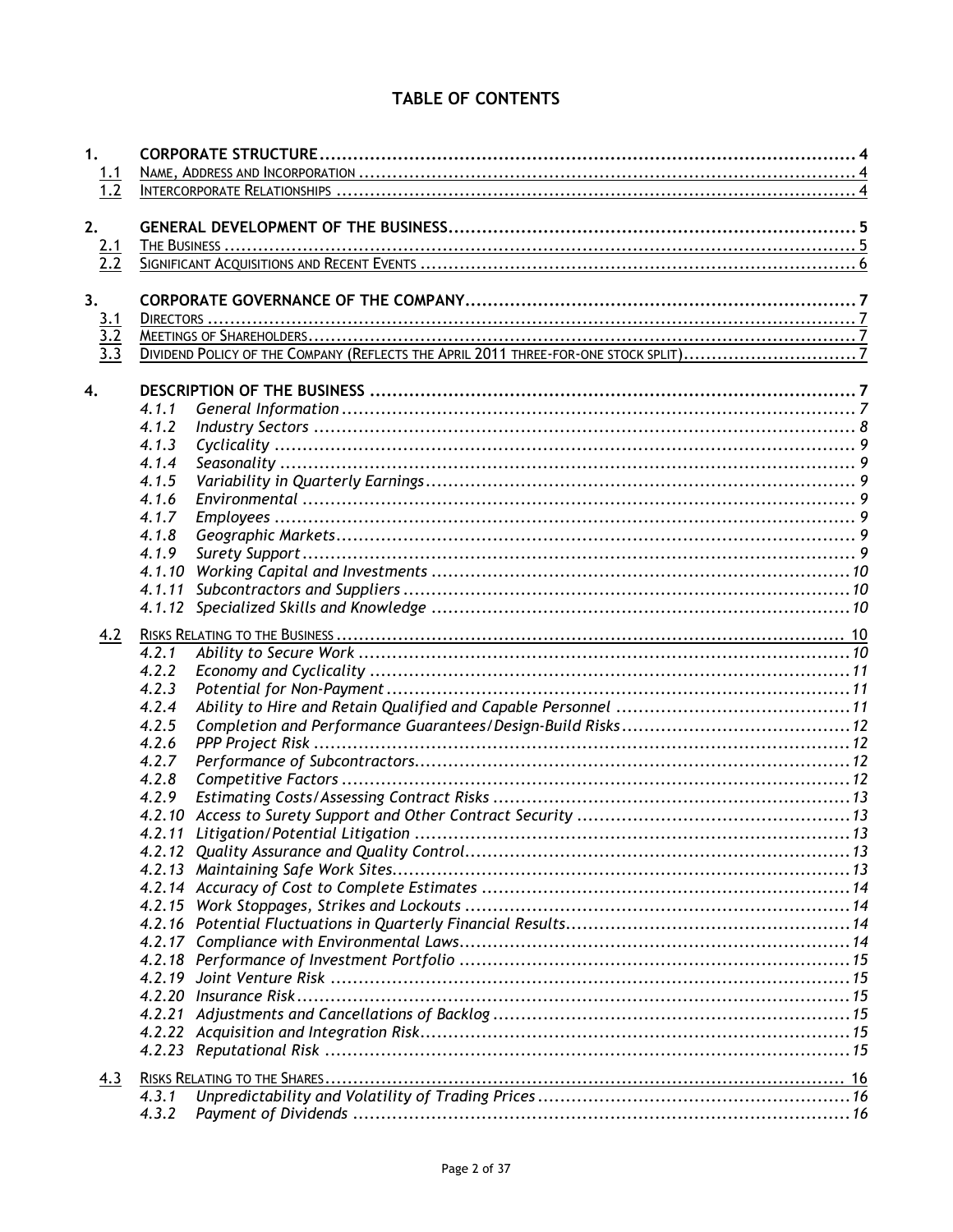| 5.                                                                     |  |
|------------------------------------------------------------------------|--|
| 6.<br>$\frac{6.1}{6.2}$                                                |  |
| 7.                                                                     |  |
| 8.<br>8.1<br>8.2<br>8.3<br>8.4<br>8.5<br>8.6                           |  |
| 9.<br>9.1<br>$\overline{9.2}$<br>$\frac{9.3}{9.3}$<br>$\overline{9.4}$ |  |
| 10.                                                                    |  |
| 11.<br>12.                                                             |  |
| 13.                                                                    |  |
| 14.                                                                    |  |
| 15.                                                                    |  |
| 16.                                                                    |  |
| 17.                                                                    |  |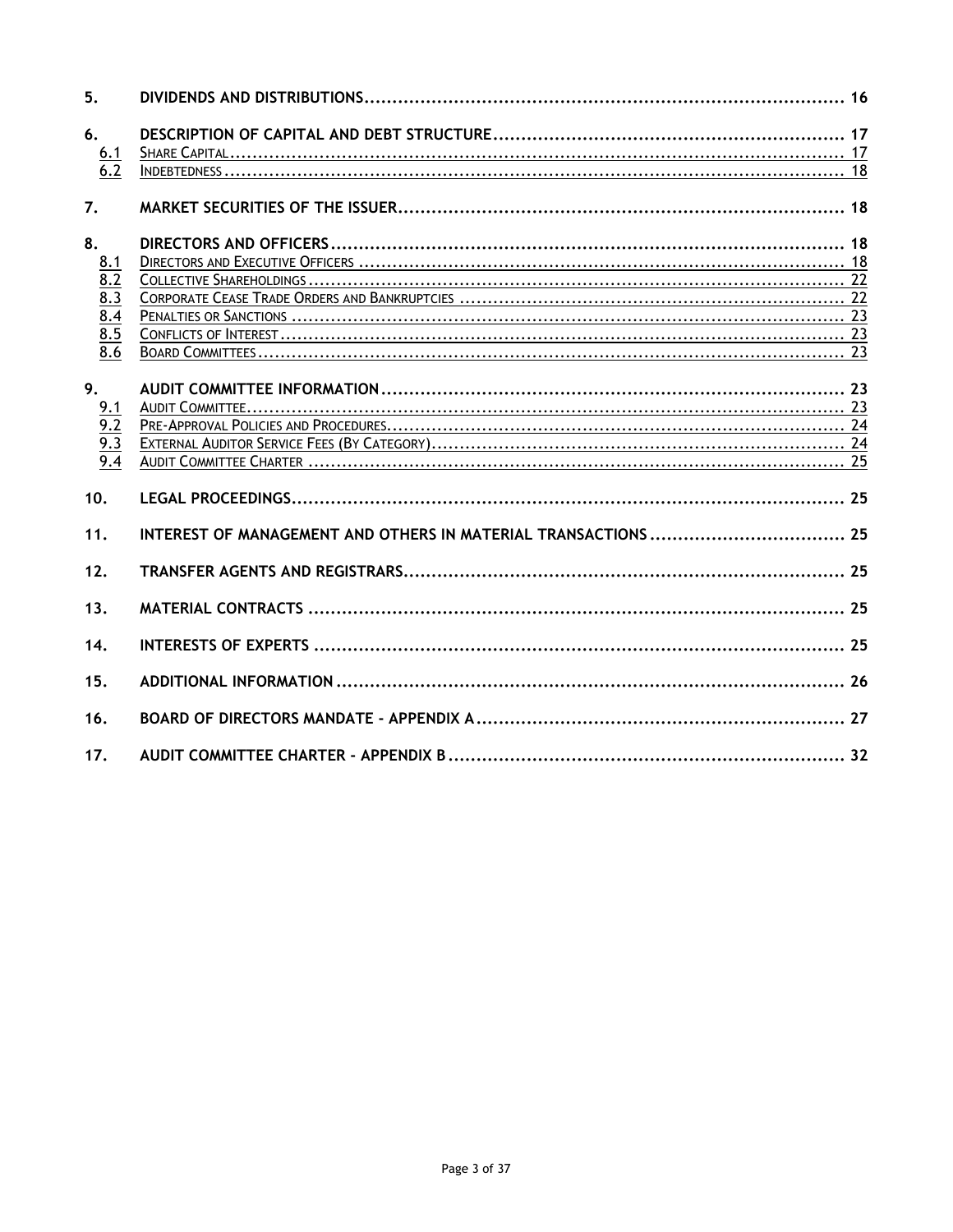# **1. CORPORATE STRUCTURE**

# <span id="page-3-1"></span><span id="page-3-0"></span>**1.1 Name, Address and Incorporation**

Bird Construction Inc. (the "Company" or "Bird") was incorporated on March 5, 2010 under the *Business Corporations Act* (Ontario) for the sole purpose of facilitating the conversion of Bird Construction Income Fund (the "Fund") to a corporation. On January 1, 2011, the conversion to a corporation was completed with the unitholders of the Fund becoming the shareholders of the Company. The conversion had no impact on the nature of the construction activities undertaken by Bird. The Company's common shares are listed on the Toronto Stock Exchange under the trading symbol BDT.

The Company's registered and principal office is located at 5700 Explorer Drive, Suite 400, Toronto, Ontario L4W 0C6.

#### <span id="page-3-2"></span>**1.2 Intercorporate Relationships**

The following diagram illustrates the organizational structure of the Company, its principal subsidiaries, its investment in the limited partnerships and interests in joint ventures relating to the execution of Public Private Partnership ("PPP") construction contracts.



Bird conducts a number of its construction projects using joint ventures which offer the benefits of pooling of resources required to complete the project and the spreading of risk between partners. The joint ventures are formed to undertake a specific project, are jointly controlled by the partners and are dissolved upon completion of the project.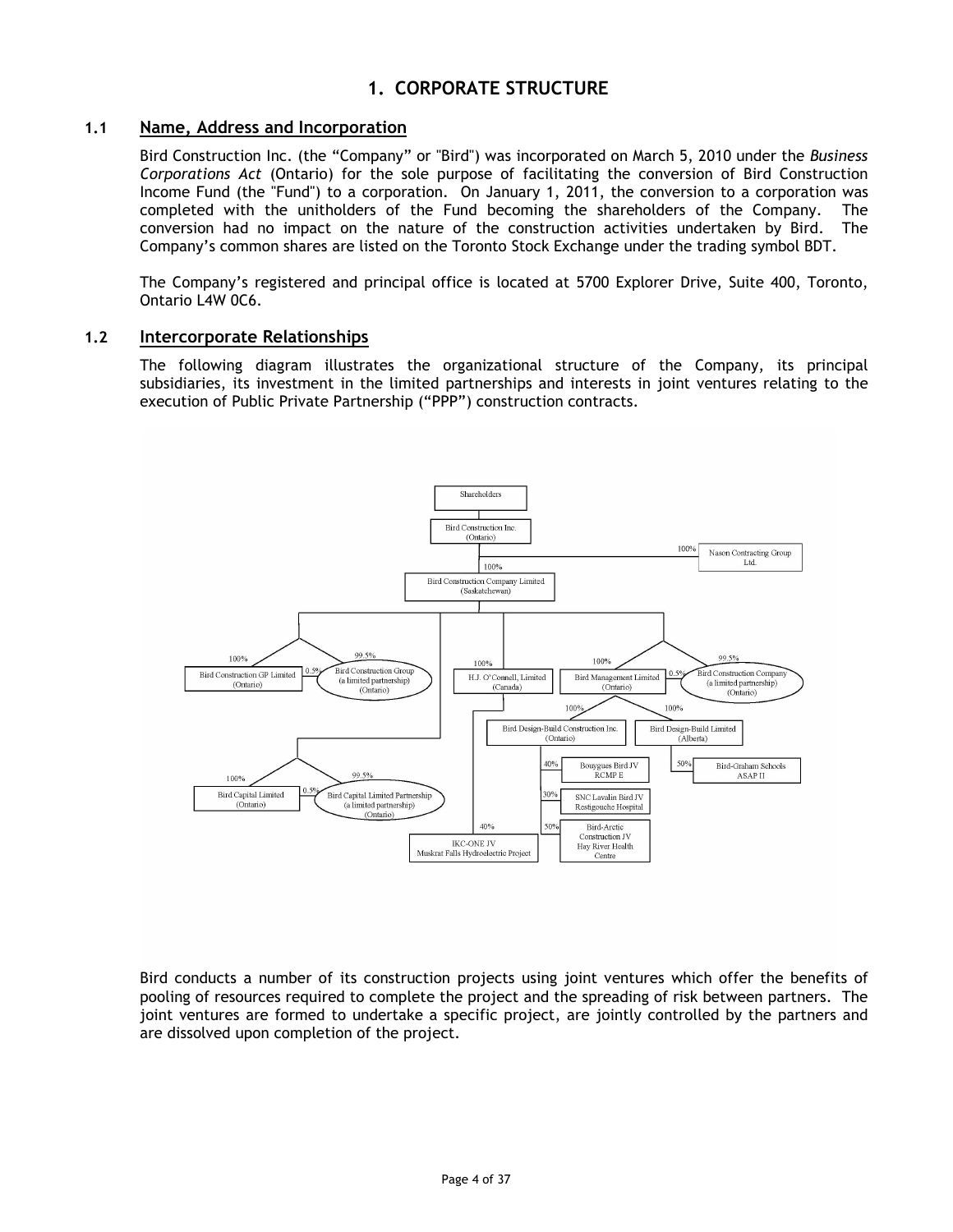# **2. GENERAL DEVELOPMENT OF THE BUSINESS**

# <span id="page-4-1"></span><span id="page-4-0"></span>**2.1 The Business**

The Company operates as a general contractor across Canada with offices in St. John's, Halifax, Saint John, Wabush, Montreal, Toronto, Winnipeg, Calgary, Edmonton and Vancouver and in St. Albert, with the acquisition of Nason Contracting Group Ltd. ("Nason") on January 17, 2013. The Company and its predecessors have been in operation for more than 90 years, and focus primarily on projects in the industrial, mining, commercial and institutional sectors of the general contracting industry, using fixed price, design-build, unit price, cost reimbursable, guaranteed upset price, and construction management contract delivery methods.

While Bird self-performs some elements of its projects, particularly in the industrial market sector and in conjunction with the civil construction and contract mining operations, the majority of the overall construction risk rests with Bird's subcontractors. The scope of the work of each subcontractor is defined by the same contract documents that form the basis of the Company's agreements with its clients. The terms of the agreements between the Company and its clients are replicated in the agreements between the Company and its subcontractors. These "flow-down" provisions substantially mitigate the risk borne by the Company. Depending on the value of the work, the Company may require bonds or other forms of contract security from subcontractors which will help mitigate exposure to possible additional costs should a subcontractor not be able to meet their contractual obligations. Bird's primary constraint on growth is the ability to secure new work at reasonable margins and the availability of qualified professional staff who can be assigned to manage the projects.

At the end of 2012, the Company has a backlog of \$1,073.9 million, compared with \$1,235.6 million at the end of 2011, and \$1,229.6 million at the end of 2010.

Construction activity is tied to the general state of the economy. Economic conditions have been gradually improving over the past three years and this factor has in part contributed to an increase in the Company's annual revenues in each of the past three years. The Company's annual revenues were \$1,454.9 million in 2012, \$974.5 million in 2011 and \$842.0 million in 2010. Net income was \$58.2 million in 2012, \$29.5 million in 2011 and \$46.2 million in 2010. In 2010, Bird was structured as an income trust and was able to access certain income tax benefits which were eliminated by changes to the Canadian Income Tax Act for 2011 and subsequent years. If in 2010, Bird had been subject to corporate tax rules, 2010 adjusted net income would have been approximately \$38.6 million.

The reduction in net income in 2011 compared with 2010 was attributable to the combined effect of lower gross profit, primarily resulting from a competitive market, higher general and administrative expenses due to the need to build human capital necessary to grow the business, offset to some extent from the earnings derived from the O'Connell acquisition, effective on August 31, 2011. The increase in net income in 2012 compared with 2011 reflects continued growth in the economy, in particular, a resurgence of construction activity in northern Alberta, continued strengthening in the commercial sector and a full year's income contribution from O'Connell, where earnings were supported by significant capital expenditures made by O'Connell's customers.

The institutional sector represented 37% of 2012 revenues (58% in 2011; 61% in 2010). The decline in the relative significance of revenues from this sector in 2011 compared with 2010 is primarily a result of the elimination of government stimulus spending and the impact on 2011 revenues offset to some extent by higher revenues from the execution of PPP projects. While the proportion of total volume of institutional projects declined in 2012 relative to 2011, the Company still executed a respectable volume of institutional work in 2012. The Company anticipates that institutional spending will be limited, as all levels of government are still under pressure to address budget deficits. However, the Company will continue to be active in the PPP sector and will be submitting proposals for projects of this nature in 2013 and beyond. Competition for these projects will continue to be intense and there can be no assurance that the Company will be successful in achieving contract awards.

The industrial market contributed 43% of 2012 revenues (31% in 2011; 32% in 2010). In 2011, particularly in the last half of the fiscal year, the Company experienced an increase in Alberta oil sands activity, which largely served to bring revenues in line with those reported in 2010. The recovery in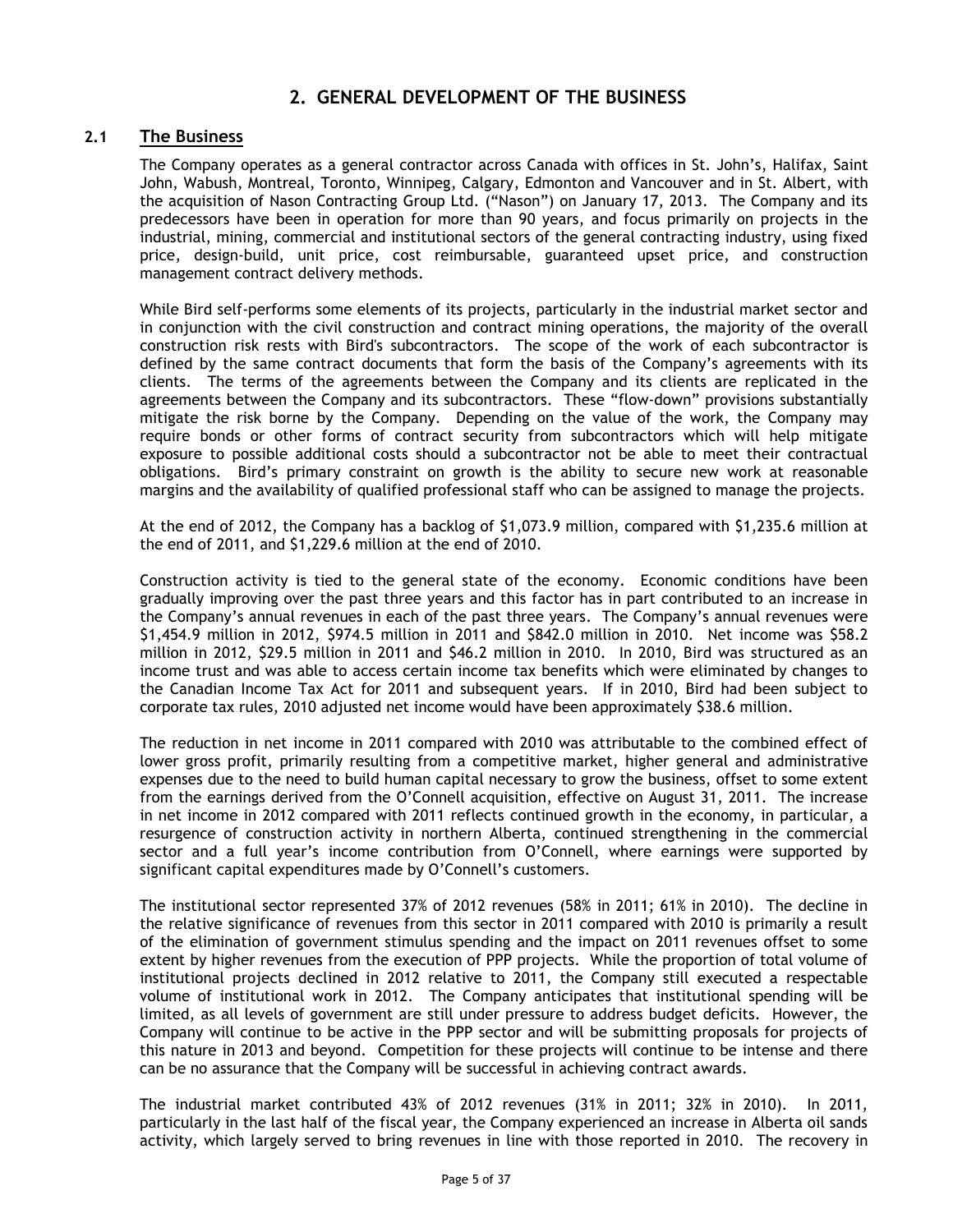the oil sands activity was largely offset by a reduction in revenues from industrial projects performed in other areas of Canada. The increase in revenues from the industrial sector in 2012 relative to 2011 is a result of a full year's contribution from O'Connell, combined with the fact that O'Connell's clients executed significant capital expenditure programs in 2012. In addition, for the most part, oil sands capital expenditure programs in 2012 continued the positive momentum established in the last half of 2011. Although the outlook for the level of 2013 oil sands activity is somewhat uncertain due to a combination of constraints surrounding pipeline capacity and volatile commodity pricing, a reasonable amount of oil sands activity is expected to continue into 2013, and Bird has the capacity to participate successfully in this sector moving forward. The level of mining sector activity is also somewhat uncertain which may make it difficult for the Company to replicate 2012 results in 2013. However, the Company is currently pursuing a number of hydroelectric and other civil work programs which could contribute to results in 2013, and beyond.

The retail and commercial sector represented 20% of 2012 revenues (11% in 2011; 7% in 2010). In 2011, Bird experienced an increase in the relative significance of revenues compared with 2010, reflecting an improvement in the economy and the decision of Bird's clients to commence construction of facilities. The recovery of the sector was particularly evident in the last half of the 2011 fiscal year. In 2012, the economic recovery continued to progress with a resultant increase in revenues derived from the sector. The total commercial revenues in 2012 almost tripled those realized in 2011 (approximately \$300 million in 2012 compared to \$100 million in 2011), reflecting the construction of a variety of facilities in the sector. For 2013, the Company expects this sector to remain consistent with 2012, although the market will remain very competitive.

Successful financial performance of the Company is dependent upon securing profitable construction contracts at reasonable gross profit margins and then controlling the cost associated with performing the work. The ability to secure contracts is a function of the general state of the economy. Despite the fact that the economy continues to grow at a modest pace, we expect that competition for opportunities in the construction market to remain intense, and accordingly, we expect gross profit margin percentages in 2013 to remain for the most part unchanged from the level realized in 2012. Uncertainty surrounding the strength of demand for commodities and the resultant impact on commodity prices has the potential to reduce the demand for construction services in the Alberta oil sands and the mining sector in Quebec and Newfoundland and Labrador. If in 2013 the demand for construction services in the industrial sector declines, it will be difficult for Bird to make up any shortfall from gains realized from our institutional and commercial sectors.

# <span id="page-5-0"></span>**2.2 Significant Acquisitions and Recent Events**

On January 17, 2013, the Company acquired all of the outstanding shares of Nason Contracting Group Ltd. ("Nason"). The total cost of the acquisition, including transaction expenses, was approximately \$13.3 million. The \$12.8 million purchase price and related transaction expenses of \$0.5 million were funded with approximately \$8.3 million of cash and the issuance of 363,007 common shares from treasury valued at \$5.0 million. Nason is a recognized leader in the construction of water and wastewater facilities in Western Canada. Nason has a 40-year track record of successful construction projects throughout Alberta, British Columbia, Saskatchewan, Yukon and the Northwest Territories. Nason's head office, shops and yard are located in St. Albert, Alberta and they perform the majority of their work with their own forces, having particular strength in the execution of mechanical, electrical and instrumentation work.

On August 31, 2011, the Company acquired all of the outstanding shares of O'Connell. The purchase price for the acquisition was approximately \$85.5 million, including purchase price adjustments relating to acquired working capital on closing, and an estimate of the estimated future earn-out payments relating to the realization of future net income of O'Connell. The amounts required to be paid on closing were funded by \$30.6 million of debt secured by certain equipment owned by O'Connell and \$15.0 million of vendor take-back notes, with the balance funded out of Bird's available cash. O'Connell has been a leader in the heavy construction, civil construction and contract surface mining construction sectors of the general contracting industry since 1931, with current operations in Newfoundland and Labrador, northern Quebec and Manitoba. O'Connell operates a large fleet of heavy civil and mining equipment in support of its construction operations. A Business Acquisition Report relating to the acquisition was filed on Sedar on November 15, 2011. The revenues and income of O'Connell subsequent to September 1, 2011 are included in the consolidated income of the Company. The acquisition will enable the Company to more aggressively pursue heavy civil opportunities in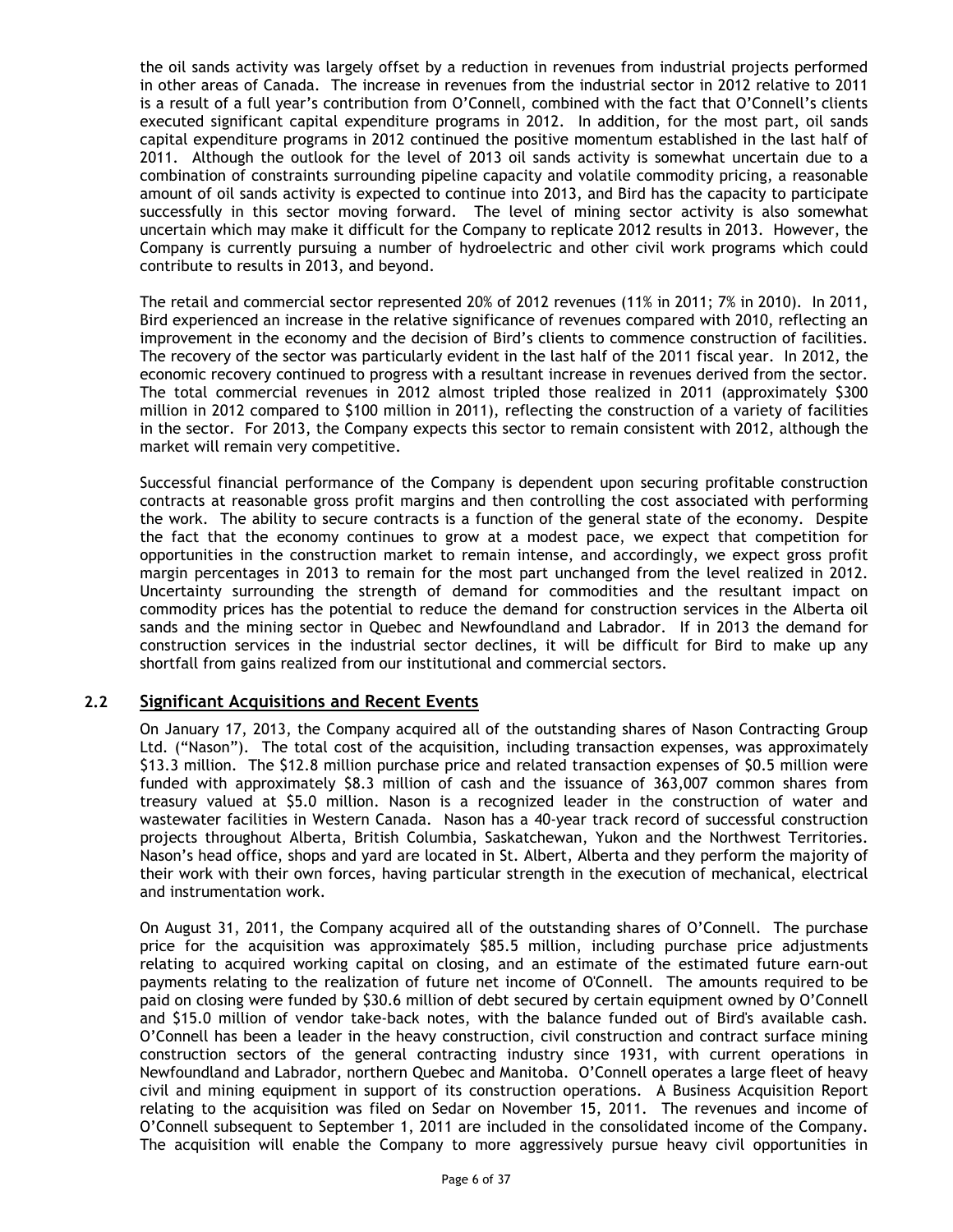Canada's commodity, mining and hydro power markets.

On March 3, 2011, the Board of Directors approved a three-for-one stock split to be effected by way of a stock dividend. Each shareholder of record of the Company on April 14, 2011 received two additional common shares for each common share held on that date. The additional shares were distributed on April 22, 2011.

# **3. CORPORATE GOVERNANCE OF THE COMPANY**

<span id="page-6-0"></span>The Company's Board of Directors is comprised of eight individuals, six of whom are independent Directors. The term of office of the Directors of the Company will continue until the next annual general meeting of the Company to be held on May 13, 2013, unless they resign or are removed at an earlier date. All current Directors are expected to stand for re-election at the next annual general meeting.

## **3.1 Directors**

<span id="page-6-1"></span>The Company will have a minimum of three Directors and a maximum of ten Directors. At least 25% of the Directors shall be resident Canadians, but if the Company has fewer than four Directors, at least one Director shall be a resident Canadian. The Directors will be elected by the shareholders by ordinary resolution. The Directors may from time-to-time appoint from their number one or more committees of Directors, including the requirement of the Company to maintain an Audit Committee. The Board of Directors' Mandate is included in Appendix A and the Audit Committee Charter is included in Appendix B.

## <span id="page-6-2"></span>**3.2 Meetings of Shareholders**

Meetings of shareholders are required to be called and held annually for the election of Directors and the appointment of auditors of the Company and transacting such other business as the Directors may determine or as may be properly brought before the meeting.

Shareholders may attend and vote at all meetings of the shareholders, either in person or by proxy, and a proxy holder need not be a shareholder. Two persons present and each holding or representing by proxy at least one issued common share of the Company shall be a quorum of any meeting of shareholders for the choice of a chair of the meeting and for the adjournment of the meeting to a fixed time and place but may not transact any other business. For all other purposes, a quorum for any meeting shall be persons holding or representing by proxy not less than 25% of the total number of issued common shares of the Company.

# <span id="page-6-3"></span>**3.3 Dividend Policy of the Company (Reflects the April 2011 three-for-one stock split)**

In establishing the dividend rate for a particular period, the Company will take into consideration, amongst other things, the need to meet future requirements for increases in working capital and equity to meet contract security requirements, provide the financial capacity to withstand any downturn in the construction industry should it occur, expansion of the business and the desirability of maintaining a stable or increasing dividend rate. On March 7, 2012, the Board of Directors approved an increase in the annual dividend rate of 9.0%, resulting in an annualized dividend rate of \$0.72 per common share or \$0.06 per common share per month. For the year ended December 31, 2012, the total amount of dividends declared by the Company was \$0.71 per share (2011 - \$0.66 per share). The payment of dividends on common shares will be made monthly to shareholders of record on the last business day of the month, with the actual payment of the dividend made on or about the  $20<sup>th</sup>$  of the following month. The Company has continued to pay monthly dividends of \$0.06 per share until February 2013. Effective March 2013, the Company increased its monthly dividend by 5.5% to \$0.0633 per share.

# **4. DESCRIPTION OF THE BUSINESS**

# <span id="page-6-5"></span><span id="page-6-4"></span>**4.1.1** *General Information*

The Company is a general contractor with offices in St. John's, Halifax, Saint John, Wabush, Montreal, Toronto, Winnipeg, Calgary, Edmonton, Vancouver, and in St. Albert, with the acquisition of Nason. The Company and its predecessors have been in operation for over 90 years. The Company focuses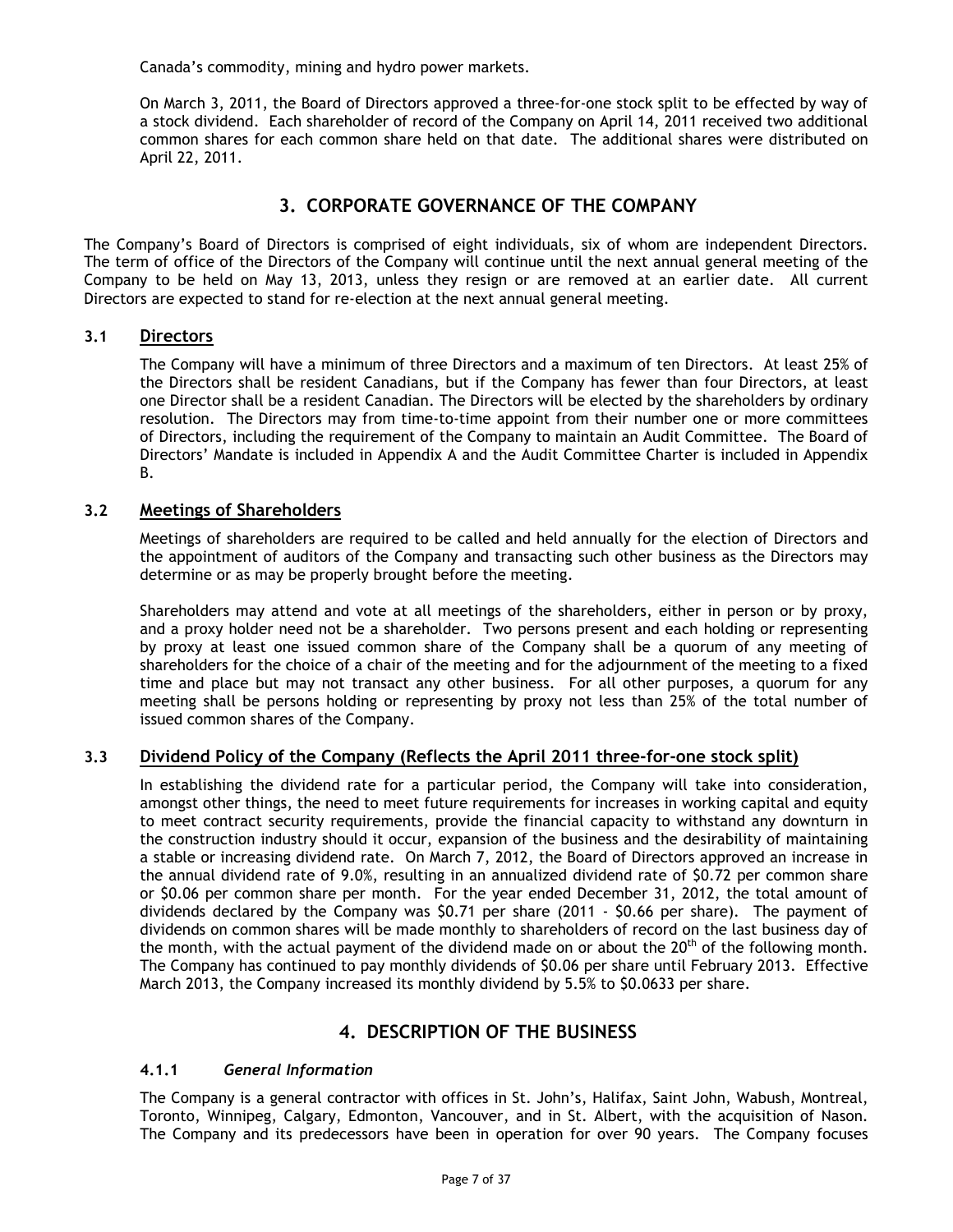primarily on projects in the industrial, mining, commercial and institutional sectors of the general contracting industry. The Company serves clients in the industrial, mining, institutional, retail, commercial, multi-tenant residential, light industrial, and renovation and restoration sectors using fixed price, design-build, unit price, cost reimbursable, guaranteed upset price and construction management contract delivery methods.

## <span id="page-7-0"></span>**4.1.2** *Industry Sectors*

#### *Institutional*

The institutional sector represented 37% of 2012 revenues (58% in 2011; 61% in 2010). The decline in the relative significance of revenues from this sector in 2011 compared with 2010 is primarily a result of the elimination of government stimulus spending and the impact on 2011 revenues offset to some extent by higher revenues from the execution of PPP projects. While the proportion of total volume of institutional projects declined in 2012 relative to 2011, the Company still executed a respectable volume of institutional work in 2012. The Company anticipates that institutional spending will be limited, as all levels of government are still under pressure to address budget deficits. However, the Company will continue to be active in the PPP sector and will be submitting proposals for projects of this nature in 2013 and beyond. Competition for these projects will continue to be intense and there can be no assurance that the Company will be successful in achieving contract awards.

## *Industrial*

This sector includes projects in the petro-chemical, oil sands, mining, refinery, water and wastewater treatment and forestry sectors. Within the industrial sector, the focus of Bird is the construction of industrial buildings and on civil construction including concrete foundations, underground piping and earthwork. Effective August 31, 2011 with the acquisition of O'Connell, the relative significance of revenues attributed to this sector will increase. Bird has developed staff with strong project management and pre-construction skills. Furthermore, in northern Alberta, Bird has developed loyal construction crews with excellent expertise in concrete construction. Bird has a strong safety program and enjoys an outstanding safety record, which represents a significant asset in the industrial marketplace. Bird has an excellent reputation with its clients for quality workmanship and adherence to environmental requirements. The industrial market contributed 43% of 2012 revenues (31% in 2011; 32% in 2010). In 2011, particularly in the last half of the fiscal year, the Company experienced an increase in Alberta oil sands activity, which largely served to bring revenues in line with those reported in 2010. The recovery in the oil sands activity was largely offset by a reduction in revenues from industrial projects performed in other areas of Canada. The increase in revenues from the industrial sector in 2012 relative to 2011 is a result of a full year's contribution from O'Connell, combined with the fact that O'Connell's clients executed significant capital expenditure programs in 2012. In addition, for the most part, oil sands capital expenditure programs in 2012 continued the positive momentum established in the last half of 2011. Although the outlook for the level of 2013 oil sands activity is somewhat uncertain due to a combination of constraints surrounding pipeline capacity and volatile commodity pricing, a reasonable amount of oil sands activity is expected to continue into 2013, and Bird has the capacity to participate successfully in this sector moving forward. The level of mining sector activity is also somewhat uncertain, which may make it difficult for the Company to replicate 2012 results in 2013. However, the Company is currently pursuing a number of hydroelectric and other civil work programs which could contribute to results in 2013, and beyond.

#### *Commercial*

Bird's retail construction experience has involved the construction or renovation of various types of retail projects, such as enclosed shopping malls, shopping plazas, "big box" stores and grocery stores, while working with a distinguished list of national and local retailers. The retail and commercial sector represented 20% of 2012 revenues (11% in 2011; 7% in 2010). In 2011, Bird experienced an increase in the relative significance of revenues compared with 2010, reflecting an improvement in the economy and the decision of Bird's clients to commence construction of facilities. The recovery of the sector was particularly evident in the last half of the 2011 fiscal year. In 2012, the economic recovery continued to progress with a resultant increase in revenues derived from the sector. The total commercial revenues in 2012 almost tripled those realized in 2011 (approximately \$300 million in 2012 compared to \$100 million in 2011), reflecting the construction of a variety of facilities in the sector. For 2013, the Company expects this sector to remain consistent with 2012, although the market will remain very competitive.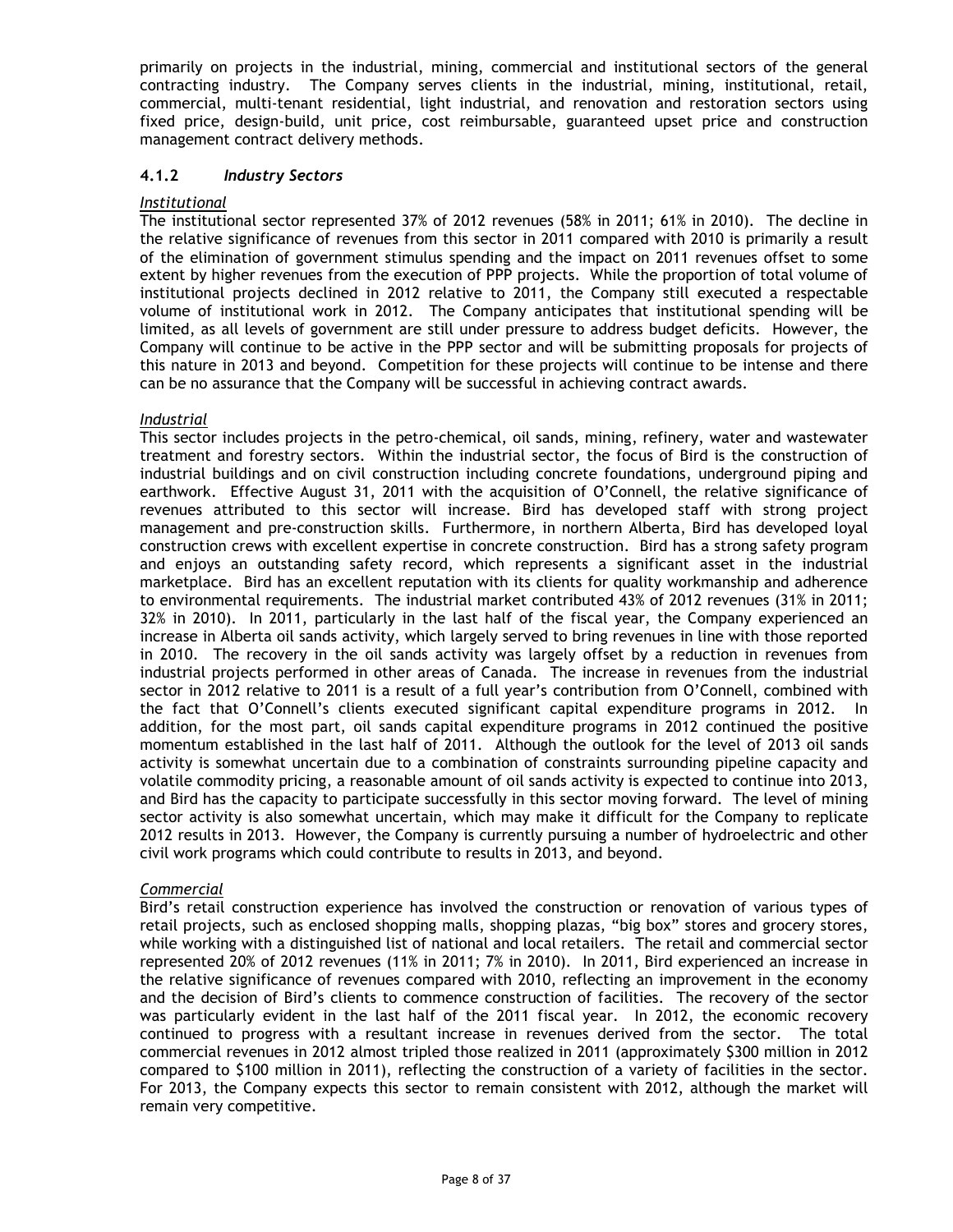# *Competitive Conditions*

The barriers to entry to the construction business are relatively low and Bird competes with many international, national, regional and local construction firms in the construction marketplace. The expertise, capital, equipment and labour pool required to perform in the industrial market and in the PPP market are greater and the pool of competitors is smaller. In all its markets, Bird endeavors to distinguish itself and reduce the number of its competitors by developing specialized expertise in construction of particular building types, by building long-term relationships with its clients, by maintaining a superior safety record and by offering a high level of service.

# <span id="page-8-0"></span>**4.1.3** *Cyclicality*

The construction industry is cyclical and follows the general state of the economy in the local geographic area. Bird manages cyclicality through geographic diversification, market diversification and through its relationship with large and well-financed clients who are more likely to maintain their construction programs during an economic downturn than locally based clients that are more subject to local economic forces.

# <span id="page-8-1"></span>**4.1.4** *Seasonality*

Although Bird experiences some seasonality in its business, variations in net income from quarter to quarter primarily reflect the differences in the profitability of the contracts administered in any given quarter. First quarter revenues can be lower than subsequent quarters due to winter weather constraints and construction schedule planning around the coldest months.

# <span id="page-8-2"></span>**4.1.5** *Variability in Quarterly Earnings*

Construction contracts typically extend over several quarters and sometimes over several years. For purposes of quarterly financial reporting, Bird must estimate the cost required to complete each contract to assess the overall profitability of the contract and the amount of profit to recognize for the quarter. Such estimating includes contingencies to allow for certain known and unknown risks. The magnitude of the contingencies will depend on the nature and complexity of the work to be performed. As the contract progresses and remaining costs to be incurred and risk exposures become more certain, contingencies will typically decline, although certain risks will remain until the contract has been completed, and even beyond. As a result, earnings may fluctuate significantly from quarter to quarter, depending on whether large and/or complex contracts are completed or nearing completion during the quarter, or have been completed in immediately prior quarters.

# <span id="page-8-3"></span>**4.1.6** *Environmental*

Bird is subject to, and to the best of its knowledge, is in compliance with federal, provincial and municipal environmental legislation in all of its areas of operations. Bird recognizes that it must conduct all of its business in such a manner to both protect and preserve the environment. Management is not aware of any pending environmental legislation which would be likely to have a material impact on any of Bird's operations, capital expenditure requirements or competitive position.

# <span id="page-8-4"></span>**4.1.7** *Employees*

Bird employed approximately 750 full-time salaried persons and 700 hourly persons (of which 540 were unionized workers) as at December 31, 2012. The number of hourly employees is dependent on the number and status of ongoing projects. Comparable numbers as at December 31, 2011 were approximately 670 full-time salaried persons and 570 hourly persons (of which 430 were unionized workers).

#### <span id="page-8-5"></span>**4.1.8** *Geographic Markets*

Bird operates across Canada. Bird has offices in St. John's, Halifax, Saint John, Wabush, Montreal, Toronto, Winnipeg, Calgary, Edmonton, St. Albert and Vancouver. In 2012, Bird recorded construction revenue of \$1,454.9 million (2011, \$974.5 million) all of which was earned in Canada.

# <span id="page-8-6"></span>**4.1.9** *Surety Support*

Many clients and substantially all government clients, require general contractors with whom they conduct business to provide surety bonds. A surety bond is an instrument provided by a surety company that guarantees that a general contractor will perform its contractual obligations. Surety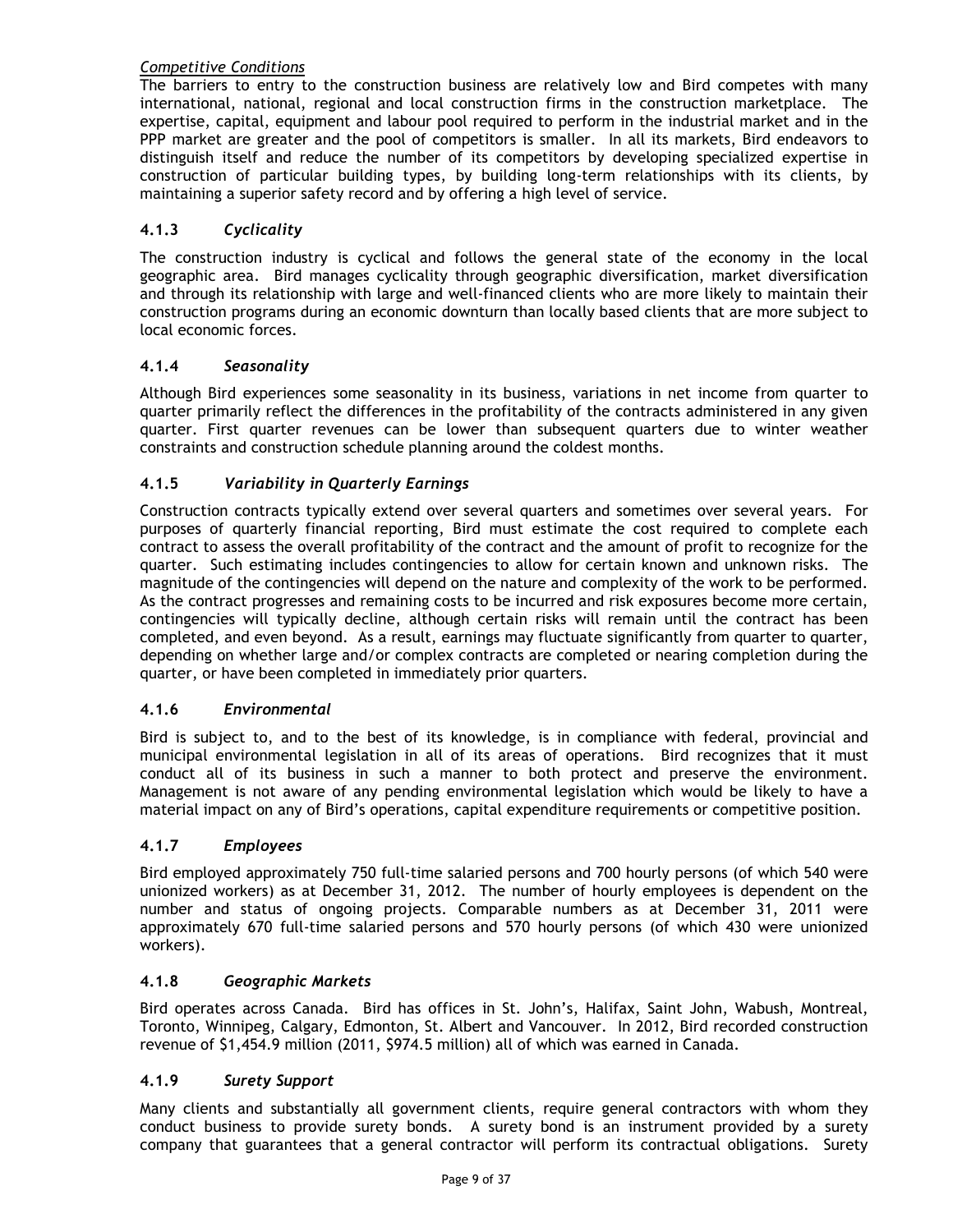bonds for Bird are provided by Travelers Guarantee Company of Canada. Bird's agreements with its surety company are on industry standard terms.

# <span id="page-9-0"></span>**4.1.10** *Working Capital and Investments*

The amount of working capital maintained by the Company is substantially determined by the minimum amount required to maintain adequate levels of surety support and to provide other forms of security to its clients. Bird invests excess cash in accordance with its investment policy in a variety of instruments of varying maturities to match its cash requirements. Excess cash is invested from timeto-time in high interest savings accounts, overnight deposits, bankers' acceptances and term deposits with typical terms to maturity of less than 90 days. The Company also holds investments in preferred shares and on occasion in short-term corporate bonds and debentures.

# <span id="page-9-1"></span>**4.1.11** *Subcontractors and Suppliers*

Upon award of a construction contract and where Bird will not be self-performing certain scopes of the work, Bird will, in turn, make awards to various subcontractors and suppliers required to provide materials and services for the project. These subcontractor and supplier awards are normally made on the basis of fixed price quotations provided to Bird during the bidding phase. The quotations are typically irrevocable for the same period of time that the price submitted by Bird is open for acceptance by its client. Accordingly, the risk of any fluctuations in material or labour pricing is borne by Bird's subcontractors and suppliers.

The scope of the work of each subcontractor is defined by the same drawings and specifications that form the basis of Bird's agreement with its client. The terms of the agreement between Bird and clients are replicated in the agreement between Bird and its subcontractors. These "flow-down" provisions substantially mitigate the risk borne by Bird. Depending on the value of the subcontractor's work, Bird may require some form of performance security and achieves this through the use of surety bonds, subcontractor default insurance or other forms of security from the subcontractors to mitigate Bird's exposure to the risks associated with a subcontractor default under the contract.

# <span id="page-9-2"></span>**4.1.12** *Specialized Skills and Knowledge*

Operation of the business requires staff with specialized skills and knowledge in the management of office and field construction activities. There is generally a shortage of suitably trained and experienced staff available to the Company which represents an impediment to growth and a risk in the event of staff turnover. There are a number of college and university programs that provide graduates with basic skills required to enter the industry. For many years, the Company has relied on a strategy of hiring staff at an entry level and providing them with the additional training and experience required.

# <span id="page-9-4"></span><span id="page-9-3"></span>**4.2 Risks Relating to the Business**

# **4.2.1** *Ability to Secure Work*

Bird generally secures new contracts either through a competitive bid process or through negotiation. Awards in both the public and private sectors are generally based upon price, but are also influenced by factors such as perceived level of services offered, construction schedule, project personnel, the makeup of the subcontractor team, prior experience with the prospective client and the type of project and the ability to provide bonds and other contract security. In order to be afforded an opportunity to bid for projects in the PPP market and other large projects, a strong balance sheet measured in terms of an adequate level of working capital is typically required. Bird operates in markets that are highly competitive and there is constant pressure to find and maintain a competitive advantage. In the current economic climate, competition is intense. This presents significant challenges for the Company. If those competitive challenges are not met, Bird's client base could be eroded or it could experience an overall reduction in profits.

A decline in demand for Bird's services from the private sector could have an adverse impact on the Company if that business could not be replaced within the public sector. A portion of Bird's construction activity relates to government funded institutional projects. Governments are still addressing budget deficit issues which may affect the institutional capital spending in the future. Any reduction in demand for Bird's services by the public sector, whether as a result of funding constraints,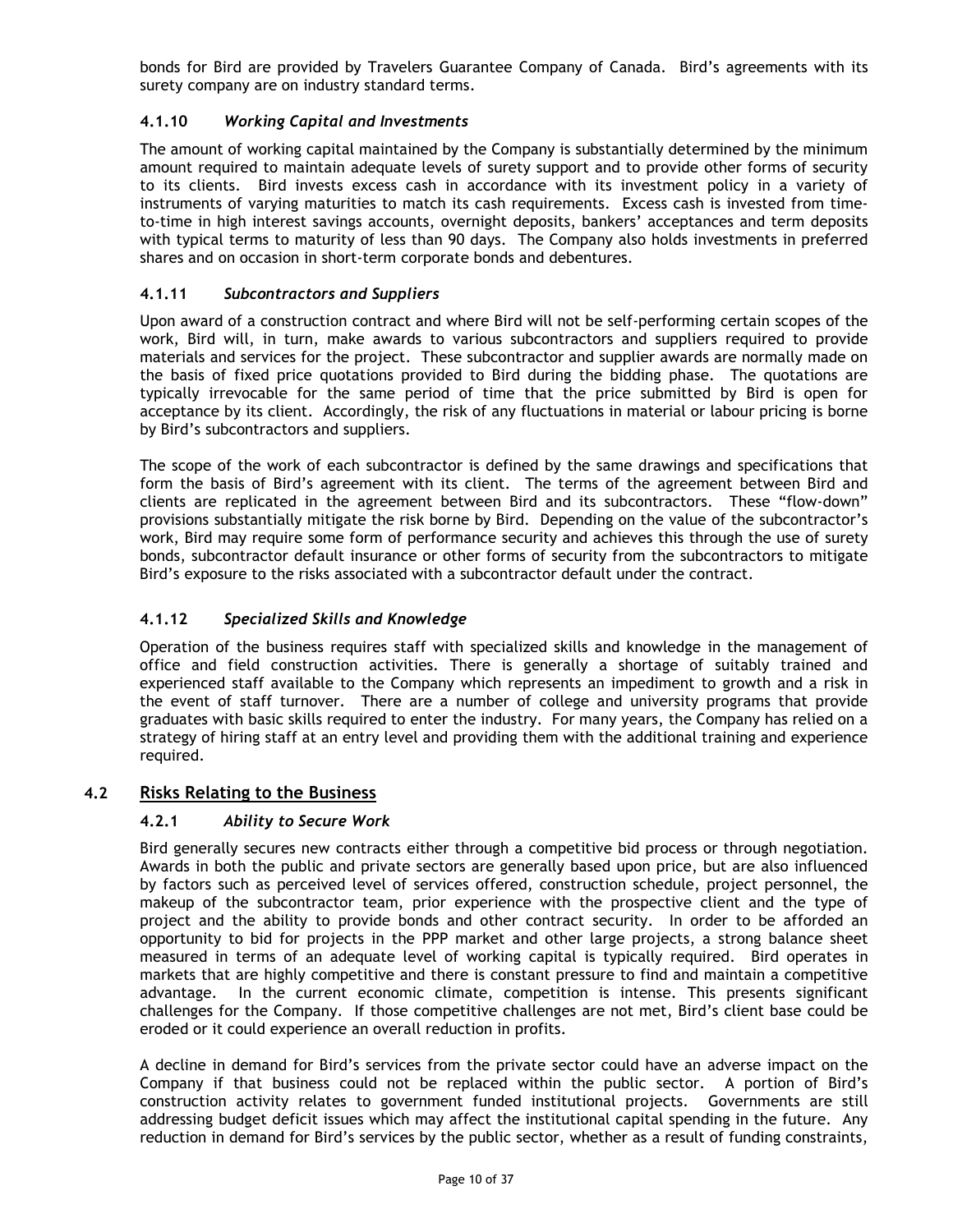changing political priorities or delays in projects caused by elections, could have an adverse impact on the Company if that business could not be replaced within the private sector. Government funded projects also typically have long and sometimes unpredictable lead times associated with government review and approval. The time delays associated with this process can constitute a risk to general contractors pursuing these projects. Certain government-funded projects, particularly PPP projects, may also require significant bid costs which can only be recovered if Bird is the successful bidder. A number of governments in Canada have procured a significant value of projects under a PPP contract format, which is an attractive market for the Company. A reduction in the popularity of this procurement method or difficulties in obtaining financing for these projects would have negative consequences for Bird.

# <span id="page-10-0"></span>**4.2.2** *Economy and Cyclicality*

Activity within the construction industry is tied to the general state of the economy. Thus, in periods of strong economic growth, capital spending will generally increase and there will be more and better quality opportunities available within the construction industry. Bird attempts to insulate itself in various ways from the effects of negative economic conditions. (See para. 4.1.3 Cyclicality) However, there is no assurance that these methods will be effective in insulating Bird from a downturn in the economy. Furthermore, as a result of increased demand in certain regions or industry sectors, the Company has in the past earned above-average margins on particular projects. There is no assurance that above-average margins that may have been generated on historical contracts can be generated in the future. For more than 10 years, the Company has increased its focus on industrial projects in the oil sands of northern Alberta, and more recently in Eastern Canada through the acquisition of O'Connell. Investment decisions by our clients are based on the long-term views of the economic viability of their current and future projects. The economic viability of the projects is dependent upon the client's view of the long-term price of commodities which is influenced by many factors. If our clients' outlook for commodity prices is not favourable, this may delay, reduce or cancel capital project spending. A decrease in construction activity in this sector could have an adverse effect on the Company's financial performance and results of operations. Furthermore, most of Bird's contracts are and will be relatively short-term (less than two years, generally). As such, any prolonged downturn in the economy could impact Bird's ability to generate new business or maintain a backlog of contracts with acceptable margins to sustain Bird through such downturns.

# <span id="page-10-1"></span>**4.2.3** *Potential for Non-Payment*

Before signing any construction contract, Bird goes to considerable lengths to satisfy itself that the potential client has adequate resources to make payments under the terms of the contract. Throughout the contract, Bird also attempts to ensure that payments are collected from clients before Bird's payments to subcontractors and suppliers for that contract fall due. However, because of the nature of Bird's contracts and occasionally because of delays in receiving customer payments, Bird may be required to utilize its working capital to fund construction costs, temporarily. If a customer defaults in making its payments on a project, Bird would generally have the right to register a lien against the project. If the customer was unable or unwilling to pay the amount owing to Bird, a lien against the property would normally provide some security that Bird could realize any outstanding payments. However, in these situations, Bird's ability to collect the outstanding payments is never assured. Payment default by a client could result in a financial loss to Bird that could have a material effect on Bird's operating results and financial position.

# <span id="page-10-2"></span>**4.2.4** *Ability to Hire and Retain Qualified and Capable Personnel*

The success of Bird is highly influenced by the efforts of key members of management including its executive officers and district managers. The loss of the services of any of Bird's key management personnel could negatively impact Bird. The future success of Bird also depends heavily on its ability to attract, retain and develop high-performing personnel in all areas of its operations. Most firms throughout the construction industry face this challenge, and accordingly, competition for professional staff is intense. If Bird ceases to be seen by current and prospective employees as a highly attractive place to work, it could experience difficulty in hiring and retaining the right people. This could have an adverse effect on current operations of Bird and would limit its prospects and impair its future success.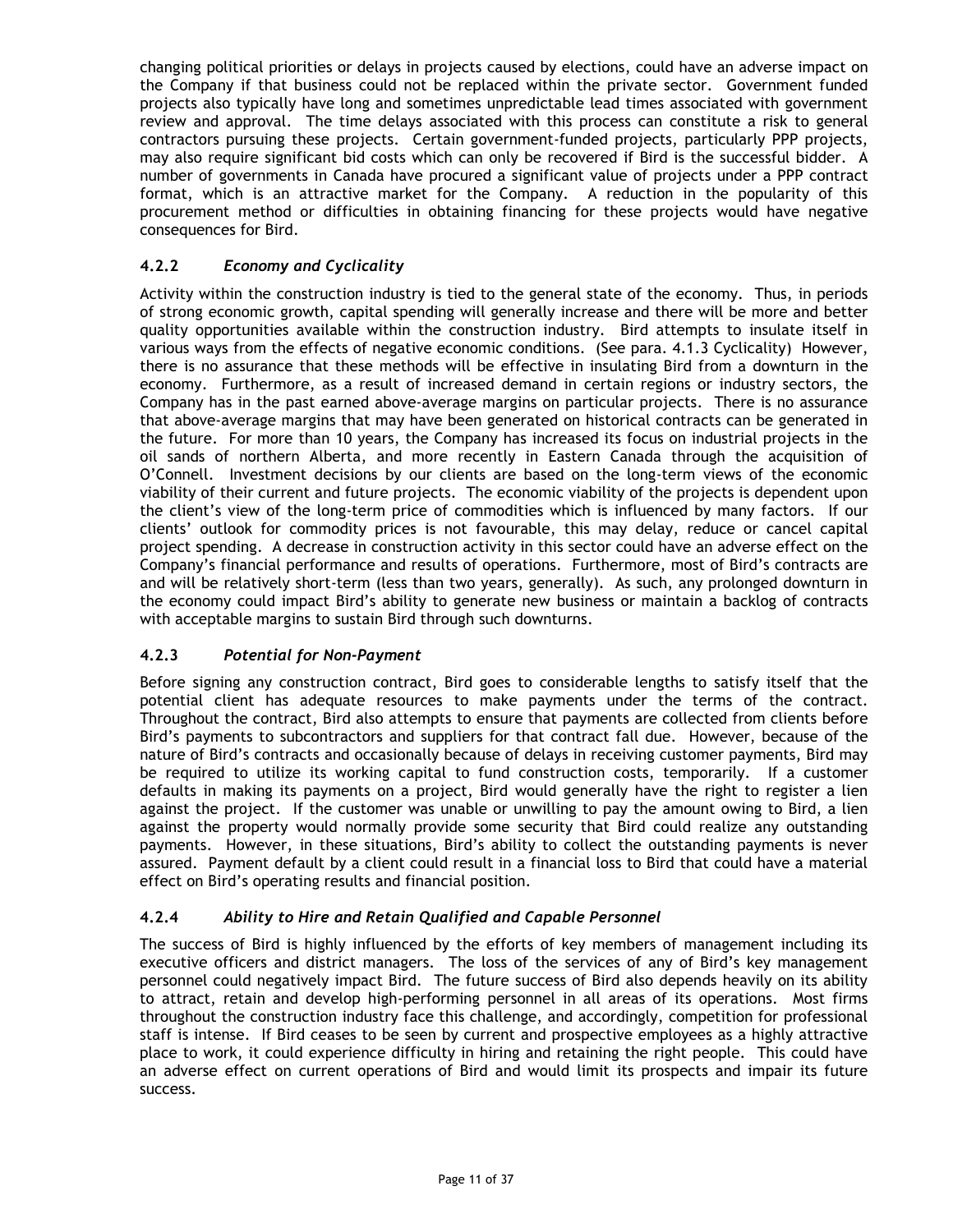# <span id="page-11-0"></span>**4.2.5** *Completion and Performance Guarantees/Design-Build Risks*

Under some contracts, failure to meet a project deadline may expose Bird to financial penalties, or liquidated damages under the contract or Bird may be held responsible for cost impacts to the client resulting from any delay. PPP infrastructure contracts typically contain more onerous financial penalties for project delays, which further increases Bird's exposure to these risks. Under other contracts, particularly design-build contracts, the work or portions thereof may be required to meet certain performance specifications and the specified needs of the customer. This places on Bird the added risk of liability for design flaws as well as added construction costs that may result from such flaws. If the project fails to meet performance specifications or if it is found that Bird is responsible for errors made in the design of the project, Bird would be exposed to the costs necessary to meet the performance specifications or to rectify the design error. The Company mitigates its exposure to these risks by subcontracting for design services and subscribing for professional liability insurance.

If Bird fails to meet these completion performance or design obligations, the total costs of the project could exceed original estimates and could result in a loss to Bird for that project. In extreme cases, such situations could have a material negative impact on the operating results and financial position of Bird.

# <span id="page-11-1"></span>**4.2.6** *PPP Project Risk*

Bird is active in the public private partnership market. Bird's role in these projects is typically to provide design-build construction services to a consortium that is formed to provide design, construction, financing and management of a public facility. Inherent in the design-build contract format are performance guarantees and design-build risks outlined in 4.2.5 above. Among other things, the performance guarantees on PPP projects often include responsibility for the energy performance of the facility and achievement of environmental standards; if Bird fails to meet the required standards, it may be liable for substantial penalties. The construction contracts also typically require Bird to pay significant liquidated damages if the projects are not completed on schedule.

The PPP procurement model also typically results in the transfer of certain risks to the contractor beyond what would be the case for a similar facility under a conventionally procured format. These include responsibility for such issues as changes in law and certain force majeure and delay events. In addition, if Bird's contract was terminated for cause, the Company would be exposed to substantial breakage costs from the consortium and their lenders. The security required to support the obligations that the Company undertakes on these projects typically includes substantial letters of credit which may be drawn upon in the event that the Company fails to meet its obligations.

# <span id="page-11-2"></span>**4.2.7** *Performance of Subcontractors*

Successful completion of a contract by Bird depends, in large part, on the satisfactory performance of subcontractors who are engaged to complete the various components of the work. Subcontractor defaults tend to increase during depressed market conditions. If subcontractors fail to satisfactorily perform their portion of the work, Bird may be required to engage alternate subcontractors to complete the work and may incur additional costs. This can result in reduced profits, or in some cases, significant losses on the contract and could also damage the reputation of Bird. In addition, the ability of Bird to bid for and successfully complete projects is, in part, dependent on the availability of qualified subcontractors and trades people. Depending on the value of the subcontractor's work, Bird may require some form of performance security and achieve this through the use of surety bonds, subcontractor default insurance or other forms of security from the subcontractors to mitigate Bird's exposure to the risks associated with a subcontractor under the contract. A significant shortage of qualified subcontractors and trades people could have a material impact on Bird's financial condition and results of operations.

# <span id="page-11-3"></span>**4.2.8** *Competitive Factors*

Bird competes with many international, national, regional and local construction firms. Our competitors often enjoy advantages in a particular market that Bird does not have or they may have more experience or a better relationship with a particular client. On any given contract bid or negotiation, Bird will attempt to assess the level of competitive pressure it may face and it will attempt to neutralize or overcome any perceived advantage that its competitors have. Depending on this assessment, Bird will decide whether or not to pursue a contract. In addition, this assessment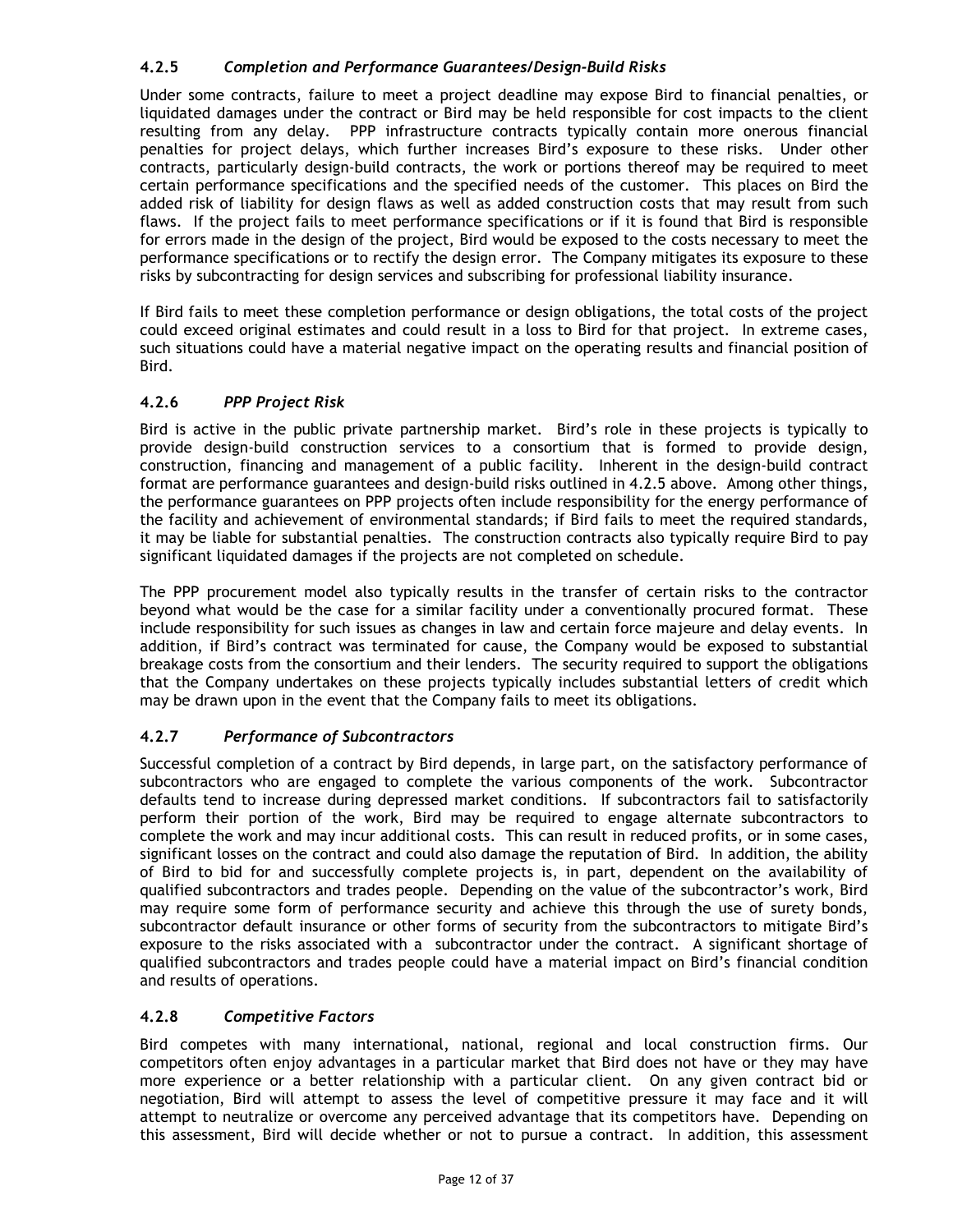bears directly on decisions that Bird will make, including what level of profit can be incorporated into its contract price and what personnel should be assigned to the contract. The accuracy of this assessment and the ability of Bird to respond to competitive factors affect Bird's success in securing new contracts and its profitability on contracts that it does secure.

# <span id="page-12-0"></span>**4.2.9** *Estimating Costs/Assessing Contract Risks*

The contract price for a significant number of contracts performed by Bird is based, in part, on cost estimates that are subject to a number of assumptions. Erroneous assumptions can result in an incorrect assessment of risks associated with the contract, or estimates of the project costs may be in error, resulting in a loss of or lower than anticipated profits. All significant cost estimates are reviewed by senior management prior to tender submission.

# <span id="page-12-1"></span>**4.2.10** *Access to Surety Support and Other Contract Security*

On many of its construction contracts, Bird is required to provide surety bonds. Bird's ability to obtain surety bonds depends primarily upon its capitalization, working capital, past performance, capability and continuity of management, as well as its current level of activity. As the value of Bird's backlog increases, Bird may be required to maintain higher levels of equity and working capital than it currently maintains. The level of working capital required to maintain ongoing surety support is subject to negotiation and cannot be determined exactly. Furthermore, the overall capacity of the surety market and claims experience of sureties will have an influence on the pricing and availability of bonds. There is no assurance that Bird will have access to surety support on favourable or commercially reasonable terms or at all for all the contracts it would like to pursue. Bird's agreements with its surety company are on industry standard terms.

To participate in the PPP market, the Company is typically required to support its contractual commitments by posting substantial letters of credit and providing corporate guarantees, both of which are limited by the working capital and equity of the Company. It is possible that the ability of the Company to secure new projects will be constrained by its capitalization.

# <span id="page-12-2"></span>**4.2.11** *Litigation/Potential Litigation*

As a part of the normal course of the construction business, disputes arise between parties to construction contracts. While Bird attempts to resolve any disagreements or disputes before they escalate to litigation, in some situations this is not possible. At any given time, Bird may be involved in a number of disputes that could lead to litigation and there may be a number of disputes in various stages of litigation. It is management's opinion that adequate provision has been made in Bird's consolidated financial statements for any potential settlements relating to such matters and management does not believe that any existing litigation or pending litigation will ultimately result in a final judgment against Bird that would have a materially adverse impact on the operations of Bird. Litigation is, however, inherently uncertain. Accordingly, adverse outcomes to current litigation or pending litigation are possible. These potentially adverse outcomes could include financial loss, damage to Bird's reputation or reduction of prospects for future contract awards.

# <span id="page-12-3"></span>**4.2.12** *Quality Assurance and Quality Control*

Bird enters into contracts which specify the scope of the project to be constructed including quality standards. If all or portions of the work fail to meet these standards, Bird would be exposed to additional costs for the correction of non-compliant work.

#### <span id="page-12-4"></span>**4.2.13** *Maintaining Safe Work Sites*

In spite of the best efforts of Bird to minimize the risk of incidents, they can happen. When they do, the impact on Bird can be significant. Bird's success as a general contractor is highly dependent on its ability to keep its construction worksites and offices safe. Failure to do so can have serious impact on the personal safety of its employees and others. In addition, it can expose Bird to fines, regulatory sanction or even criminal prosecution. Bird's safety record and worksite safety practices also have a direct bearing on its ability to secure work, particularly in the industrial sector. Certain clients will not engage particular contractors to perform their work if their safety practices do not conform to predetermined standards or if the general contractor has an unacceptably high incidence of safety infractions or incidents. Bird adheres to very rigorous safety policies and procedures which are continually reinforced on its work sites and offices. Management is not aware of any pending health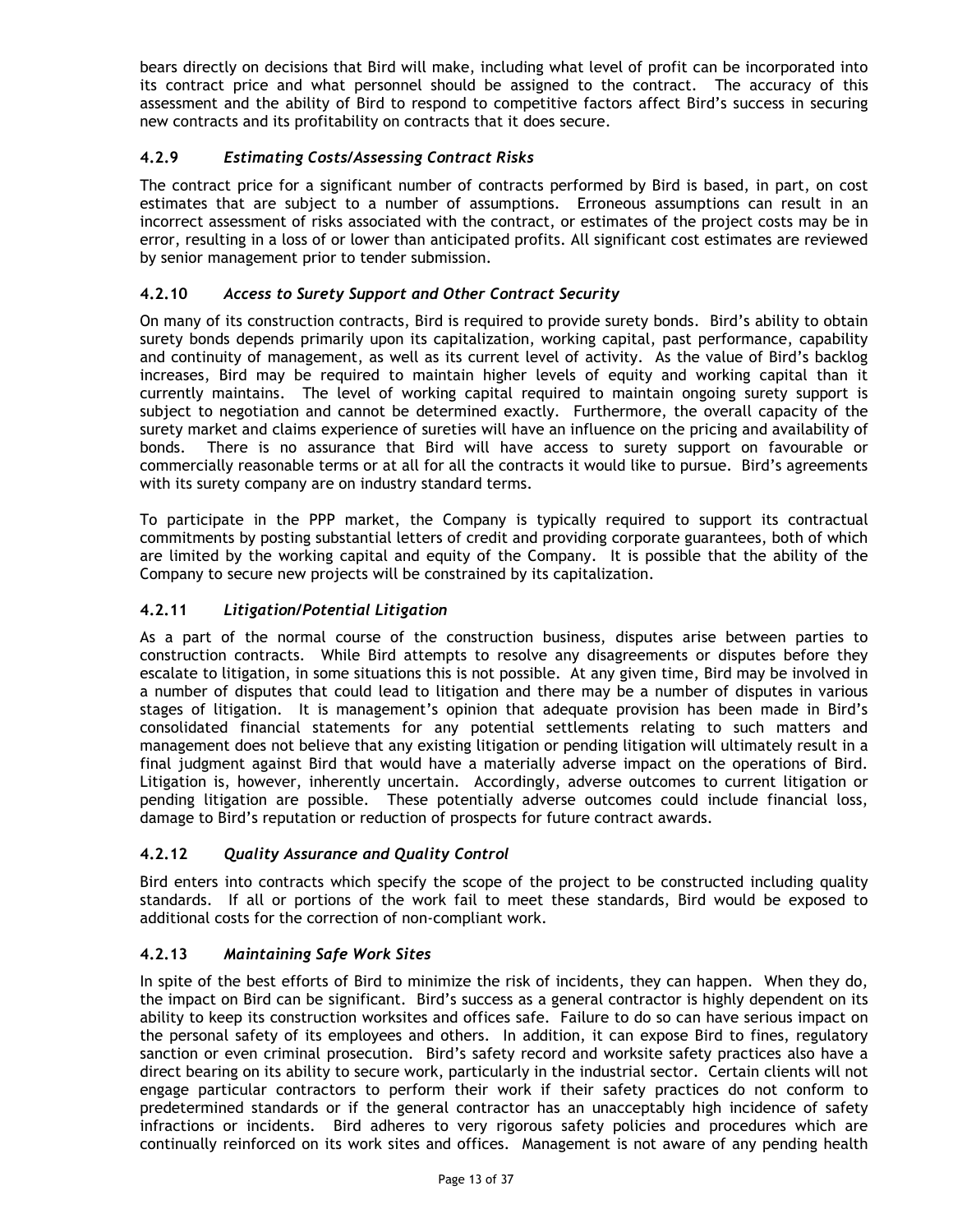and safety legislation or prior incidents which would be likely to have a material impact on any of Bird's operations, capital expenditure requirements, or competitive position. Nevertheless, there can be no guarantee with respect to the impact of future legislation or incidents.

# <span id="page-13-0"></span>**4.2.14** *Accuracy of Cost to Complete Estimates*

As Bird performs each construction contract, costs are continuously monitored against the original cost estimates. On at least a quarterly basis, a detailed estimate of the costs to complete a contract is compiled by Bird. These estimates are an integral part of Bird's process for determining construction revenues and profits and depend on cost data collected over the duration of the project as well as the judgments of Bird's field and office personnel. To the extent that the cost to complete estimates are based on inaccurate or incomplete information or on faulty judgments, the accuracy of reported construction revenues and profits can be compromised. Bird has adopted many internal control policies and procedures aimed at mitigating exposure to this risk.

# <span id="page-13-1"></span>**4.2.15** *Work Stoppages, Strikes and Lockouts*

Bird is signatory to a number of collective bargaining agreements. Future negotiation of these collective bargaining agreements could increase Bird's operating expenses and reduce profits as a result of increased wages and benefits. Failure to come to an agreement in these collective bargaining negotiations or those of its subcontractors and suppliers or government agencies could result in strikes, work stoppages, lockouts and increased costs resulting from delays on construction projects. A strike or other work stoppage is disruptive to Bird's operations and could adversely affect portions of its business, financial position, results of operations and cash flows.

# <span id="page-13-2"></span>**4.2.16** *Potential Fluctuations in Quarterly Financial Results*

Bird's quarterly financial results may be impacted by a variety of factors including, without limitation: the timing of recognition of revenue from existing projects; the ability to accurately estimate costs for completion of work; the availability of and competition for new projects; costs or penalties associated with unanticipated delays in project completion; fluctuations in the general economic and business conditions in the market in which Bird operates; actions by governmental authorities including the level of governmental demand for the services provided by Bird; governmental regulations and expenditures required to comply with them; labour unrest involving Bird's workers, many of whom are unionized; seasonal weather conditions; and other conditions affecting revenues and expenses. Bird's operating expenses are incurred throughout each quarter. As a result, if expected revenues are not realized as anticipated, Bird's quarterly financial results could be materially adversely affected. Accordingly, there may be significant variations in the Company's consolidated quarterly financial results.

In addition, construction contracts typically extend over several quarters and sometimes over several years. For purposes of quarterly financial reporting, the Company must estimate the cost required to complete each contract to assess the amount of revenue to be recognized in the quarter. Such estimating includes contingencies to allow for certain known and unknown risks. The magnitude of the contingencies will depend on the nature and complexity of the work to be performed. As the contract progresses and the remaining costs to be incurred and risk exposures become more certain, contingencies will typically decline although certain risks will remain until the contract has been completed, and even beyond. As a result of this, earnings may fluctuate significantly from quarter to quarter, depending on whether large and/or complex contracts are completing or nearing completion during the quarter, or have been completed in immediately prior quarters.

# <span id="page-13-3"></span>**4.2.17** *Compliance with Environmental Laws*

Bird is subject to numerous federal, provincial and municipal environmental laws, and judicial, legislative and regulatory developments relating to environmental protection occur on an ongoing basis. Bird's projects can involve the handling of hazardous and environmentally sensitive materials, which, if improperly handled or disposed of, could subject Bird to civil and criminal penalties. While Bird strives to keep informed of and to comply with all applicable environmental laws, circumstances may arise and incidents may occur that are beyond Bird's control that could adversely affect Bird. Management is not aware of any pending environmental legislation or incidents that would be likely to have a materially adverse impact on any of Bird's operations, capital expenditure requirements or competitive position, although there can be no assurance that no future legislation will be enacted or incidents will occur which may have a material impact on Bird's operations.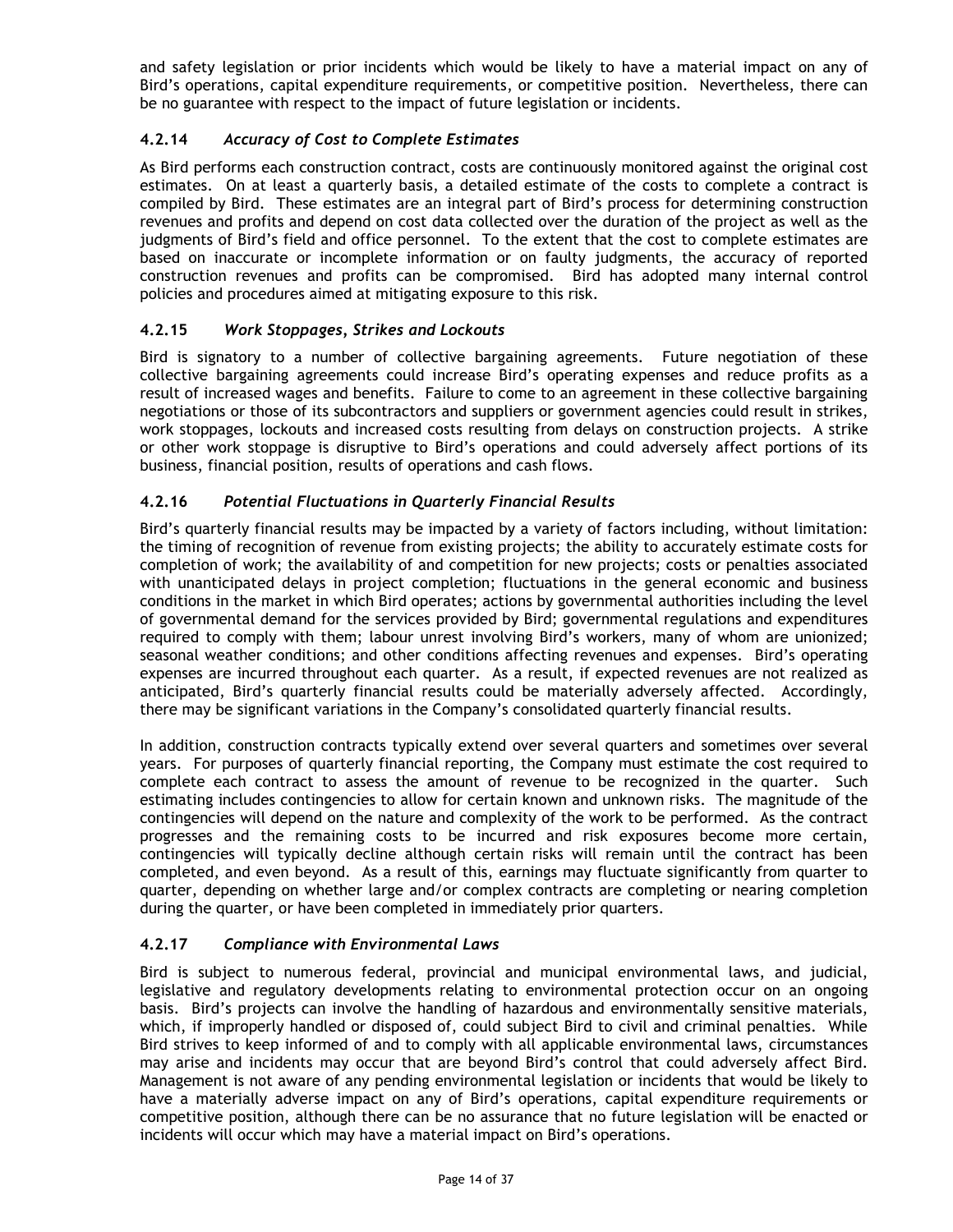# <span id="page-14-0"></span>**4.2.18** *Performance of Investment Portfolio*

Bird maintains a portfolio of marketable security investments. Bird has no control over the factors that affect the value of the investments in the Bird portfolio. Current market conditions and factors unique to each issuer or company in which Bird invests may affect the value of these investments. A substantial drop in the value of these investments could materially and adversely affect Bird's financial results. The investment portfolio contributes cash flow to Bird. This cash flow could vary significantly over time depending on the portfolio's performance. The portfolio is not professionally managed, but is managed by the CEO and CFO of Bird with the assistance of investment brokers and advisors.

# <span id="page-14-1"></span>**4.2.19** *Joint Venture Risk*

Bird sometimes forms joint ventures to pursue and execute projects. A joint venture structure can be beneficial by permitting pooling of resources required to complete a project and by spreading risk between the partners. The joint ventures in which Bird participates are typically formed to undertake a specific project, are jointly controlled by the partners and are dissolved upon completion of the project. The agreements which govern these joint ventures typically require that the partners supply their proportionate share of operating funds and that they share profits and losses in accordance with specified percentages. Bird selects its joint venture partners based on a variety of criteria, including relevant expertise, past working relationships as well as analysis of the prospective partners' financial and construction capabilities. Each joint venture party is typically liable for the obligations of the joint venture on a joint and several basis. In the event that Bird's joint venture partner(s) fails to perform their obligations due to financial or other difficulties, Bird may be required to provide additional resources to the project and assume responsibilities for the obligations of its joint venture partner(s) including responsibility for financial losses.

# <span id="page-14-2"></span>**4.2.20** *Insurance Risk*

In the normal course of business, Bird maintains insurance in order to satisfy the requirements of its construction contracts and part of its corporate risk management policies. Although Bird believes it maintains an appropriate amount of insurance coverage, there can be no assurance that the Company's insurance arrangements will be sufficient to cover claims incurred.

# <span id="page-14-3"></span>**4.2.21** *Adjustments and Cancellations of Backlog*

The performance of the Company in a period depends significantly on the contribution from projects in its backlog. There can be no assurance that the revenues or profits included in backlog at any point in time will be realized. Contract suspensions, reductions and cancellations, which are beyond the control of Bird, do occur from time-to-time in the construction industry. Customers may have the right to suspend, cancel or reduce the scope of their contract with Bird, and although Bird generally has the right to be reimbursed for certain costs, it typically has no contractual rights to the total revenue or profit that was expected to be derived from such projects. These reductions may have a material adverse impact on future revenues and profitability.

# <span id="page-14-4"></span>**4.2.22** *Acquisition and Integration Risk*

The Company has made, and may continue to pursue acquisition opportunities to advance its strategic plan. The successful integration of an acquired business typically requires the management of the pretransaction business strategy, including the retention and addition of customers, realization of identified synergies, retention of key staff and the development of a common corporate culture. There is no assurance that the Company will be able to successfully integrate an acquired business in order to maximize or realize the benefits associated with an acquisition.

# <span id="page-14-5"></span>**4.2.23** *Reputational Risk*

One of the Company's competitive advantages rests in its relationships with its customers and its longstanding reputation as a contractor that delivers high quality projects and services on time, in a safe and environmentally friendly manner. Damage to the Company's reputation can be the result of actual or perceived occurrence of any number of events. Negative publicity can arise from a number of factors including, among others, the quality of service provided, business ethics and integrity, health and safety record and compliance with laws or regulations. Negative opinion concerning any of these factors could potentially have an adverse effect on current operations and could limit its prospects and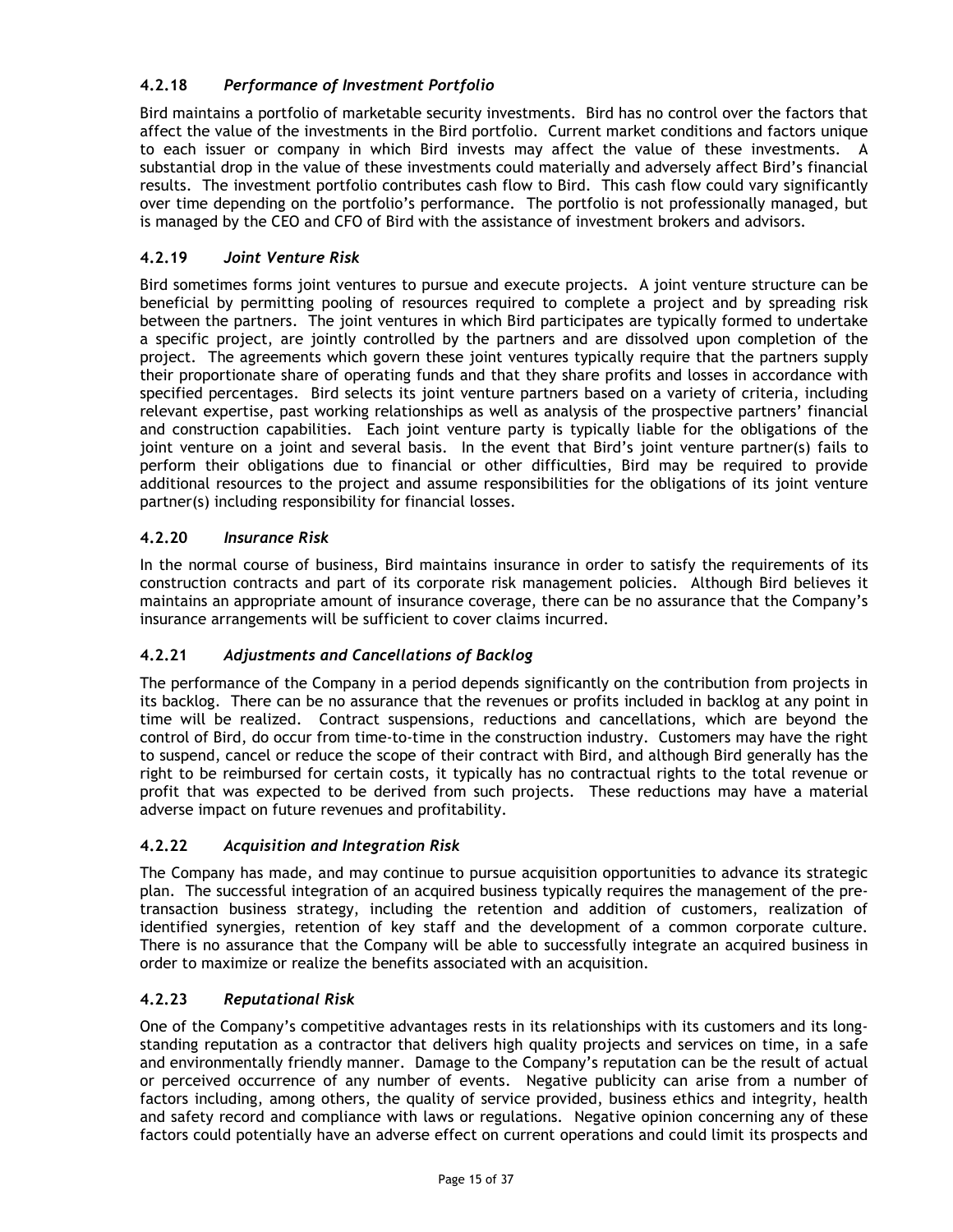impair its future success. The Company depends on its reputation as a general contracting firm that abides by the highest ethical standards and has therefore implemented various policies and procedures to help mitigate this risk including the adoption of a comprehensive code of conduct which all employees are expected to review and abide by.

# <span id="page-15-1"></span><span id="page-15-0"></span>**4.3 Risks Relating to the Shares**

# **4.3.1** *Unpredictability and Volatility of Trading Prices*

A publicly-traded corporation does not necessarily trade at values determined by reference to the underlying value of its business. The prices at which the common shares will trade cannot be predicted. The market price of a common share could be subject to significant fluctuations in response to variations in quarterly operating results and other market and industry factors. In addition, the securities markets have experienced significant price and volume fluctuations from time-to-time in recent years that often have been unrelated or disproportionate to the operating performance of particular issuers. These broad fluctuations may adversely affect the market price of the common shares.

# <span id="page-15-2"></span>**4.3.2** *Payment of Dividends*

The payment of dividends on common shares is at the discretion of the Board of Directors of the Company. In establishing the amount of any dividend, the Board of Directors will take into consideration, amongst other things, the need to meet future requirements for increases in working capital and equity to meet contract security requirements, provide the financial capacity to withstand any downturn in the construction industry should it occur, expanding the business and the desirability of maintaining the dividend rate. There can be no assurances that the current dividend rate will not change in the future.

# **5. DIVIDENDS AND DISTRIBUTIONS**

<span id="page-15-3"></span>In establishing the dividend rate for a particular period, the Company will take into consideration, amongst other things, the need to meet future requirements for increases in working capital and equity to meet contract security requirements, provide the financial capacity to withstand any downturn in the construction industry should it occur, expanding the business and the desirability of maintaining a stable or increasing dividend rate.

On March 7, 2012, the Board of Directors approved an increase in the annual dividend rate of 9.0%, resulting in an annualized dividend rate of \$0.72 per common share or \$0.06 per common share per month. For the year ended December 31, 2012, the total amount of dividends declared by the Company was \$0.71 per share (2011 - \$0.66 per share). The payment of dividends on common shares will be made monthly to shareholders of record on the last business day of the month, with the actual payment of the dividend made on or about the 20<sup>th</sup> of the following month.

In 2013, the Company has declared dividends for the months of January and February in the amount of \$0.06 per share and for March and April in the amount of \$0.0633 per share.

Shareholders who are non-residents of Canada are required to pay all withholding taxes payable in respect of any dividends by the Company.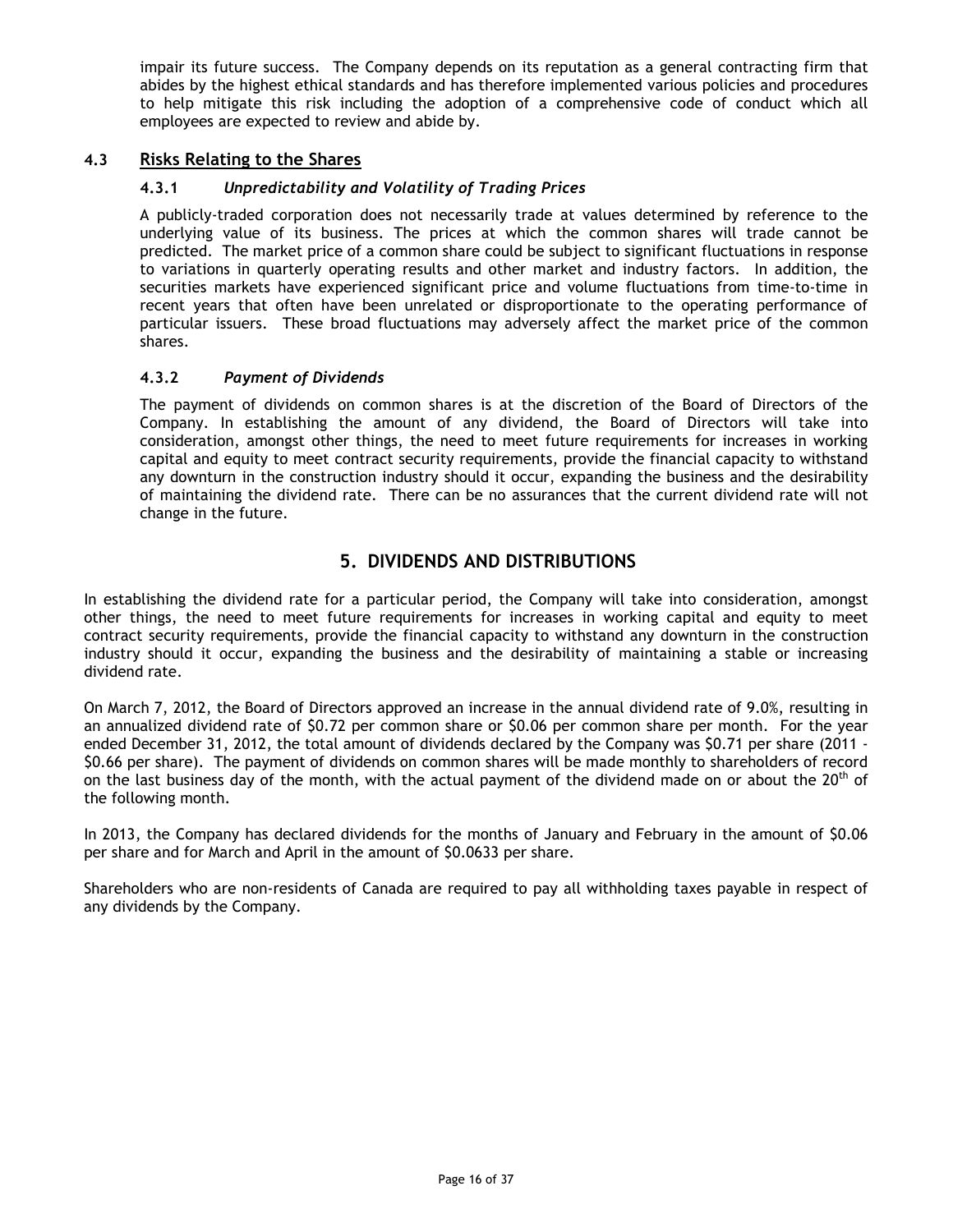Cash dividends on Company shares for the fiscal year ended December 31, 2012 were as follows:

|                  |                    |                     | <b>Dividends</b> | Amount       |
|------------------|--------------------|---------------------|------------------|--------------|
| Period           | <b>Record Date</b> | <b>Payment Date</b> | Per Share \$     | $(000's)$ \$ |
| January 2012     | January 31, 2012   | February 20, 2012   | 0.055            | 2,318        |
| February 2012    | February 29, 2012  | March 20, 2012      | 0.055            | 2,318        |
| March 2012       | March 30, 2012     | April 20, 2012      | 0.060            | 2,529        |
| April 2012       | April 30, 2012     | May 18, 2012        | 0.060            | 2,529        |
| May 2012         | May 31, 2012       | June 20, 2012       | 0.060            | 2,529        |
| <b>June 2012</b> | June 29, 2012      | July 20, 2012       | 0.060            | 2,529        |
| <b>July 2012</b> | July 31, 2012      | August 20, 2012     | 0.060            | 2,529        |
| August 2012      | August 31, 2012    | September 20, 2012  | 0.060            | 2,529        |
| September 2012   | September 28, 2012 | October 19, 2012    | 0.060            | 2,529        |
| October 2012     | October 31, 2012   | November 20, 2012   | 0.060            | 2,529        |
| November 2012    | November 30, 2012  | December 20, 2012   | 0.060            | 2,529        |
| December 2012    | December 31, 2012  | January 18, 2013    | 0.060            | 2,529        |
|                  |                    | <b>Totals</b>       | 0.710            | 29,929       |
|                  |                    |                     |                  |              |

The three-year history of annual dividends per share of the Company reflecting the April 2011 three-for-one stock split is as follows;

| ר 10 | 2011  | $\sim$ $\sim$ $\sim$ |
|------|-------|----------------------|
|      | .ს.ხხ | 06.(                 |

# **6. DESCRIPTION OF CAPITAL AND DEBT STRUCTURE**

# <span id="page-16-1"></span><span id="page-16-0"></span>**6.1 Share Capital**

The Company is authorized to issue an unlimited number of common shares. Each common share is entitled to receive notice of and to attend all meetings of shareholders of the Company. Each common share is entitled to one vote at shareholder meetings. The holders of common shares are entitled to receive dividends when declared by the Board of Directors of the Company in such amount and in such form as the Board of Directors may determine from time-to-time. All dividends declared shall be paid in equal amounts per share on all common shares outstanding. In the event of dissolution, liquidation or winding up of the Company, common shareholders shall be entitled to receive the remaining assets of the Company after the prior rights of the holders of any preference shares and any other shares ranking senior to the common shares have been settled.

As of December 31, 2012, the Company had 42,153,846 issued and outstanding common shares. Subsequently, on January 17, 2013, in conjunction with the acquisition of Nason, the Company issued 363,007 common shares from treasury as partial consideration of the total purchase price. Therefore, the total number of outstanding common shares has increased to 42,516,853 which remain issued and outstanding at March 12, 2013.

The Company is authorized to issue such number of preference shares, issuable in one or more series, provided that the number of issued preference shares shall not exceed 35% of the number of issued and outstanding common shares at the time such preference shares are issued. The Board of Directors shall determine the number of series issued and the number of preference shares issued within a series. The Board of Directors shall determine the designation, rights, privileges, restrictions and conditions to be attached to each series of preference shares, including but not limited to, dividend rates, whether dividends are cumulative or non-cumulative, the currency of payment, the date and place of payment, and any redemption, retraction or exchange conditions. As of March 12, 2013, no preference shares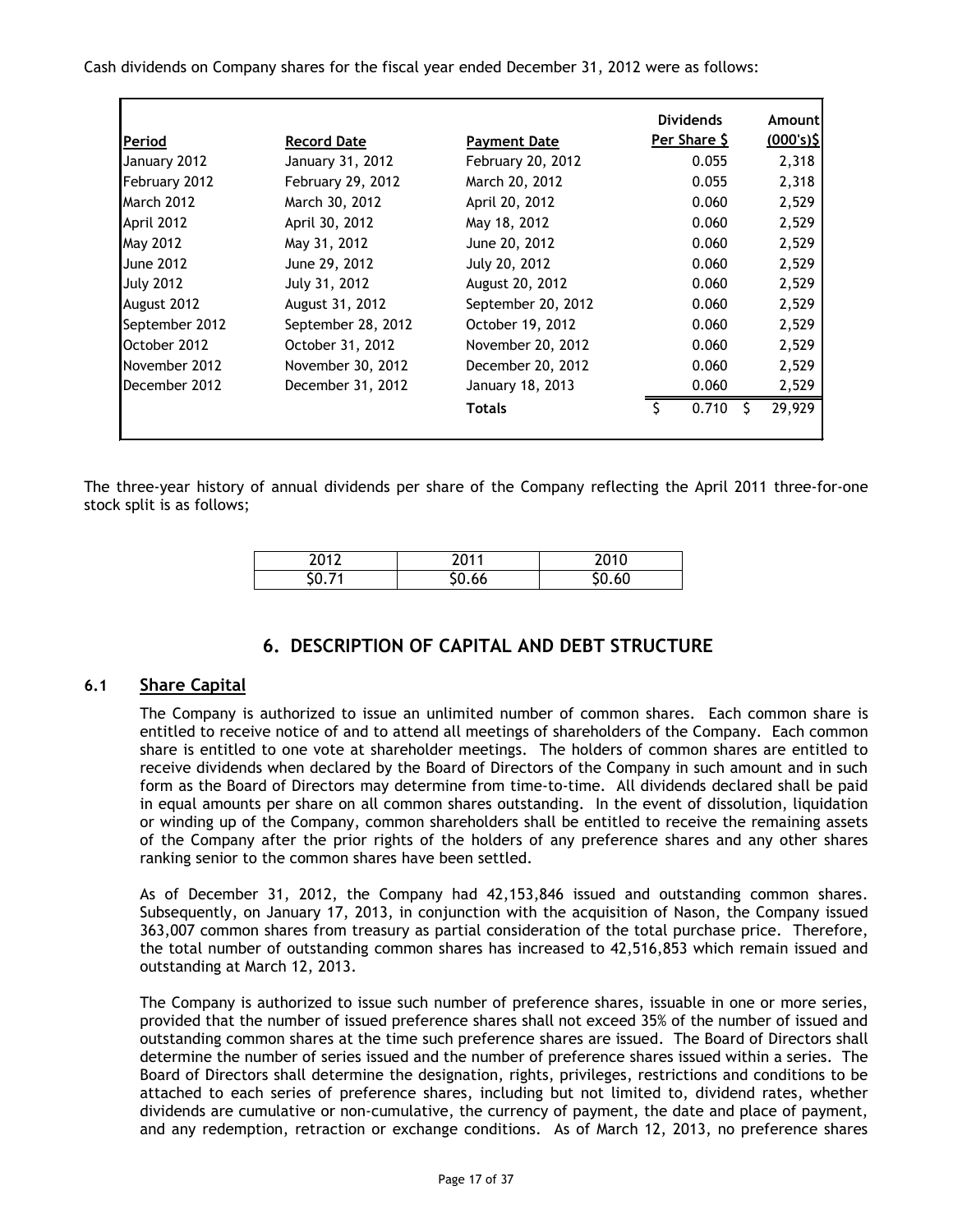were issued and outstanding.

In 2011, the Company introduced a new Stock Option Plan. The purpose of the Stock Option Plan is to provide eligible officers and employees of the Company and its subsidiaries with a share-related mechanism designed to develop and increase the interest in the growth and development of the Company by granting stock options from time-to-time to eligible persons and providing them the opportunity to acquire a proprietary interest in the Company through the purchase of common shares. The number of common shares issuable under the Stock Option Plan shall not exceed 10% of the number of common shares outstanding. A full description of the details of the Stock Option Plan is included in the Company's 2010 Management Information Circular which can be found on Sedar. On March 15, 2012, the Company issued 625,000 stock options to employees of the company, which remain outstanding as of March 12, 2013.

## <span id="page-17-0"></span>**6.2 Indebtedness**

On August 31, 2011, in conjunction with the acquisition of O'Connell, the Company secured total longterm debt financing of \$45.6 million used to finance in part the acquisition of O'Connell. The longterm debt secured was comprised of five-year debt of \$30.6 million secured by O'Connell equipment and a vendor take-back note of \$15.0 million due over four years; none of these debt instruments are convertible into common shares or preferred shares. On June 15, 2012, the Company issued \$11.3 million of debt to partially fund the purchase of heavy equipment, which is repayable over four years. At December 31, 2012, the total outstanding debt was \$48.2 million.

# **7. MARKET SECURITIES OF THE ISSUER**

<span id="page-17-1"></span>The common shares of the Company are listed on the Toronto Stock Exchange (symbol "BDT.TO").

The following table outlines the trading price range and volumes of Company shares during 2012:

| <b>Toronto Stock Exchange</b> |                    |                  |                       |  |
|-------------------------------|--------------------|------------------|-----------------------|--|
|                               | <b>Price Range</b> |                  |                       |  |
| Month                         | High 5             | Low <sub>2</sub> | <b>Trading Volume</b> |  |
|                               |                    |                  |                       |  |
| <b>Shares</b>                 |                    |                  |                       |  |
| January 2012                  | 13.24              | 11.94            | 1,323,897             |  |
| February 2012                 | 13.08              | 12.58            | 1,374,130             |  |
| <b>March 2012</b>             | 15.00              | 13.00            | 1,598,463             |  |
| April 2012                    | 14.90              | 14.41            | 995,920               |  |
| May 2012                      | 15.48              | 14.05            | 1,506,488             |  |
| <b>June 2012</b>              | 14.39              | 13.00            | 1,570,919             |  |
| <b>July 2012</b>              | 14.94              | 13.73            | 855,141               |  |
| August 2012                   | 14.20              | 12.77            | 1,149,372             |  |
| September 2012                | 14.50              | 12.59            | 1,277,620             |  |
| October 2012                  | 14.75              | 14.00            | 556,413               |  |
| November 2012                 | 14.75              | 13.05            | 738,927               |  |
| December 2012                 | 14.00              | 12.97            | 1,847,775             |  |

# **8. DIRECTORS AND OFFICERS**

# <span id="page-17-3"></span><span id="page-17-2"></span>**8.1 Directors and Executive Officers**

The names, municipalities of residence and principal occupations of the Directors of Bird are set out below. Each Director will hold office until the next Annual General Meeting of shareholders set for May 13, 2013 or until a successor is elected or appointed.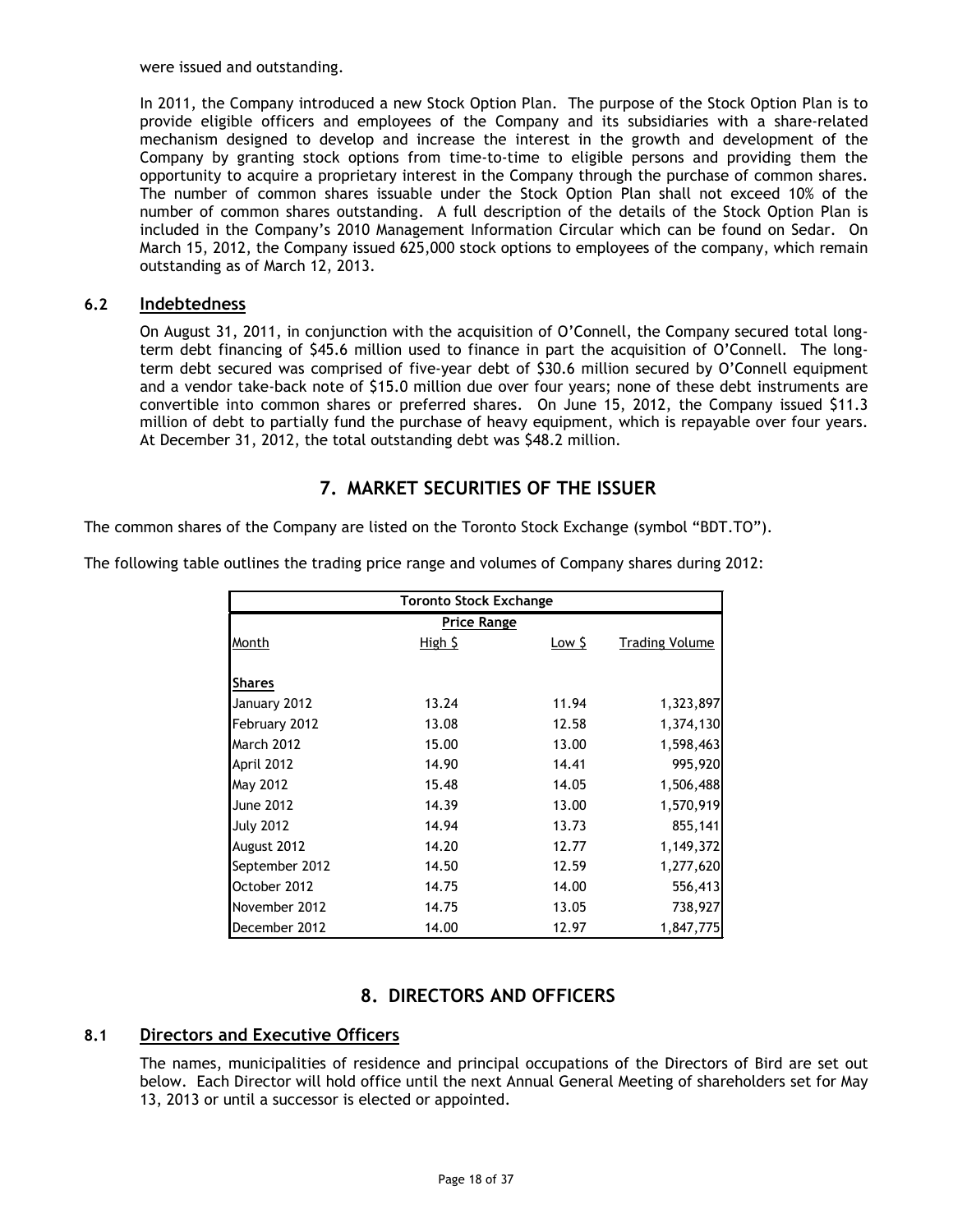| Name of Municipality of      |                                             |                                           | Director    |
|------------------------------|---------------------------------------------|-------------------------------------------|-------------|
| Residence                    | Position $(2)$                              | <b>Principal Occupation</b>               | Since $(1)$ |
| J.R. Bird                    | Director $(3)(4)$                           | Executive Vice President, Chief Financial | 1987        |
| Calgary, Alberta             |                                             | Officer and Corporate Development,        |             |
|                              |                                             | Enbridge Inc., an energy transportation   |             |
|                              |                                             | company                                   |             |
| I.J. Boyd                    | Senior Vice President                       | Senior Vice President                     | N/A         |
| Saint John, New Brunswick    | of Bird Construction Inc.                   | of Bird Construction Inc.                 |             |
| J.J. Brennan                 | Senior Vice President of                    | Senior Vice President of                  | N/A         |
| Hammonds Plains, Nova Scotia | Bird Construction Inc.                      | Bird Construction Inc.                    |             |
| P.A. Charette                | Director,                                   | Chair of the Board                        | 1991        |
| Oakville, Ontario            | Chair of the Board <sup>(3)(4)</sup>        |                                           |             |
| D.G. Doyle                   | Director,                                   | Corporate Director                        | 2003        |
| Winnipeg, Manitoba           | Audit Committee Chair <sup>(3)(4)</sup>     |                                           |             |
| B.D. DuPont                  | Director,                                   | Corporate Director                        | 2011        |
| Calgary, Alberta             | Human Resources, Safety & Governanance      |                                           |             |
|                              | Committee Chair (3)(4)                      |                                           |             |
| S.R. Entwistle               | Chief Financial Officer and                 | Chief Financial Officer and               | N/A         |
| Kitchener, Ontario           | Assistant Secretary of                      | Assistant Secretary of                    |             |
|                              | Bird Construction Inc.                      | Bird Construction Inc.                    |             |
| K.W. McClure                 | Senior Vice President                       | Senior Vice President                     | N/A         |
| Loretto, Ontario             | of Bird Construction Inc.                   | of Bird Construction Inc.                 |             |
| R.D. Munkley                 | Director $^{(3)(4)}$                        | Corporate Director                        | 2011        |
| Mississauga, Ontario         |                                             |                                           |             |
| K.J. Nakagawa                | Vice President Pacific &                    | Vice President Pacific &                  | N/A         |
| Delta, British Columbia      | Vancouver District Manager                  | Vancouver District Manager                |             |
|                              | of Bird Construction Inc.                   | of Bird Construction Inc.                 |             |
| P.R. Raboud                  | Director,                                   | Vice Chair of Bird Construction Inc.      | 2008        |
| Toronto, Ontario             | Vice Chair of Bird Construction Inc.        |                                           |             |
| G.G. Royer                   | Senior Vice President                       | Senior Vice President                     | N/A         |
| Edmonton, Alberta            | of Bird Construction Inc.                   | of Bird Construction Inc.                 |             |
| T.J. Talbott                 | Director,                                   | President & Chief Executive Officer of    | 2010        |
| Woodbridge, Ontario          | President & Chief Executive Officer of Bird | Bird Construction Inc.                    |             |
|                              | Construction Inc.                           |                                           |             |
| A.C. Thorsteinson            | Director $^{(3)(4)}$                        | President, Shelter Canadian Properties    | 1991        |
| Winnipeg, Manitoba           |                                             | Limited, a real estate development and    |             |
|                              |                                             | management company                        |             |
| J.C. Trumbla                 | Vice President, Finance                     | Vice President, Finance                   | N/A         |
| Oakville, Ontario            | of Bird Construction Inc.                   | of Bird Construction Inc.                 |             |
|                              |                                             |                                           |             |

Notes:

- (1) Includes period of time served as a Trustee of Bird Construction Income Fund and as a Director of Bird Construction Company Limited, the predecessors to the Company.
- $(2)$  Information set forth in this Item 8 relating to the Directors and officers of the Company is current as of the date hereof.
- (3) Member of the Audit Committee (Chair D.G. Doyle).
- (4) Member of the Human Resources, Safety and Governance Committee (Chair B.D. DuPont).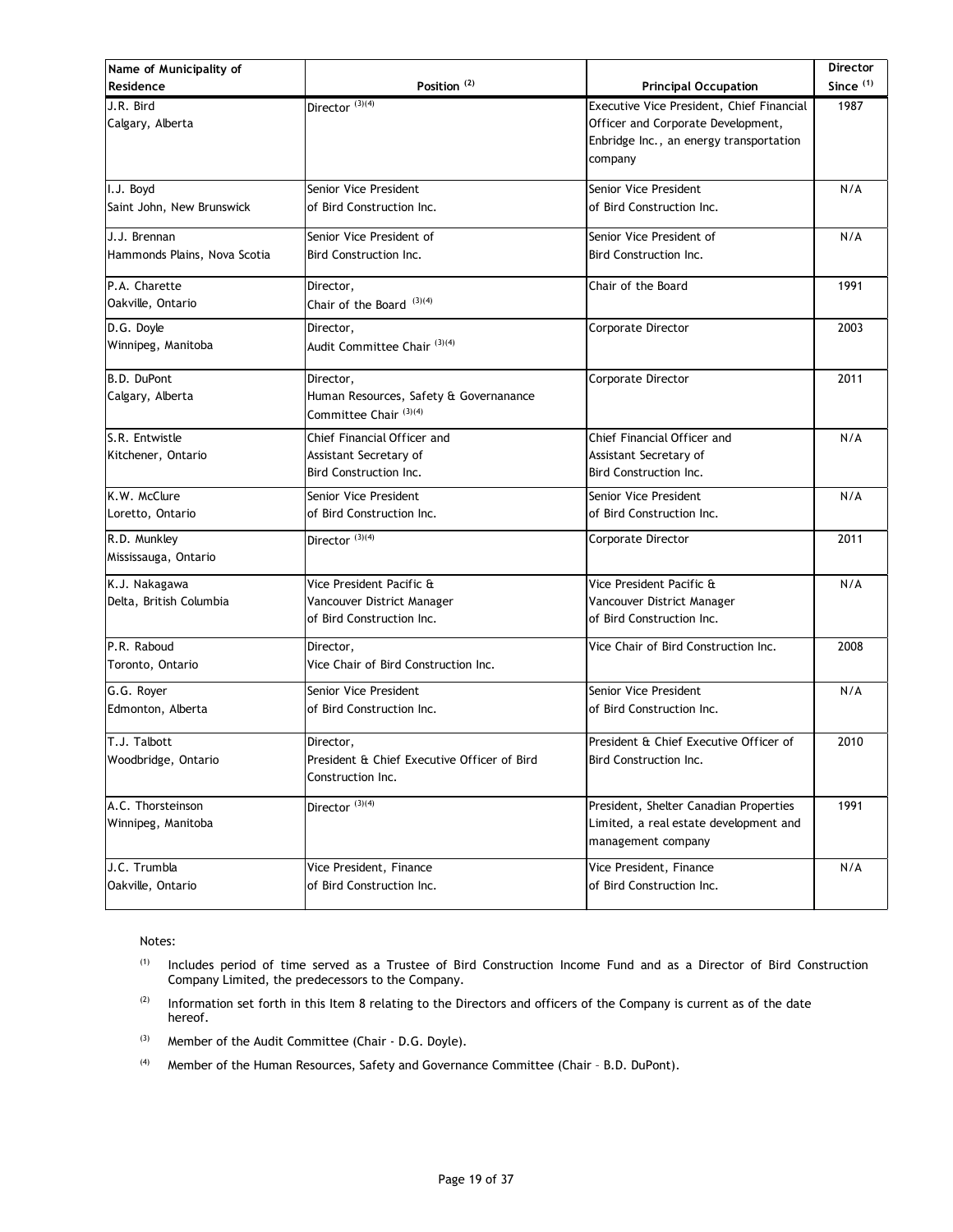The following are brief biographies of the Directors and executive officers.

*J. Richard Bird* is Executive Vice President, Chief Financial Officer and Corporate Development of Enbridge Inc. where he is responsible for all financial affairs of the Company, and corporate planning, mergers and acquisitions, and corporate development. Prior to his current appointment at Enbridge, Mr. Bird served as Vice President and Treasurer, followed by Senior Vice President, Corporate Planning and Development, followed by Group Vice President, Transportation, followed by Group Vice President, Transportation North, followed by Executive Vice President, Liquids Pipelines. Mr. Bird joined Enbridge in 1995 after holding senior financial and corporate development executive positions at a number of other public companies. Mr. Bird is also on the Board of Directors or Trustees of the following public companies: Enbridge Pipelines Inc., Enbridge Gas Distribution Inc., Enbridge Income Fund, Enbridge Income Fund Holdings Inc., Enbridge Energy Partners L.P. and Gaz Metro Inc. Mr. Bird was named Canada's CFO of the Year for 2010. Mr. Bird holds a Bachelor of Arts degree from the University of Manitoba, and a Masters of Business Administration and Ph.D. from the University of Toronto.

*Ian J. Boyd* is a Senior Vice President of Bird Construction Inc. He graduated with a Bachelor of Science in Civil Engineering from the University of New Brunswick in 1996. He transitioned as one of the senior officers to Bird with the acquisition of Rideau Construction Inc. in 2008 and continued as Branch Manager of the Halifax Branch. In July 2008, he accepted the assignment as Project Director managing the Bird Graham Schools Joint Venture in Alberta. Mr. Boyd was appointed Vice President, Atlantic in August 2010 and relocated to Saint John, New Brunswick where he is based. In January 2012, Mr. Boyd was appointed to the position of Senior Vice President.

*James J. Brennan* is a Senior Vice President of Bird Construction Inc. He obtained a Bachelor of Science in Civil Engineering from the University of New Brunswick in 1989. Prior to joining Bird in February 2008, he was the President and founding partner of Rideau Construction Incorporated. Rideau Construction was a general contractor operating in Atlantic Canada in the commercial, industrial, institutional, and multi-tenant residential sectors. Rideau Construction was formed in 1993. Bird purchased all the outstanding shares of Rideau Construction in February 2008. During the period from 1989 to 1993, he worked for two local construction companies as a superintendent, project manager, and branch manager. From 1993 to 2003, he was the Vice President, Operations Manager, and coowner of Rideau Construction. From 2003 to 2008, he was the President and majority owner of Rideau Construction.

*Paul A. Charette* is the Chair of the Board of Directors. He joined Bird in 1976 as a Project Coordinator and progressed to President and Chief Operating Officer in 1988 and to President and Chief Executive Officer in 1991. Mr. Charette was appointed as Chair of the Board in 2001. In September 2008, Mr. Charette retired from his position as Chief Executive Officer of Bird Construction Company Limited. He is a director of the Association of Canadian Community Colleges and a director of Sheridan College Institute of Technology and Advanced Learning. He is the past Chair of the Canadian Construction Association ("CCA"). In 2004, Mr. Charette was named the Ontario Entrepreneur of the year in Real Estate/Construction by Ernst & Young LLP. In 2010, Mr. Charette was chosen as CCA's Person of the Year. Mr. Charette has a diploma in Civil Technology from Red River College in Winnipeg, Manitoba.

*D. Greg Doyle* is a former partner of KPMG LLP. He joined KPMG LLP (formerly Peat Marwick) in 1974, was elected as a Partner in 1982 and Managing Partner of the Winnipeg office in 1985. In 1997, Mr. Doyle transferred to Warsaw, Poland and served as Senior Partner at KPMG Polska until he retired in 2003. During his time in Poland, Mr. Doyle also served as the member of the Board of KPMG Europe and the management committee of KPMG Central and Eastern Europe. He is also a director of Huntingdon Capital Corp., and Chair of their audit committee. Mr. Doyle holds a Bachelor of Science and Bachelor of Commerce from the University of Manitoba and is a Chartered Accountant (Manitoba Institute).

*Bonnie D. DuPont* was appointed as a Director in January 2011. Ms. DuPont is retired from Enbridge Inc. where she served for 12 years as the senior executive responsible for information technology, human resources, public and government affairs, corporate governance matters, and corporate social responsibility (CSR). She holds a Bachelor's degree (Great Distinction) from the University of Regina and earned her Master's degree at the University of Calgary. She is a member of the Institute of Corporate Directors, and a 2006 graduate of the ICD Corporate Directors' Education Program. She is also a Certified Human Resources Professional (CHRP) and is a member of the International Women's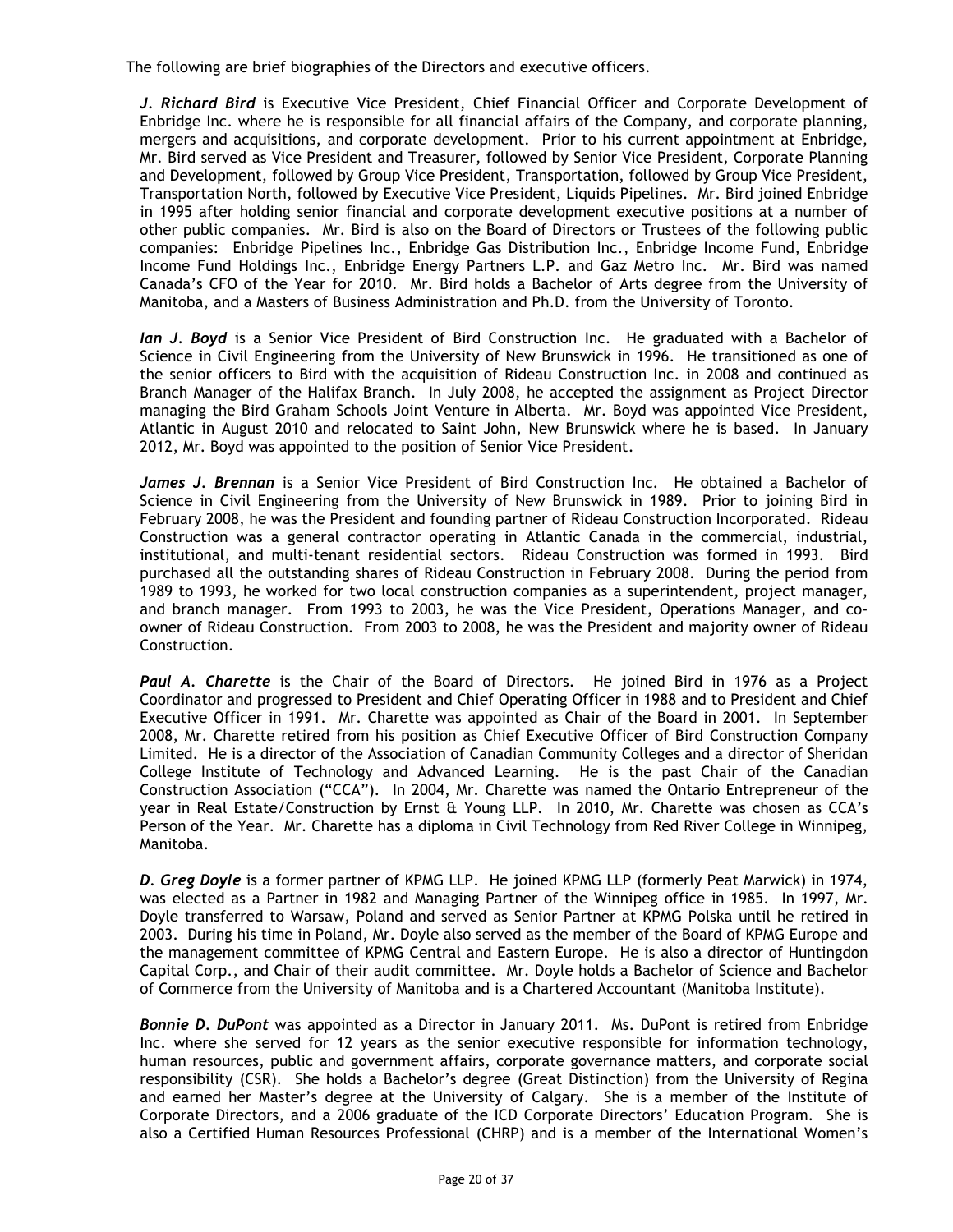Forum (IWF). Ms. DuPont was named to the Top 100 Most Powerful Women in Canada list each year from 2001 to 2006, and in 2007, was inducted into the Top 100 Hall of Fame. In 2008, she was presented with an Honorary Doctor of Laws from the University of Regina, and in 2011, was presented with an Honorary Bachelors Degree in Technology by the Southern Alberta Institute of Technology. Ms. DuPont also serves on the board of SilverWillow, a TSX-V listed company, where she chairs the Governance and Compensation Committee, and the University of Calgary, where she is currently the Chair of the Board of Governors. Ms. DuPont lectures in the Directors' Education Program and provides executive coaching services to several large Canadian organizations. She also serves on the Joint Public Advisory Council to the Commission on Environmental Cooperation, formed under NAFTA. She was also recently appointed to the board of NavCanada.

*Stephen R. Entwistle* is the Chief Financial Officer and Assistant Secretary of Bird Construction Inc. Prior to joining Bird in March 2008, Mr. Entwistle previously held senior financial positions in a wide variety of business, including a natural gas distribution utility, oil and gas exploration and development operations, nursing and retirement home operations, heating ventilating and air conditioning and natural gas commodity brokerage operations. Mr. Entwistle joined Enbridge Gas Distribution Inc. in 1981, serving in progressively senior positions including audit, general accounting, financial reporting, human resources and international consulting. In 2000, Mr. Entwistle was appointed to the position of Vice-President, Finance of Enbridge's Home Services operation, and more recently was the Chief Financial Officer of The Consumers' Waterheater Income Fund, an income trust listed on the TSX. Mr. Entwistle received a Bachelor of Commerce from the University of Toronto and is a Chartered Professional Accountant and a Chartered Accountant.

*Kenneth W. McClure* is Senior Vice President of Bird Construction Inc. Prior to joining Bird in March 2007, he was employed as President and Chief Operating Officer of Buttcon Limited from April 2004 to February 2007. Buttcon is a general contracting company located in Ontario. From August 1994 to April 2004, Mr. McClure was employed as the Managing Director of Somers Construction Limited. Somers, an affiliate of Buttcon, is a general contracting company located in Bermuda. Mr. McClure started his career with Buttcon Limited in 1980 as a superintendent and project manager. During a period from 1989 to 1991, he left Buttcon while he owned and operated KDL Construction, as a general contractor located in Ontario.

*Ronald D. Munkley* was appointed as a Director in October 2011. He retired in 2009 as Vice Chair and Head of the Power and Utility Business of CIBC World Markets where he had acted as advisor on most Canadian utility and independent power transactions since joining CIBC World Markets in 1998. Mr. Munkley was named as a top Global Investment Banker by Brendan Wood International in 2008/9. Prior to 1998, Mr. Munkley was employed at Enbridge Consumers Gas for 27 years, culminating as Chair, President and Chief Executive Officer. He led Consumers Gas through deregulation and restructuring in the 1990s. Mr. Munkley is also a Director of Fortis Inc. and he is the Lead Director at Greystone Capital Management Inc. He holds a B.Sc. Hons. (Eng.) from Queens University and PDO certification from the Canadian Securities Institute.

*Kenneth J. Nakagawa* is the Vancouver District Manager and Vice President Pacific of Bird Construction Inc. Mr. Nakagawa joined Bird in 1993 as an estimator and progressed to the position of Chief Estimator in 1996. In 2000, he assumed the position of Vancouver Branch Manager and in January 2009, Mr. Nakagawa was appointed to the position of Vice President Pacific.

*Paul R. Raboud* is the Vice Chair of Bird Construction Inc. Mr. Raboud was appointed as a Director in September 2008. He obtained a Bachelor of Science in Civil Engineering from the University of Alberta where he was awarded the gold medal in civil engineering. He earned a Masters of Science in Civil Engineering from the University of Washington and an MBA from the University of Alberta. He is a registered Professional Engineer with the Association of Professional Engineers of Ontario. Mr. Raboud joined Bird in 1984 in the Toronto office. He progressed through Bird as a field engineer, estimator, project manager and assistant branch manager. In 1990, he was appointed manager of the Vancouver Branch, and in 2000, returned to the corporate office in Toronto as Executive Vice President. He was appointed President and Chief Operating Officer in March 2006 and appointed Chief Executive Officer in September 2008. In June 2010, Mr. Raboud stepped down from his position as Chief Executive Officer into the role of Vice Chair of the Company. Mr. Raboud is a director of the Ontario General Contractors Association and Stephenson's Holdings Inc.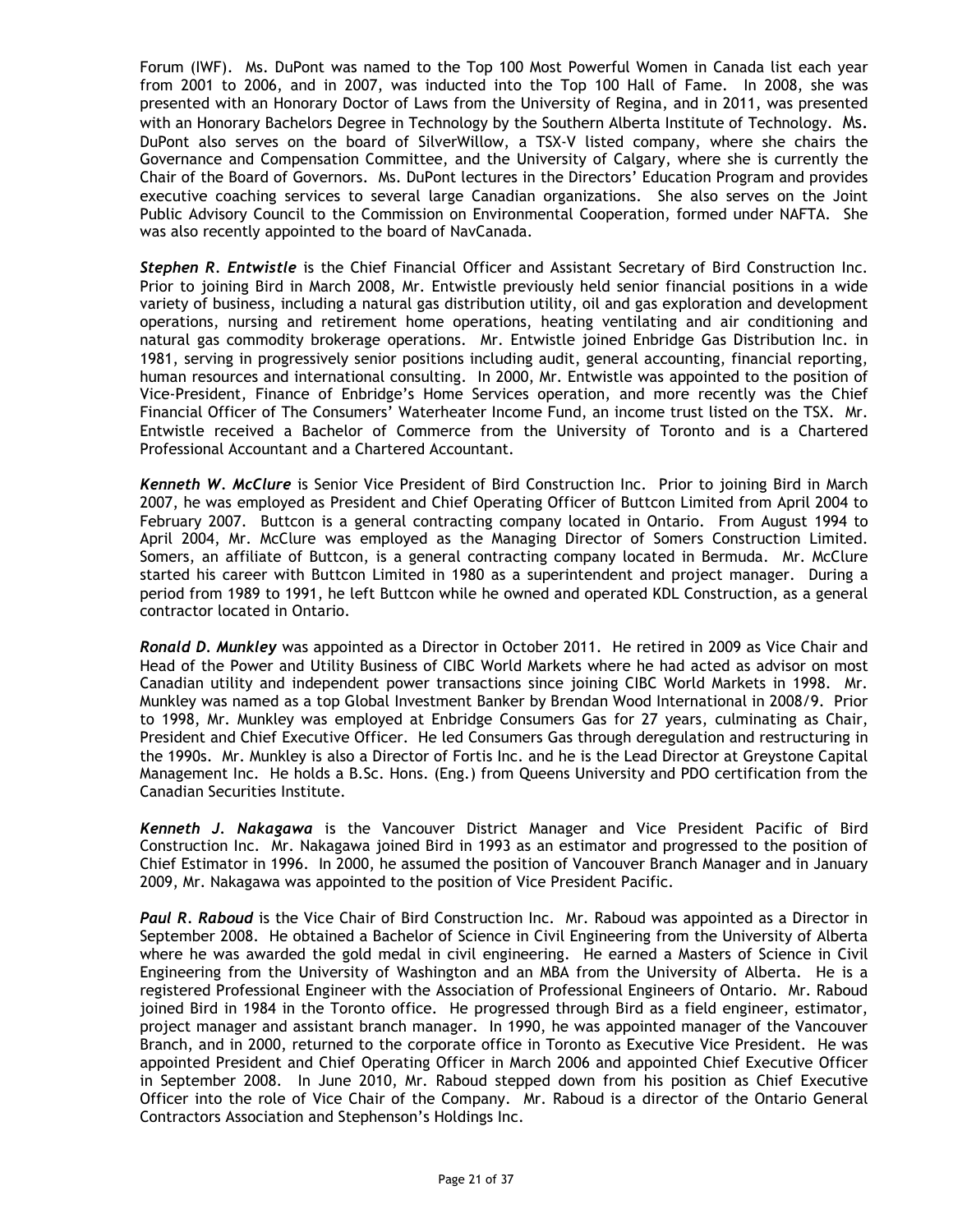*Gilles G. Royer* is a Senior Vice President of Bird Construction Inc., based in our Edmonton office. He joined Bird as a project coordinator through the Company's Civil Engineering Co-op Program in the Edmonton Branch in 1991. After graduating with a Bachelor of Science in Civil Engineering from the University of Alberta, Mr. Royer accepted employment at Bird on a full-time basis as project coordinator. He assumed progressively more responsible roles within the Company on various industrial projects and in early-2008, was promoted to Assistant Branch Manager. In 2009, he was appointed to the position of Edmonton Branch Manager; in January 2011 he was appointed as Vice President and Edmonton Branch Manager and effective January 1, 2012 he was appointed Senior Vice President.

*Tim J. Talbott* is the President and Chief Executive Officer of Bird Construction Inc. Mr. Talbott was appointed as a Director in May 2010. He obtained a Bachelor of Science in Civil Engineering at the University of Alberta in 1981. He joined Bird in 1982 and has progressed through the positions of project coordinator, project manager, production manager, assistant branch manager, branch manager and vice president to the position he currently holds. He is a registered Professional Engineer with the Association of Professional Engineers of Manitoba. Mr. Talbott is past Vice Chair of the Construction Labour Relations Association of Manitoba and a past director of the Winnipeg Construction Association. He is also a member of the Canadian Society of Civil Engineers.

*Arni C. Thorsteinson* has been the President of Shelter Canadian Properties Limited, a diversified real estate development and management company, since 1990. He joined a predecessor company in 1976. He is also a director or trustee of Lanesborough Real Estate Investment Trust, Temple Hotels Inc. and Onex Corporation. Mr. Thorsteinson holds a Bachelor of Commerce (Honours) and Doctor of Laws, *honoris causa,* from the University of Manitoba and a Chartered Financial Analyst designation.

*Jason C. Trumbla* is the Vice President, Finance of Bird Construction Inc. He obtained a Bachelor of Commerce and a Masters of Accountancy at the University of Manitoba. He is a member of the Institute of Chartered Accountants of Ontario. Mr. Trumbla joined Bird in July 2006 as Controller in the Winnipeg office and was appointed to his current position January 1, 2008. Prior to joining Bird, he was employed as the Controller of related companies of Paterson Global Foods, a grain handling company in western Canada, from January 2004 to July 2006. From 2001 to 2003, Mr. Trumbla was employed as the Controller of Amphenol Technical Products which is a subsidiary of Amphenol Corporation, a publicly-traded electronic connector and cable assembly manufacturer listed on the New York Stock Exchange. From 1997 to 2000, Mr. Trumbla was employed as Controller of Monarch Industries, a privately-owned company, which is a vertically-integrated manufacturer of water pumps, hydraulic cylinders, concrete mixers and custom metal castings.

# <span id="page-21-0"></span>**8.2 Collective Shareholdings**

As a group, the Directors and executive officers of the Company beneficially own, directly or indirectly, a total of 2,486,750 common shares, representing approximately 5.85% of the issued common shares and hold 295,000 stock options as at March 12, 2013.

#### <span id="page-21-1"></span>**8.3 Corporate Cease Trade Orders and Bankruptcies**

None of the Directors or executive officers of the Company or, to the Company's knowledge, shareholders holding sufficient common shares to materially affect the control of the Company is, or within the previous 10 years, has been a trustee, director, chief executive officer or chief financial officer of any other issuer that, while acting in such capacity; (i) was subject to a cease trade or similar order or order that denied the issuer access to any exemptions under Canadian securities legislation for a period of more than 30 consecutive days, or (ii) became bankrupt, made a proposal under any legislation relating to bankruptcy or insolvency or was subject to or instituted any proceeding, arrangement or compromise with creditors or had receiver, receiver manager or trustee appointed to hold the assets of such issuer except for the following:

Mr. Thorsteinson is now and has in the past 10 years been a Chief Executive Officer of certain nonpublicly traded limited partnerships and other entities that were the subject of cease trade orders issued by securities regulatory authorities in certain provinces of Canada, including Alberta, British Columbia, Ontario and Quebec, resulting generally from a failure to file financial statements or a failure to comply with disclosure obligations. Certain entities against which these orders were issued are now no longer active or, in other cases, Mr. Thorsteinson's involvement with such entities has ceased. In other cases, certain of these entities have now been able to obtain discretionary relief from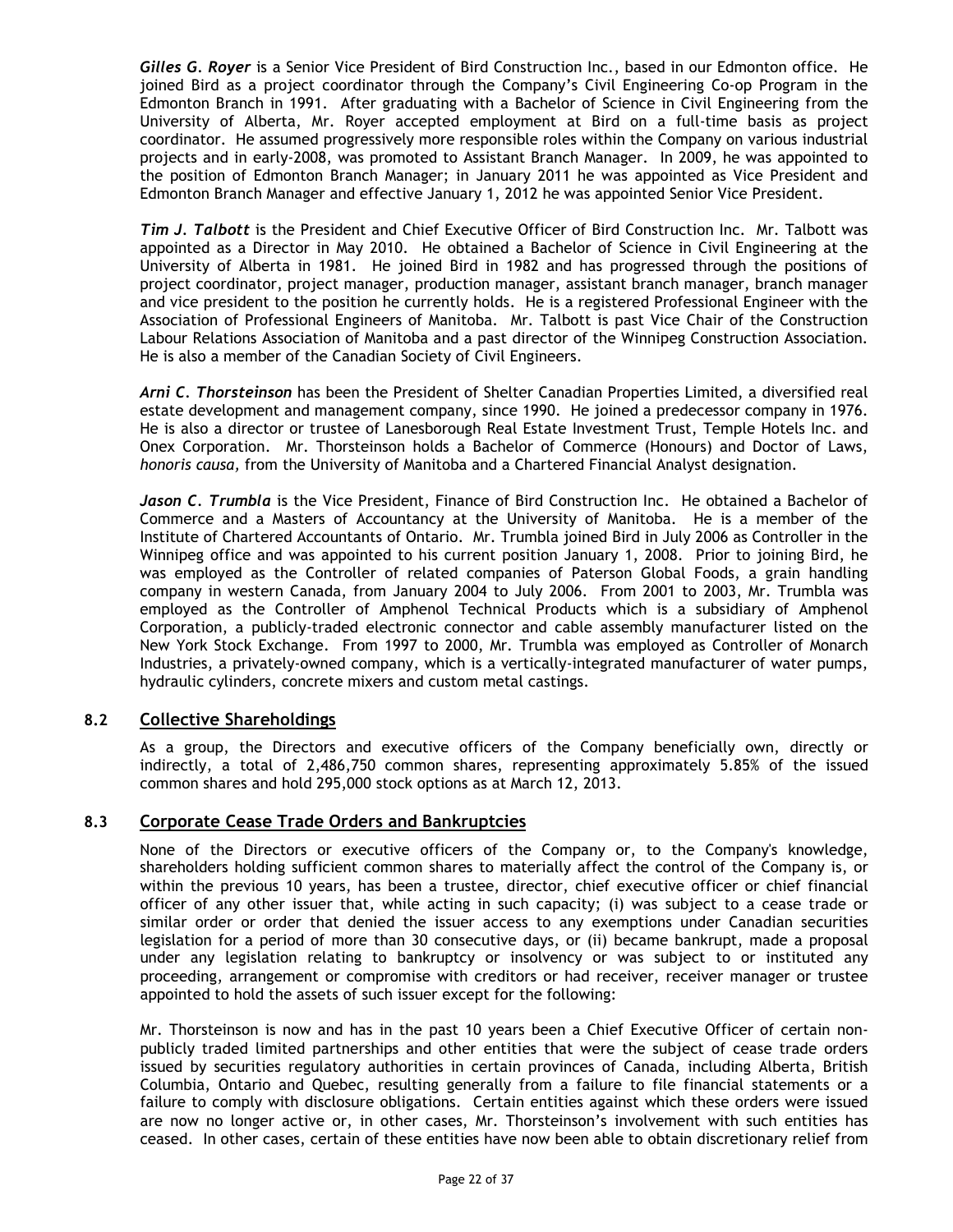filing requirements; however, this relief does not apply to prior transgressions and therefore in some cases these orders remain in force. To obtain information regarding cease trade orders issued by a particular securities regulatory authority, investors should contact the securities regulatory authorities that issued the orders.

# <span id="page-22-0"></span>**8.4 Penalties or Sanctions**

None of the Directors or officers of the Company, or to the Company's knowledge, shareholders holding sufficient common shares to materially affect the control of the Company, has been subject to; (i) any penalties or sanctions proposed by a court relating to Canadian securities legislation or by a Canadian securities regulatory authority or have entered into a settlement agreement with a Canadian securities regulatory authority, or (ii) any other penalties or sanctions imposed by a court or regulatory body that would likely be considered important to a reasonable investor in making an investment decision.

## <span id="page-22-1"></span>**8.5 Conflicts of Interest**

To the Company's knowledge, there are no existing or potential material conflicts of interest between the Company or a subsidiary of the Company and the Board of Directors and officers of the Company or any other subsidiary of the Company. (See "Interest of Management and Others in Material Transactions")

## <span id="page-22-2"></span>**8.6 Board Committees**

The Company currently has an Audit Committee and Human Resources, Safety and Governance ("HRS&G") Committee. The Company does not currently have any other board committees in place.

Committee membership is shown in the following table:

|                        | Human Resources, Safety & |
|------------------------|---------------------------|
| <b>Audit Committee</b> | Governance Committee      |
|                        |                           |
| X                      | х                         |
| х                      | x                         |
| (1)<br>X.              | х                         |
| х                      | (1)<br>X.                 |
| χ                      | х                         |
| х                      | χ                         |
|                        |                           |

(1) Committee Chair

# **9. AUDIT COMMITTEE INFORMATION**

# <span id="page-22-4"></span><span id="page-22-3"></span>**9.1 Audit Committee**

The Audit Committee of the Company is currently comprised of six members, being J.R. Bird, P.A. Charette, D.G. Doyle, B.D. DuPont, R.D. Munkley and A.C. Thorsteinson. Mr. Doyle is Chair of the Audit Committee. All the members are independent and financially literate. The following profiles outline the relevant education and experience of each member. Also see brief profiles of each member in Section 8 – Directors and Officers.

*J. Richard Bird* has been on the Board of the Fund or the Company since December 1987 and has been a member of the Audit Committee since that time. Mr. Bird was the Chair of the Audit Committee from March 24, 1988 until March 7, 2006. He has served as a trustee, director, senior officer, and audit committee member of several issuers listed in Canada and the U.S., and has had responsibility for the oversight of preparation of financial statements, disclosure controls, internal financial controls and certification of financial statements to the U.S. Sarbanes-Oxley 404 Standards.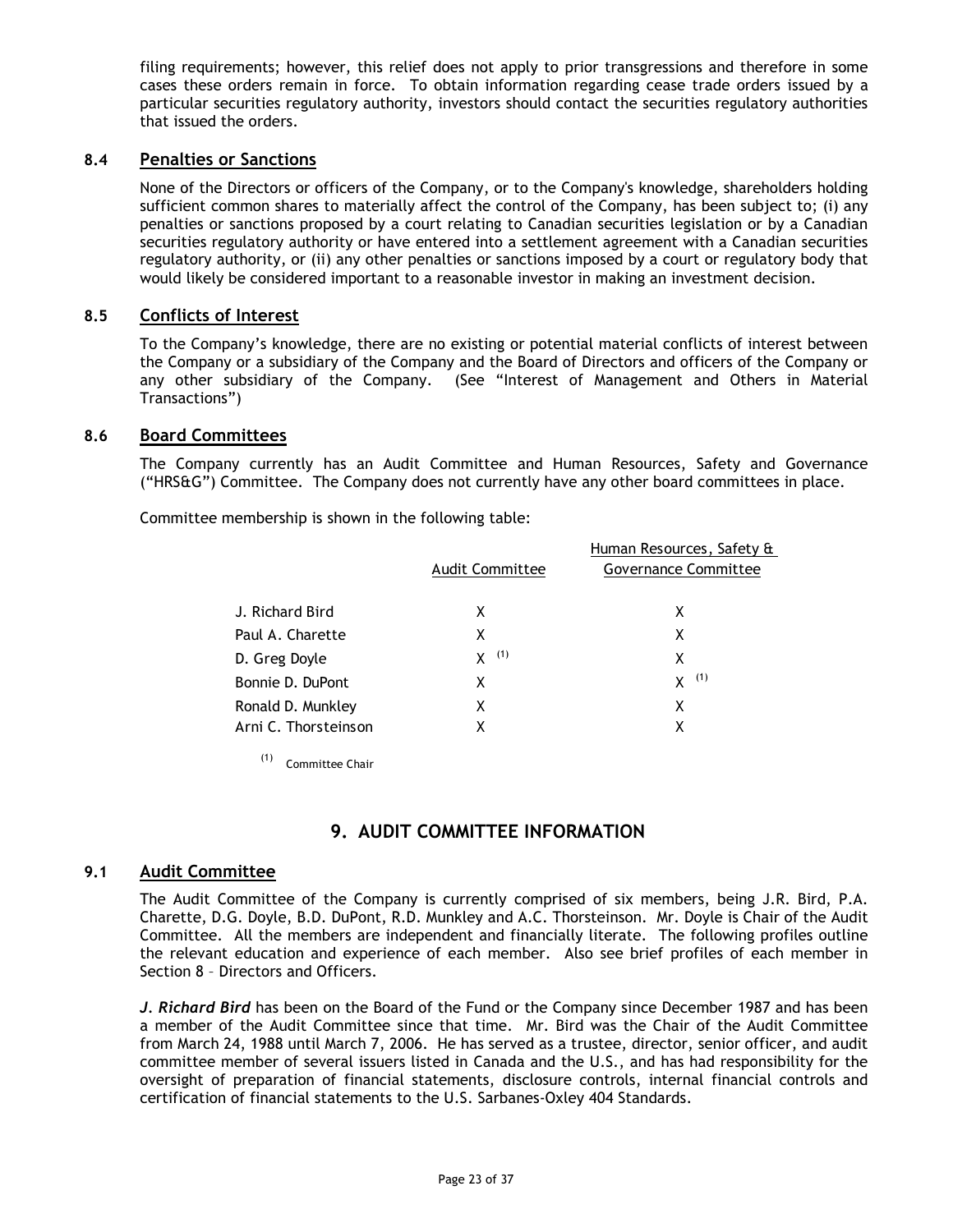*Paul A. Charette* is Chair of the Board of Directors. On October 7, 2011, Mr. Charette was appointed a member of the Audit Committee. Prior to September 2, 2011, Mr. Charette held non- independent director status as he had been the Chief Executive Officer of the Company until his retirement on September 2, 2008. With his 32 years of experience at the Company in a variety of senior management positions, including Chief Executive Officer, he has comprehensive understanding of accounting principles and financial analysis.

*D. Greg Doyle* has been on the Board of the Fund or the Company since May 2003, and has been a member of the Audit Committee since that time. Following the Audit Committee meeting on March 7, 2006, Mr. Doyle was appointed Chair of the committee. As former Managing Partner of KPMG LLP's Winnipeg office and as former Senior Partner at KPMG Polska, Mr. Doyle has a breadth of experience relating to the application of accounting principles, financial statement disclosure and understanding internal controls and procedures.

*Bonnie D. DuPont* has been on the Board of the Company since January 2011 and has been a member of the Audit Committee since that time. Having held a variety of positions at a senior management level during her working career, as well as being a graduate of the ICD Corporate Directors' Education Program, Ms. DuPont has a thorough understanding of accounting principles and financial analysis.

*Ronald D. Munkley* has been on the Board of the Company since October 2011 and has been a member of the Audit Committee since that time. Mr. Munkley retired in April 2009 as Vice Chairman and Head of the Power and Utility Business of CIBC World Markets. He had acted as an advisor on most Canadian utility transactions since joining CIBC World Markets in 1998. Prior to that, he was employed at Enbridge Consumers Gas for 27 years, culminating as Chairman, President and CEO. He led Enbridge Consumers Gas through deregulation and restructuring in the 1990s.

*Arni C. Thorsteinson* has been on the Board of the Fund or the Company since May 1991 and has been a member of the Audit Committee for most of that time. Mr. Thorsteinson is President of Shelter Canadian Properties Limited, a diversified real estate development and management company. He is also a director or trustee of Lanesborough Real Estate Investment Trust, Temple Hotels Inc. and Onex Corporation. Mr. Thorsteinson holds a Bachelor of Commerce (Honours) with a major in Accounting & Finance and a Doctor of Laws, *honoris causa*, from the University of Manitoba and is a Chartered Financial Analyst.

# <span id="page-23-0"></span>**9.2 Pre-Approval Policies and Procedures**

The Audit Committee has adopted specific policies and procedures for the engagement of non-audit services provided by the Company's external auditors. These procedures are contained in the Audit Committee Charter (included as Appendix B), which requires that the committee pre-approve, in accordance with applicable law, any non-audit services to be provided to the Company by the external auditor, with reference to compatibility of the service relative to the external auditor's independence.

# <span id="page-23-1"></span>**9.3 External Auditor Service Fees (By Category)**

Fees paid or payable to the external auditor for the last two fiscal years are summarized in the following table:

|                    | 2012                     | 2011      |  |
|--------------------|--------------------------|-----------|--|
| Annual Audit Fees  | \$337,000                | \$260,000 |  |
| Audit Related Fees | 5,000                    | 39,500    |  |
| Tax Fees           | \$148,000                | 21,282    |  |
| All Other Fees     | $\overline{\phantom{0}}$ | \$100,000 |  |
|                    | 490,000                  | 420,782   |  |

Annual Audit Fees in 2012 include the increase in audit fees relating to an increase in the size of the company and an expansion in the scope of operations.

Audit Related Fees in 2011 relate primarily to the filing of a Business Acquisition Report relating to the purchase of O'Connell and IFRS advisory services.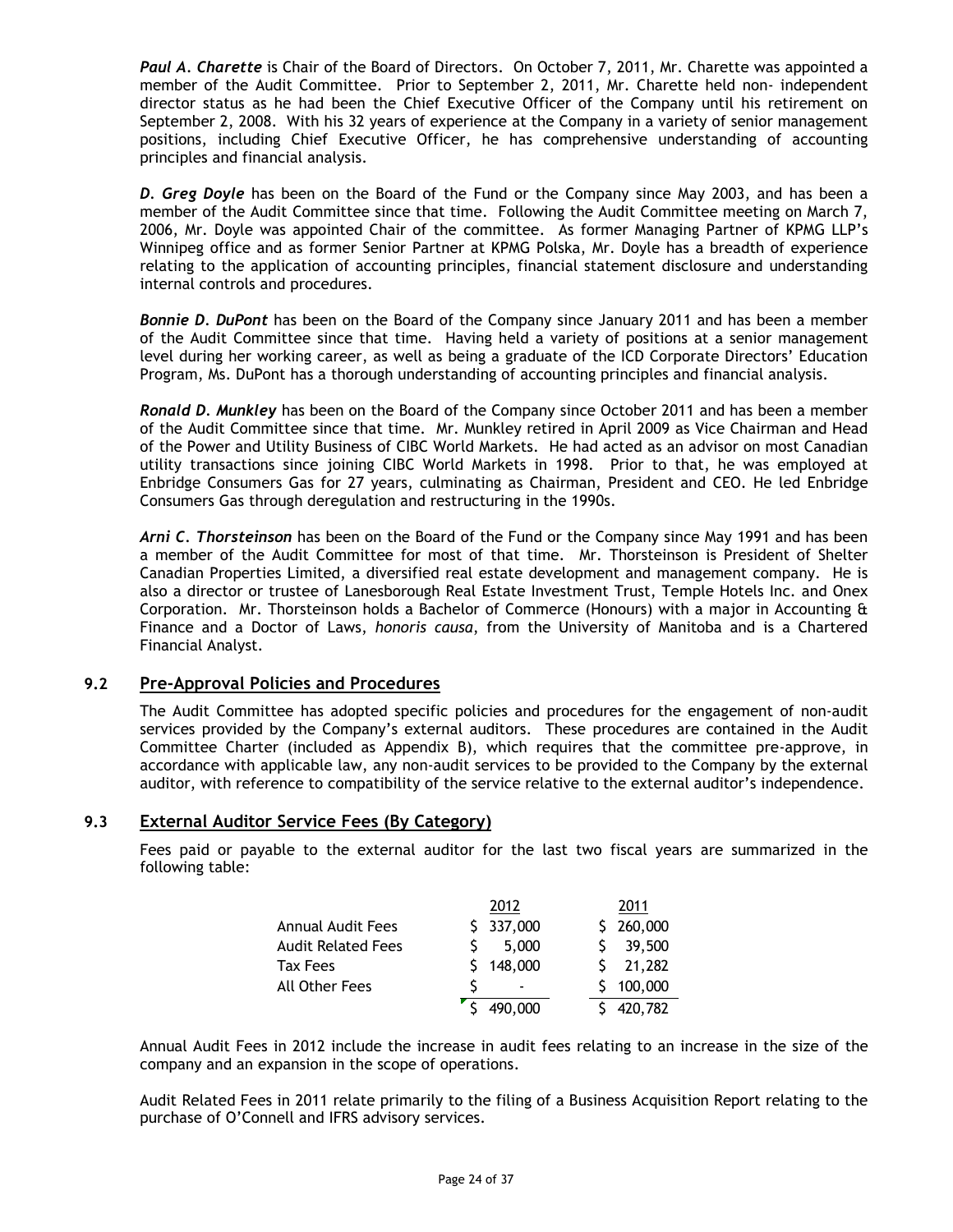In 2012, Tax Fees include the preparation of US income tax returns and the tax due diligence assistance with respect to the Nason acquisition; while in 2011, the fees include advice on various tax planning matters for the Company.

There were no other fees in 2012; while in 2011, fees relate to the acquisition of O'Connell.

### <span id="page-24-1"></span><span id="page-24-0"></span>**9.4 Audit Committee Charter**

See Appendix B for text of the Audit Committee Charter.

# **10. LEGAL PROCEEDINGS**

In the normal course of business, the Company's wholly-owned operating entities engage in business activities that may expose it to potential legal proceedings. The Company and its operating entities are not currently party to legal proceedings that are considered material to the operations either individually or in the aggregate. Reasonable estimates for the cost of settlement of any known legal matters have been made by management and are included in the Company's consolidated financial statements for the year ended December 31, 2012.

# **11. INTEREST OF MANAGEMENT AND OTHERS IN MATERIAL TRANSACTIONS**

<span id="page-24-2"></span>During 2012, Bird was involved in several construction contracts with Shelter Canadian Properties Limited or companies affiliated with them. Shelter Canadian Properties Limited is controlled by the family of Mr. A.C. Thorsteinson, a Director of the Company. All contracts with Shelter Canadian Properties Limited or companies affiliated with them were completed on construction terms typical in the industry.

# **12. TRANSFER AGENTS AND REGISTRARS**

<span id="page-24-3"></span>Computershare Trust Company of Canada Watermark Tower Suite  $600, 5308$ <sup>th</sup> Avenue SW Calgary, AB T2P 3S8

# **13. MATERIAL CONTRACTS**

<span id="page-24-4"></span>The following are the only material contracts, other than contracts entered into in the ordinary course of business, entered into by the Company or its subsidiaries during the most recently completed financial year ended December 31, 2012 or before the most recently completed financial year but that are still in effect:

(a) The Share Purchase Agreement between Bird Construction Company Limited and H.J. O'Connell Limited and other parties dated July 20, 2011 providing for the purchase by the Company of all the outstanding shares of O'Connell.

<span id="page-24-5"></span>The above noted contract may be viewed on www.sedar.com.

# **14. INTERESTS OF EXPERTS**

The consolidated financial statements of the Company as at and for the year ended December 31, 2012 have been examined by KPMG LLP, Chartered Accountants, as detailed in their independent auditors' report dated March 12, 2013. KPMG LLP have confirmed that they are independent with respect to the Company within the meaning of the Rules of Professional Conduct of the Institute of Chartered Accountants of Manitoba.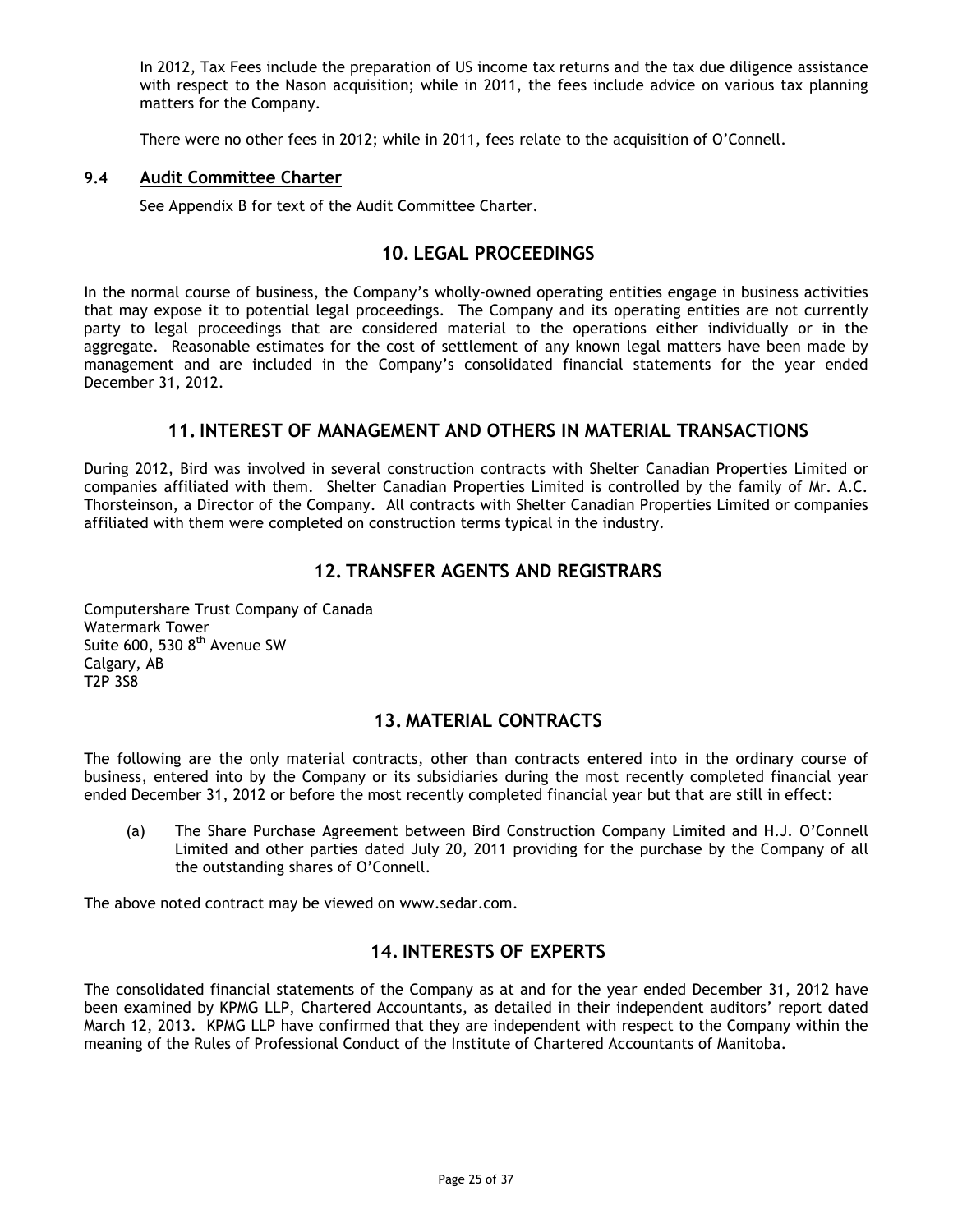# **15. ADDITIONAL INFORMATION**

<span id="page-25-0"></span>Additional information, including information as to the Directors' and Officers' remuneration and principal holders of securities of the Company, as applicable, is contained in the Company's Management Information Circular for the Annual General Meeting of shareholders to be held on May 13, 2013. Additional financial information is provided in the Company's financial statements and MD&A for the year ended December 31, 2012. A copy of these documents may be obtained upon request from Charmane L. Morrow, Corporate Secretary and Manager of Executive Administrative Services at 5700 Explorer Drive, Suite 400, Toronto, Ontario L4W 0C6. Such reports have also been filed with applicable securities regulatory authorities and are available, along with additional information relating to the Company, on SEDAR at www.sedar.com.

This Annual Information Form contains forward-looking statements, which involve risks and uncertainties that could cause actual results to differ materially from those contemplated by such statements. Factors that could cause such differences include changes in government policy relating to the cyclical nature of the construction industry, changes in interest rates and general economic conditions, adverse weather, cost and availability of materials used to manufacture the Company's products, competitive developments affecting the building products industry, and the risk factors described from time-to-time in the reports and disclosure documents filed by the Company with Canadian Securities regulatory agencies and commissions. The list is not exhaustive of the factors that may impact the Company's forward-looking statements. These and other factors should be considered carefully and readers should not place undue reliance on the Company's forward-looking statements. As a result of the foregoing and other factors, no assurance can be given as to any such future results, level of activity or achievements and neither the Company nor any other person assumes responsibility for the accuracy and completeness of these forward-looking statements. The factors underlying current expectations are dynamic and subject to change. The Company undertakes no obligation to update forwardlooking statements contained in this document.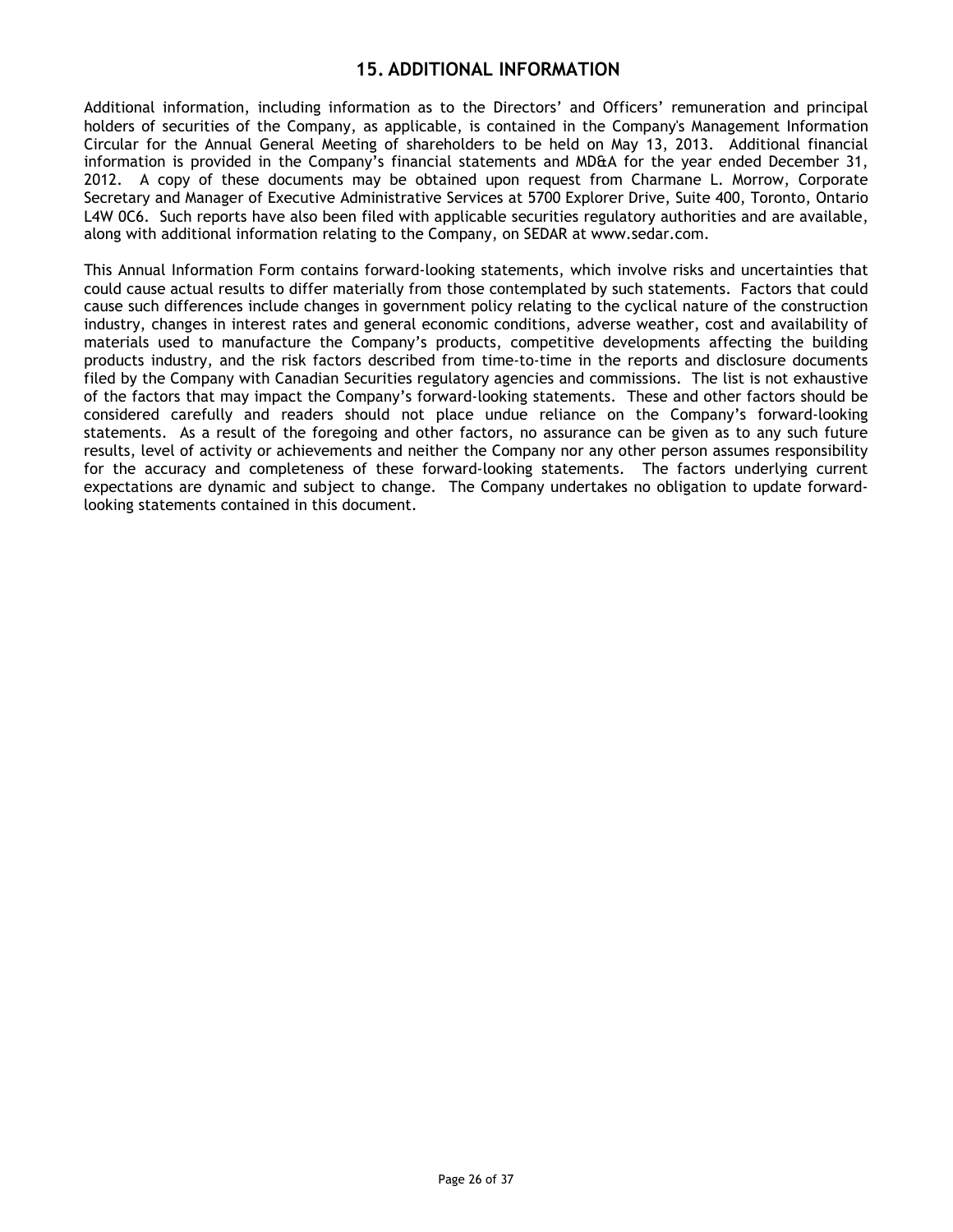# **16. BOARD OF DIRECTORS MANDATE - APPENDIX A**

<span id="page-26-0"></span>The following is the text of the Corporate Governance Guidelines and Board of Directors Mandate:

The Board of Directors (the "Board") of Bird Construction Inc. (the "Company" or "Bird") is elected by the Company's Shareholders (the "Shareholders") and is responsible for the stewardship of the investments, affairs and business of the Company in accordance with obligations under the articles of incorporation, by-laws and applicable law.

Within its stewardship responsibility, the Board's role is to preserve and enhance the viability of the Company and to ensure that it is managed with a view to the best interests of the Company. The Board delegates the responsibility for the day-to-day conduct of business to management of the Company, through its Chief Executive Officer ("CEO"), within a policy and budget framework established by the Board. In executing their responsibilities, each of the members of the Board is entitled to rely in good faith on the advice, reports and opinions of management of the Company.

#### **CORE RESPONSIBILITIES**

#### *Board of Directors*

The core responsibilities of the Board include stewardship and oversight in the following areas:

- *i. Strategic Planning and Annual Business Plan* The Board ensures that the Company adopts a strategic and annual planning process to guide its activities. The Board meets periodically to review the plans. In addition, at each regular meeting, the Board reviews the Company's overall business strategies, its business plan, as well as major strategic initiatives to evaluate whether the Company's proposed actions are generally in accordance with its objectives.
- *ii. Identification of Principal Risks* The Board, directly and through the Audit and the Human Resources, Safety and Governance Committees, reviews the principal risks of the Company's business and the appropriateness of the systems put in place to manage these risks.

*iii. Selection and Remuneration of the CEO and the Senior Management Team*

The Board is responsible for selecting the CEO and for approving the selection of the members of the senior management team. Communication with the management team is through the CEO and the Board is responsible for judging the effectiveness of the CEO. The Board is also responsible for providing an effective system of remuneration. These functions are performed with the benefit of advice from the Human Resources, Safety and Governance Committee.

*iv. Succession Planning*

On a regular basis, the Board reviews a succession plan, developed by management, addressing the policies and principles for selecting a successor to the CEO and other key senior management positions, both in an emergency situation and in the ordinary course of business. The succession plan should include an assessment of the experience, performance, skills and planned career paths for possible successors to the CEO currently in the Company's senior management.

#### *v. Financial Reporting and Internal Controls*

The Board, acting through the Audit Committee, oversees the financial reporting and disclosures of the Company. This includes;

- a. Approval of the quarterly earnings press releases and related disclosure documents;
- b. Monitoring the implementation of appropriate internal control systems to ensure the accuracy and timeliness of the information;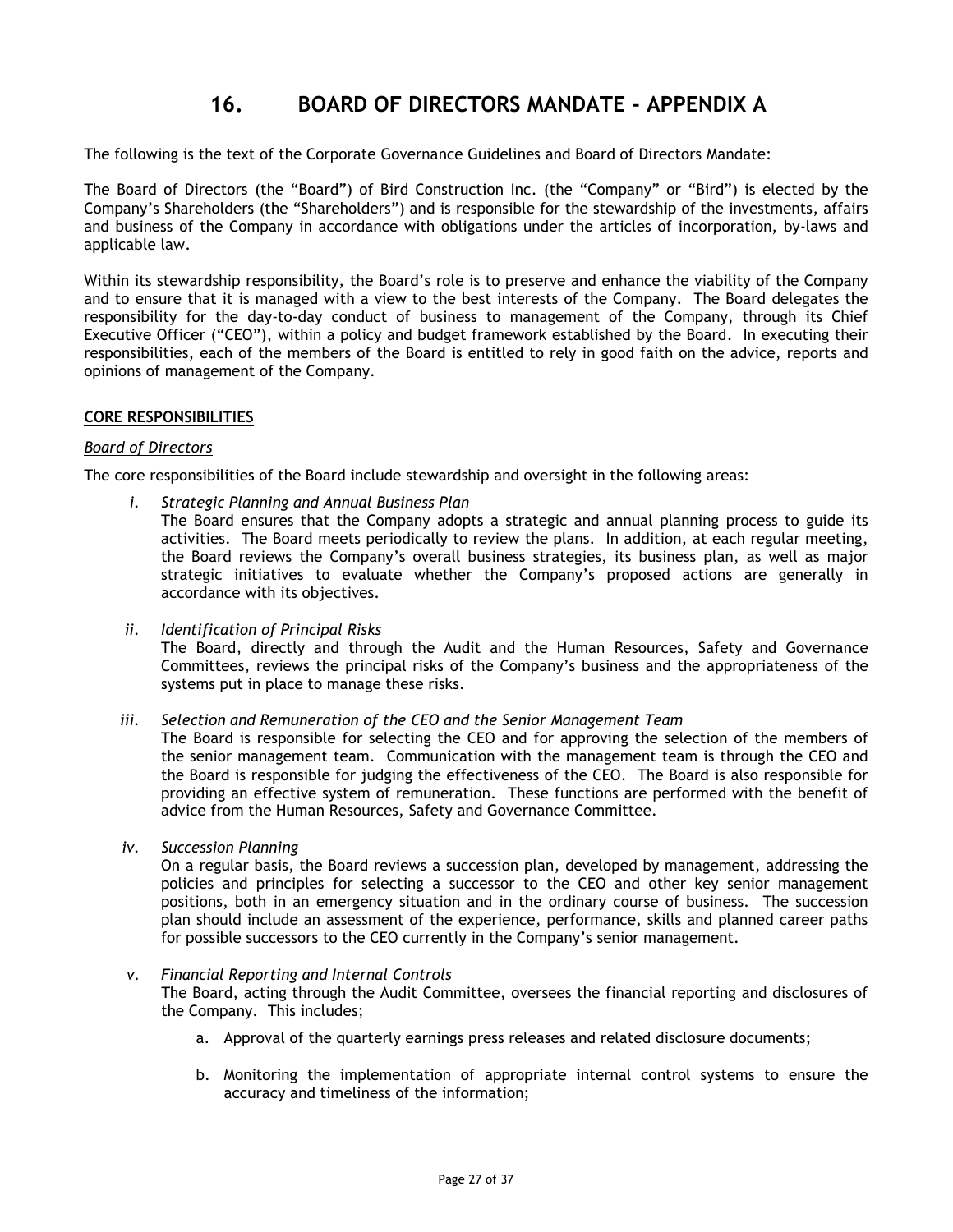- c. Monitoring and administration of the Whistleblower Policy, which provides for an anonymous method of delivering complaints with respect to accounting, internal control and auditing matters.
- *vi. Financial Planning and Investments*
	- a. Business Plan Review and approve the Company's Annual Business Plan, including the annual Operating and Capital Budgets. Review periodic financial forecasts.
	- b. Investment Opportunities Review and assess investment opportunities of a value exceeding management's authority, in accordance with procedures established by the Board from time-to-time.
	- c. Guidelines and Policies Review and approve guidelines and policies for the investing of cash in money market products and marketable securities and review reports from management on the results of such investments against established policies and benchmarks.
	- d. Additional Funds for Investment

Review and assess management's plans with respect to raising additional funds, whether through debt or capital, in accordance with procedures established by the Board from time-to-time.

# **BOARD COMPOSITION**

#### *Board Composition*

The composition of the Board should balance the following goals:

- i. The size of the Board should facilitate substantive discussions of the whole Board in which each Director ("Director") can participate meaningfully;
- ii. The composition of the Board should encompass a broad range of skills, expertise, industry knowledge, diversity of opinion and contacts relevant to the affairs and business of the Company; and
- iii. Membership on the Board shall include an appropriate number of members whom the Board has determined have no material relationship with the Company or the Company's principal Shareholders and who are otherwise considered independent as contemplated by the corporate governance guidelines published by the Canadian Securities Administrators (the "CSA Guidelines") and under the rules of the Toronto Stock Exchange ("TSX").

#### *Selection of Directors*

The Human Resources, Safety and Governance Committee is responsible for recommending to the Board, from time-to-time, a list of potential Directors meeting the Company's general criteria for Board membership, as well as suitable nominees to fill specific vacancies occurring between annual meetings of Shareholders. The processes used by the committee as well as the basis for its recommendations are outlined in the terms of reference for the Human Resources, Safety and Governance Committee. The Board is responsible for selecting nominees for election to membership on the Board for presentation at the annual meeting of Shareholders.

#### *Orientation and Continuing Education*

The Human Resources, Safety and Governance Committee is responsible for the continuing education of Directors as outlined in the committee's terms of reference.

# **BOARD COMMITTEES**

#### *Committees*

The standing committees of the Board are the Audit Committee and the Human Resources, Safety and Governance Committee. Each of these committees has written terms of reference (acting as a form of committee charter) satisfying at a minimum, applicable legislative and TSX rules.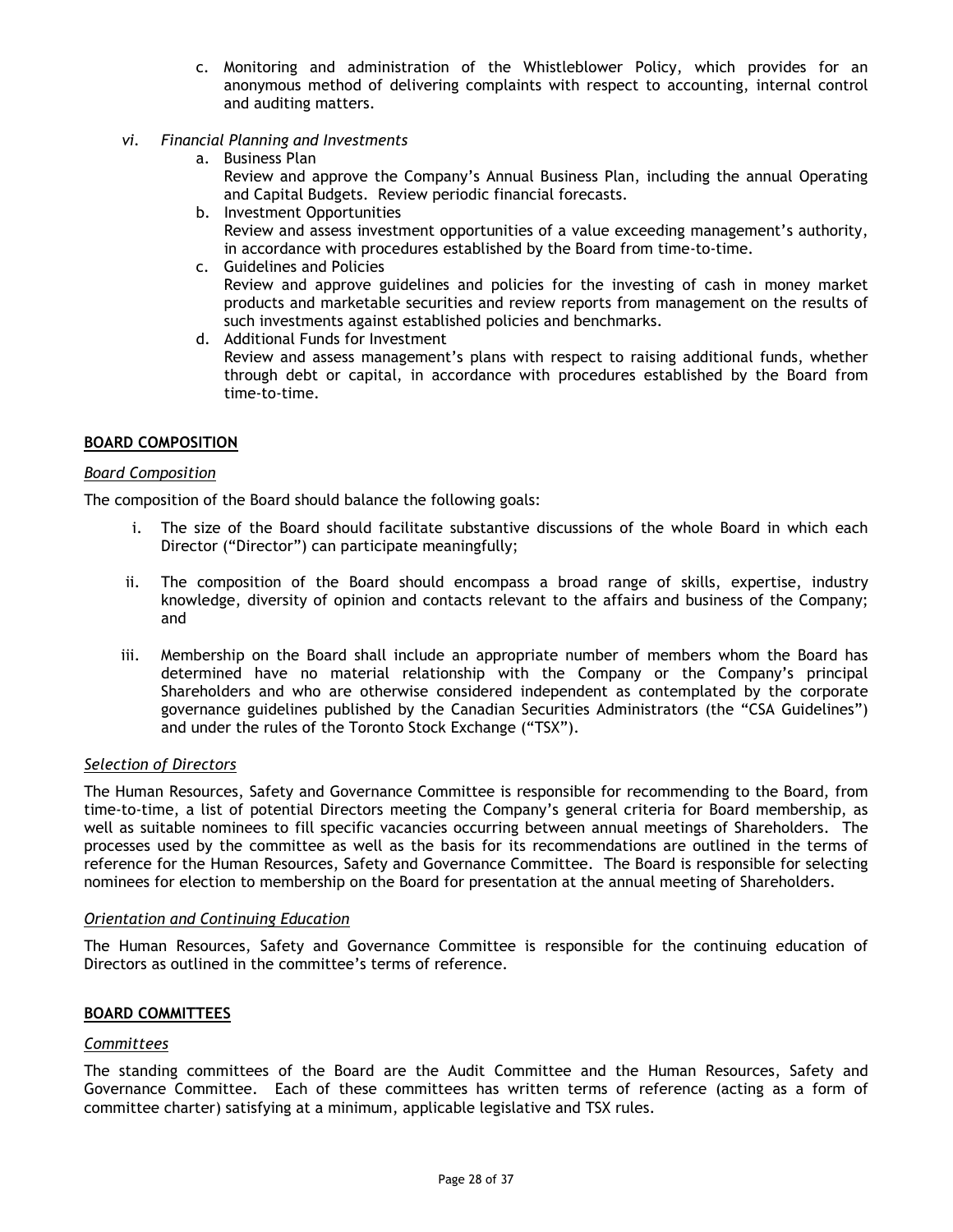All Directors, whether members of specific committees or not, may request attendance at any committee meeting and may make suggestions to committee Chairs for additions to the agenda of the committee or to request that an item from a committee agenda be considered by the Board. Each committee Chair will give periodic reports of the committee's activities to the Board.

#### *Assignment of Committee Members*

The Board is responsible for recommending the assignment of Board members to its committees and the selection of the committee Chairs.

#### **BOARD MEETING PROCEDURES**

#### *Frequency of Meetings*

The Board holds regularly scheduled meetings on a quarterly basis as well as additional special meetings to consider particular issues. Special meetings may be called from time-to-time as determined by the needs of the Company.

## *Selection of Agenda Items for Board Meetings*

The Chair establishes the agendas for Board meetings. Any Board member, however, may recommend the inclusion of specific agenda items. The agenda is distributed in advance of a meeting to each Director.

#### *Board Materials Distributed in Advance*

Information, data and presentation materials that are important to the Board's understanding of the affairs and business of the Company are distributed in writing to the Board before each meeting. Management of the Company should provide materials that are as concise as possible while giving Directors sufficient information, and time for review (subject to availability of time sensitive materials), to make informed decisions. Under certain circumstances, written materials may be unavailable to Directors in advance of a meeting, and certain items to be discussed at Board meetings may be of a sensitive nature such that the distribution of materials on these matters prior to the Board meeting would not be appropriate.

#### *Management at Meetings*

The Board invites members of management of the Company, in addition to the President and Chief Executive Officer ("CEO") and the Chief Financial Officer ("CFO"), to attend Board meetings and to make presentations and provide additional insight into the various issues brought before the Board.

#### *In Camera Meetings*

To encourage free and open discussion and communication among the independent members of the Board, the Directors meet during, or at the end of each regularly scheduled Board meeting or as required at each special Board meeting, without non-independent Directors and members of management present.

#### **EXPECTATIONS OF DIRECTORS**

#### *Commitment and Attendance*

All Directors should make every effort to attend all meetings of the Board and meetings of committees of which they are members. Although attendance in person is encouraged, members may attend by telephone or videoconference to mitigate schedule conflicts.

#### *Participation in Meetings*

Each Director should be sufficiently familiar with the affairs and business of the Company, including its financial statements and capital structure, and the risks it faces, to facilitate active and effective participation in the deliberations of the Board and of each committee on which he or she serves.

#### *Financial Knowledge*

One of the most important roles of the Board is to monitor financial performance. A Director must know how to read financial statements, and should understand the use of financial ratios and other indices for evaluating financial performance.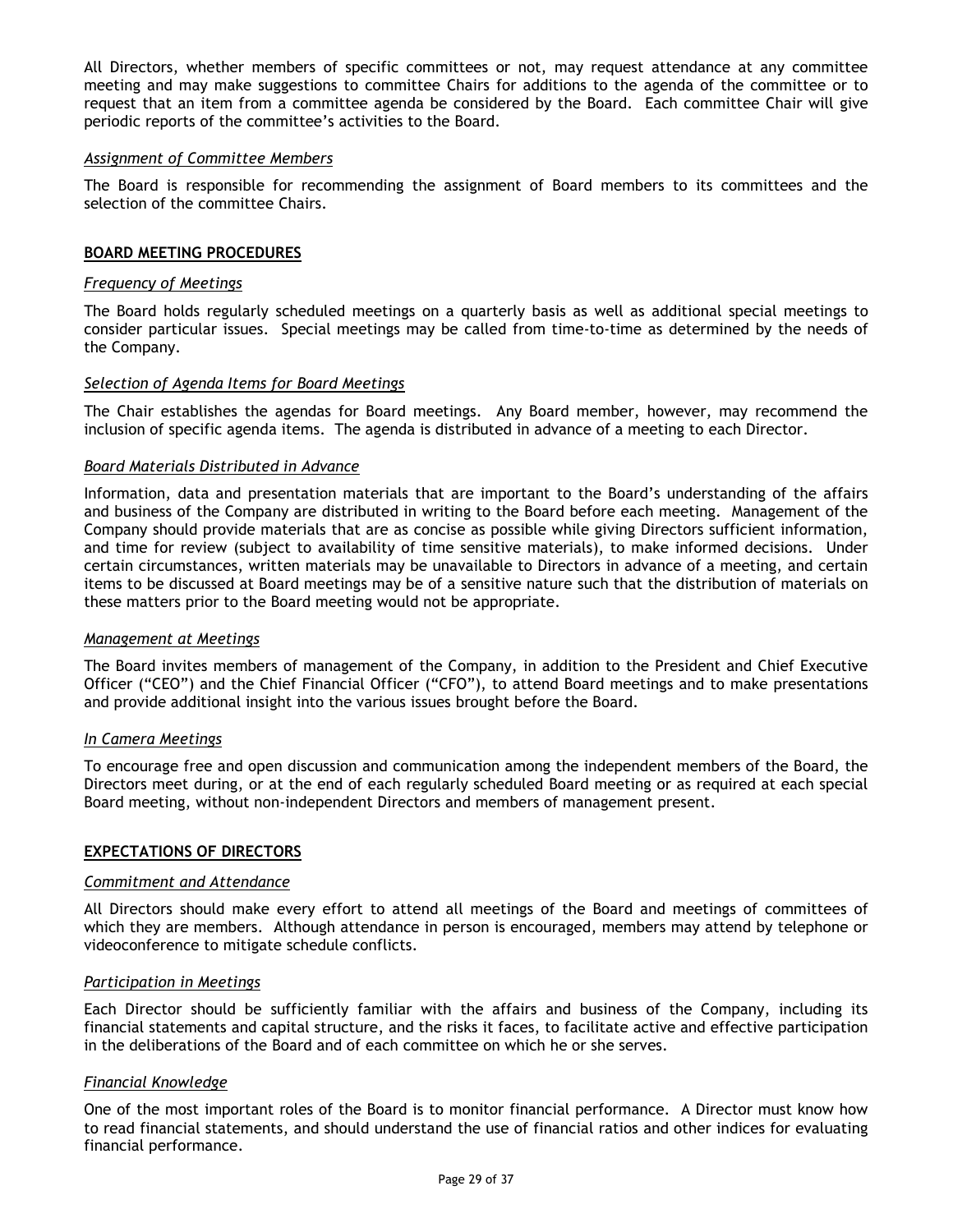# *Ethical Business Conduct*

The Company has adopted a written code of ethics. All Directors are made aware that they are expected to exhibit high standards of personal integrity, honesty and ethical business conduct, disclose any potential conflict of interest and abide by the Company's trading blackout period policies.

#### *Other Directorships*

The Company values the experience Directors bring from other Boards on which they serve, but recognizes that those Boards may also present demands on a Director's time and availability, and may also present conflicts or legal issues. Directors should advise the Chair of the Human Resources, Safety and Governance Committee before accepting any new membership on other Boards of directors or trustees or any other significant commitment involving an affiliation with other related businesses or governmental units.

#### *Contact with Management*

All Directors are invited to contact the CEO at any time to discuss any aspect of the affairs or business of the Company. While respecting organizational relationships and lines of communication, Directors have complete access to other members of management. There will be frequent opportunities for Directors to meet with the CEO, CFO and other members of management of the Company in Board and committee meetings and in other formal or informal settings.

#### *Confidentiality*

The proceedings and deliberations of the Board and its committees are confidential. Each Director shall maintain the confidentiality of information received in connection with his or her services.

#### **BOARD COMPENSATION**

The Board, acting through the Human Resources, Safety and Governance Committee, conducts a review on a regular basis of the components and amount of Board compensation in relation to other similar companies.

#### **CHAIR OF THE BOARD**

# *General Functions*

The Chair of the Board (the "Chair") shall provide leadership to the Board with respect to its functions as described in these guidelines and as otherwise may be appropriate. The Chair shall act as chair of meetings of the Board and, for such purpose, shall determine the agenda for each meeting of the Board in consultation with the Corporate Secretary.

The Chair shall oversee the preparation for and management of, and he or she shall preside over, meetings of the Shareholders of the Company.

#### *Additional Responsibilities*

The duties and responsibilities for the position of Chair shall also include the following:

- i. Establishing procedures to govern the Board's work including the location and time of meetings of the Board and the procedures to be followed with respect to meetings of the Board, including determining who may be present at such meetings in addition to the Directors and the Corporate Secretary;
- ii. Ensuring the Board has adequate resources, especially by way of full, timely and relevant information to support its decision-making requirements;
- iii. Working with the Chairs of the Board committees to coordinate the schedule of meetings for such committees;
- iv. Ensuring that delegated committee functions are carried out and reported to the Board;
- v. Attending, as required, all meetings of Board committees;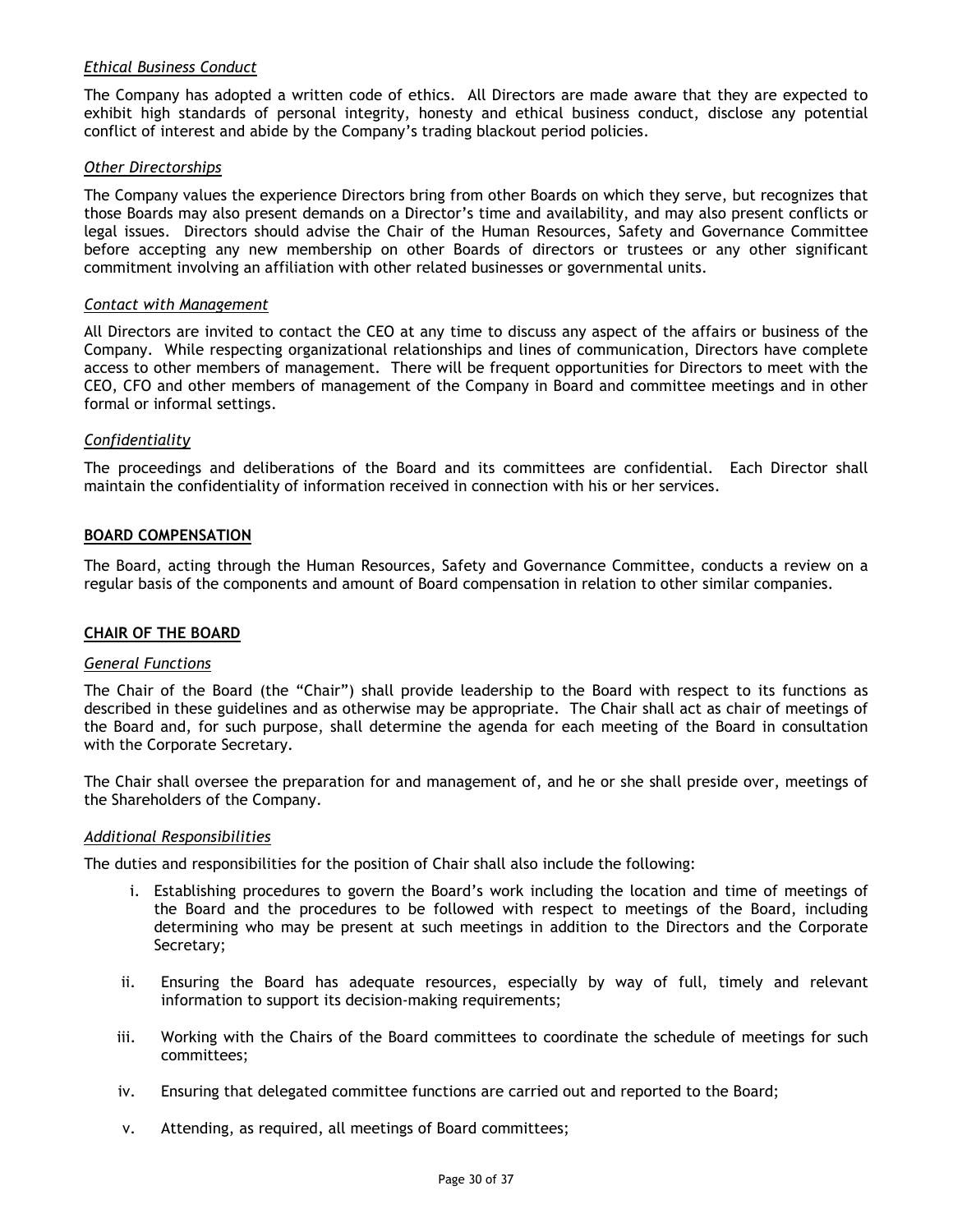- vi. Meeting periodically with the Corporate Secretary to review governance issues including the level of communication between management and the Board; and
- vii. Carrying out such other duties as may be reasonably requested by the Board as a whole, depending on its evolving needs and circumstances.

### *Appointment*

The Chair shall be appointed by the Board after consideration of the recommendation of the Human Resources, Safety and Governance Committee. He or she shall hold office until the first meeting of the Directors following the Annual Meeting of Shareholders.

#### *Resources*

The Chair shall have sufficient resources to discharge the responsibilities of the Chair. The Chair shall be empowered to engage outside advisors, as may be appropriate from time-to-time, to provide advice with respect to his or her or the Board's duties and responsibilities and to approve the fees and retention terms for such outside advisors.

#### *Lead Director*

The Lead Director will assume the role of Chair of the Board in the absence of the Chair or when the Chair has a conflict of interest.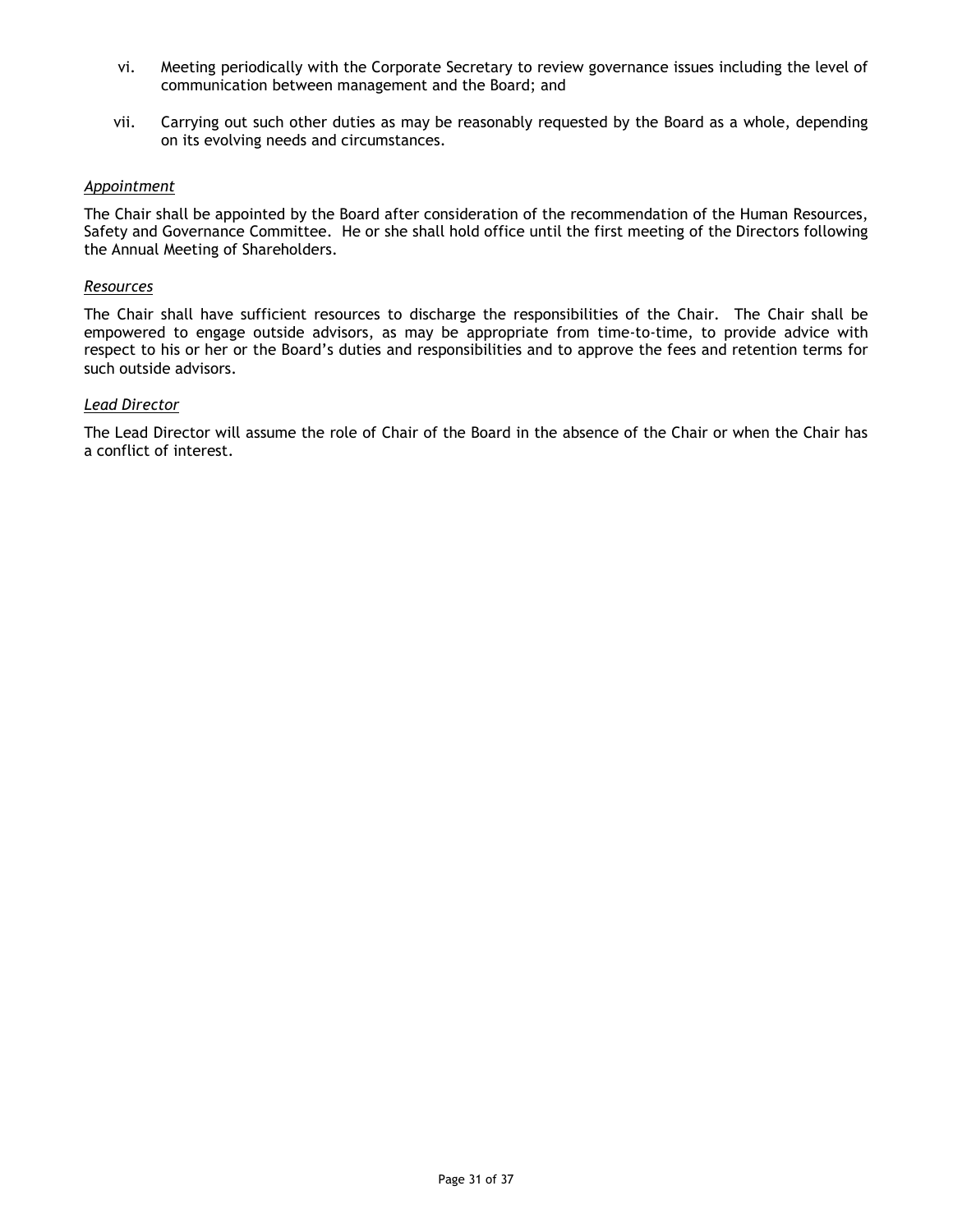# **17. AUDIT COMMITTEE CHARTER - APPENDIX B**

<span id="page-31-0"></span>The following is the text of the Audit Committee Charter:

### **1. PURPOSE**

The Board of Directors of the Company (the "Board") has established an Audit Committee (the "Committee") to take steps on its behalf as are necessary to assist the Board in fulfilling their oversight responsibilities regarding:

- (a) the integrity of the financial statements;
- (b) the internal control systems of the Company;
- (c) the external audit process;
- (d) the internal audit process, if any;
- (e) risk management;
- (f) the Company's compliance with legal and regulatory requirements; and
- (g) any additional duties set out in this charter or otherwise delegated to the Committee by the Board.

## **2. COMPOSITION & QUALIFICATIONS**

The Board of Directors will in each year, immediately following the Annual General Meeting appoint a minimum of four (4) Directors as members of its Committee. All members of the Committee shall be non-management Directors. In addition, the Committee will be comprised of independent Directors, as required by all applicable corporate, exchange and securities statutes, laws and regulations in Canada.

All members of the Committee shall be financially literate. While the Board shall determine the definition of and criteria for financial literacy, this shall, at a minimum, include the ability to read and understand a set of financial statements that present a breadth and level of complexity of accounting issues that are generally comparable to the breadth and complexity of the issues that can reasonably be expected to be raised by the Company's financial statements and as defined in Part 1, item 1.5 of Multilateral Instrument 52-110.

The Chief Executive Officer ("CEO") of the Company, the Chief Financial Officer ("CFO") of the Company, the external auditor and Directors who are not otherwise members of the Committee may be invited to attend all meetings of the Committee in an ex-officio capacity and shall not vote. The CEO and CFO shall not attend incamera sessions.

## **3. DUTIES & RESPONSIBILITIES**

The Committee shall have the following duties, where applicable:

#### **3.1 FINANCIAL REPORTING AND DISCLOSURE**

*3.1.1 Annual Financial Statements*

Review with management of the Company and the external auditor, the audited annual consolidated financial statements of the Company, all related documents including Management's Discussion & Analysis ("MD&A"), Annual Information Form ("AIF"), Management Information Circular ("MIC"), and complete Annual Report and recommend the approval of such documents to the Board.

*3.1.2 Quarterly Review*

Review the quarterly consolidated financial statements of the Company and the related MD&A and recommend the approval of such documents to the Board and also determine the extent of the involvement of the external auditor, if any, in reviewing quarterly financial statements.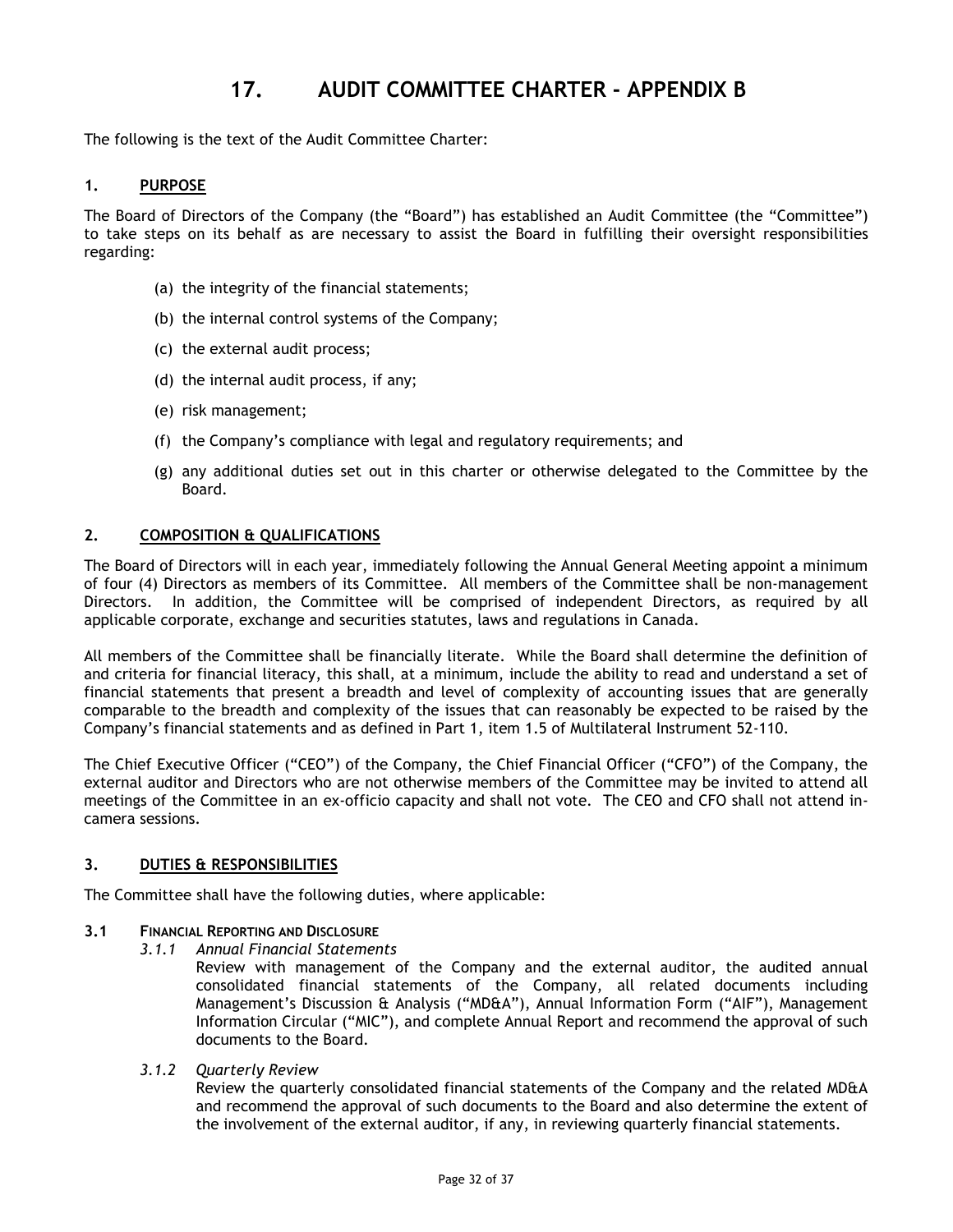# *3.1.3 Certifications*

Review certification by the CEO and CFO as to the accuracy and completeness of the Company's reports and filings with the securities regulators and the TSX.

### *3.1.4 Significant Accounting Principles and Disclosure Issues*

Review with management of the Company and the external auditor, significant accounting principles and disclosure issues, including complex or unusual transactions, highly judgmental areas such as reserves or cost to complete estimates, significant changes to accounting principles, and alternative treatments under Canadian GAAP for material transactions. This shall be undertaken with a view to understanding their impact on the consolidated financial statements, and to gaining reasonable assurance that the statements are accurate, complete, do not contain any misrepresentations, and present fairly the Company's financial position and the results of its operations in accordance with Canadian GAAP.

### *3.1.5 Compliance*

Confirm through discussions with management of the Company that Canadian GAAP and all applicable laws or regulations related to financial reporting, statutory obligations and disclosure have been complied with.

#### *3.1.6 Legal Events*

Review any actual or anticipated litigation or other events, including tax assessments, which could have a material current or future effect on the Company's consolidated financial statements, and the manner in which these have been reflected in the consolidated financial statements.

## *3.1.7 Off-Balance-Sheet Transactions*

Discuss with management of the Company, the effect of off-balance-sheet transactions, arrangements, obligations and other relationships with non-consolidated entities or other persons, if any, that may have a material current or future effect on the Company's financial condition, changes in financial condition, results of operations, liquidity, capital expenditures, capital resources, distributable cash disclosures or significant components or revenues and expenses.

#### *3.1.8 Other Disclosures*

Satisfy itself that adequate procedures are in place for the review of the Company's public disclosure of financial information, other than the public disclosure of the information referred to above, and periodically assess the adequacy of those procedures.

### **3.2 OVERSIGHT OF INTERNAL CONTROLS**

*3.2.1 Review and Assessment*

Review and assess the adequacy and effectiveness of the Company's system of internal control and management information systems through discussions with management and the external auditor and include a review of any management letter prepared by the external auditor.

# *3.2.2 Oversight*

Oversee system of internal control, by:

- reviewing with management of the Company, documentation and conclusion about the effectiveness of internal controls identified in the Company's ongoing review of the design and reliability of internal controls over financial reporting, including disclosures in the MD&A;
- reviewing with management of the Company, its philosophy with respect to internal controls and, on a regular basis, all significant control-related findings together with management's response;
- monitoring and reviewing policies and procedures for internal accounting, financial control and management information;
- consulting with the external auditor regarding the adequacy of the Company's internal controls; and
- obtaining from management of the Company adequate assurances that all statutory payments and withholdings have been made.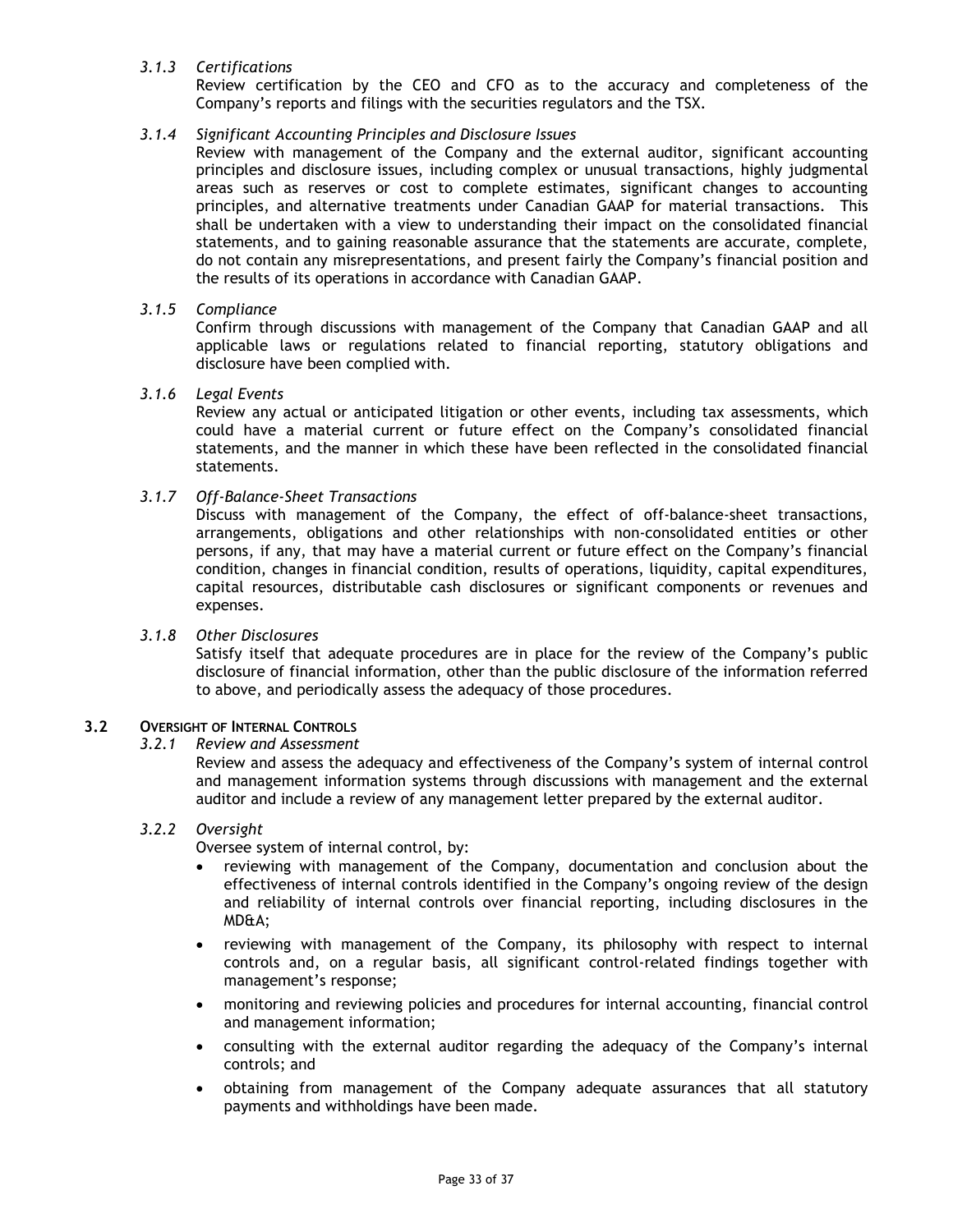# *3.2.3 Fraud*

Confirm investigations of alleged fraud and illegality relating to the Company's finances.

## *3.2.4 Complaints*

- Confirm with management of the Company that appropriate procedures exist for the receipt, retention and treatment of complaints received by the Company regarding accounting, internal accounting controls or auditing matters, the confidential, anonymous submission by employees of concerns regarding questionable accounting or auditing matters, and for the protection from retaliation of those who report such complaints in good faith.
- Reviewing any complaints received by the Audit Committee Chair pursuant to the Company's Whistleblower Policy.

### **3.3 EXTERNAL AUDIT**

#### *3.3.1 Appointment or Replacement*

Recommend the appointment or replacement of the Company's external auditor to the Board, who will consider the recommendation prior to submitting the nomination to the shareholders for their approval.

#### *3.3.2 Compensation*

Review with management of the Company, and make recommendations to the Board, regarding the compensation of the external auditor. In making a recommendation with respect to compensation, the Committee shall consider the number and nature of reports issued by the external auditor, the quality of internal controls, the size, complexity and financial condition of the Company, and the extent of internal audit, if any, and other support provided by the Company to the external auditor.

#### *3.3.3 Reporting Relationships*

The external auditor will report directly to the Company's Audit Committee.

#### *3.3.4 Performance*

Review with management of the Company, on a regular basis, the terms of the external auditor's engagement, accountability, experience, qualifications and performance. Evaluate the performance of the external auditor.

*3.3.5 Transition* Review management's plans for an orderly transition to a new external auditor, if required.

#### *3.3.6 Audit Plan*

Review the audit plan and scope of the external audit with the external auditor and management of the Company.

## *3.3.7 Audit Plan Changes*

Discuss with the external auditor any significant changes required in the approach or scope of their audit plan, management's handling of any proposed adjustments identified by the external auditor, and any actions or inactions by management that limited or restricted the scope of their work.

## *3.3.8 Review of Results*

Review, in the absence of management of the Company, the results of the annual external audit, the audit report thereon, the auditor's review of the related MD&A, AIF, MIC and any management letter prepared by the external auditor, and discuss with the external auditor the quality (not just the acceptability) of accounting principles used, major risk factors, any alternative treatments of financial information that have been discussed with management, the ramification of their use and the auditor's preferred treatment, and any other material communications with management. The auditors shall confirm to the Committee that no limitations were placed on the scope or nature of their audit procedures.

## *3.3.9 Disagreements with Management*

Resolve any disagreements between management of the Company and the external auditor regarding financial reporting.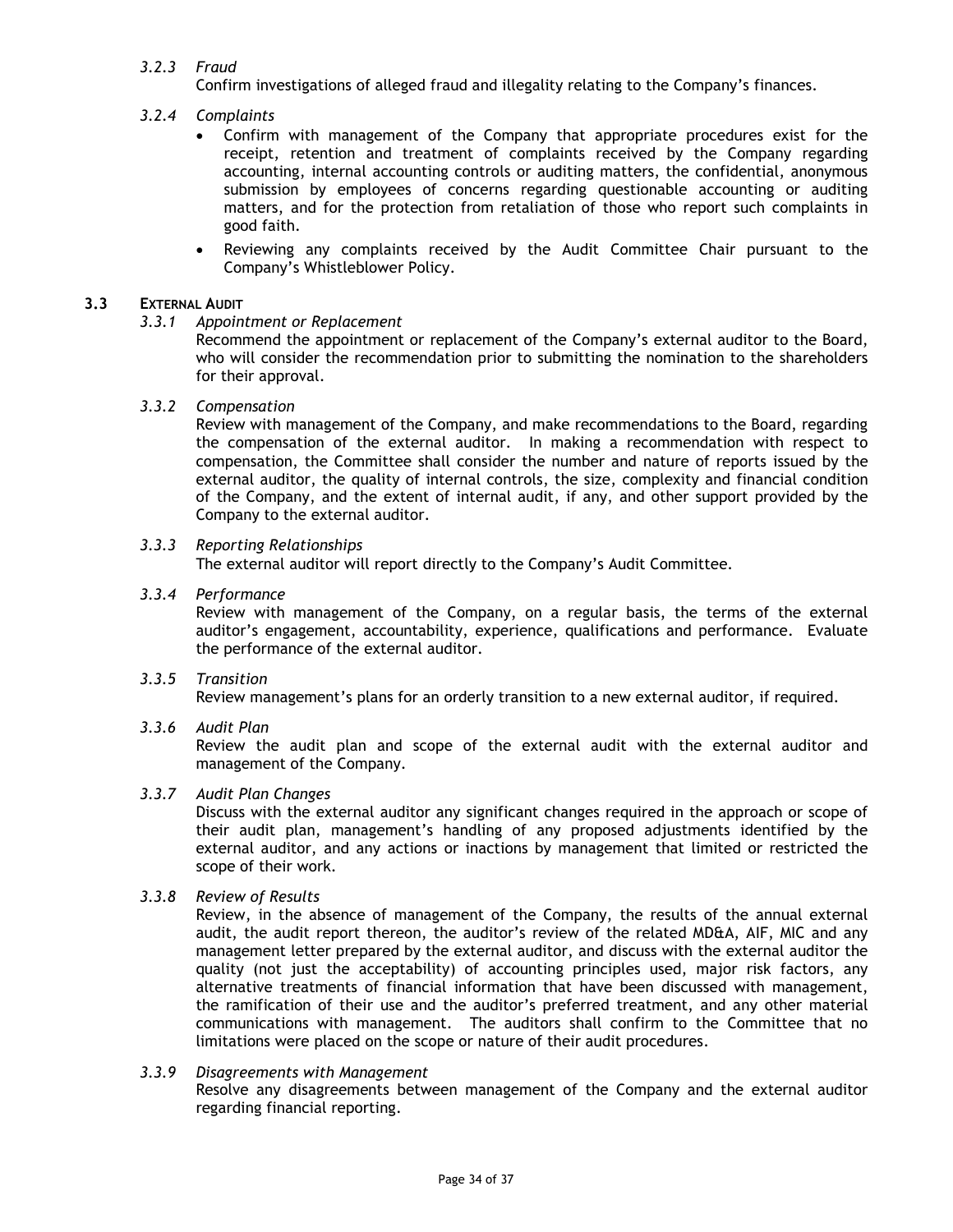#### *3.3.10 Material Written Communications*

Review all other material written communications between the external auditor and management of the Company, including the post-audit management letter containing the recommendations of the external auditor, management's response and, subsequently, follow up identified weaknesses.

## *3.3.11 Other Audit Matters*

Review any other matters related to the external audit that are to be communicated to the Committee under generally accepted auditing standards.

#### *3.3.12 Meeting with External Auditor*

Meet with the external auditor in the absence of management of the Company at least annually to discuss and review specific issues, as appropriate, as well as any significant matters that the auditor may wish to bring to the Committee for its consideration.

#### *3.3.13 Correspondence*

Review with management of the Company and the external auditor any correspondence with regulators or governmental agencies, employee complaints or published reports that raise material issues regarding the Company's consolidated financial statements or accounting policies.

#### *3.3.14 Independence*

At least annually, and before the external auditor issues its report on the annual consolidated financial statements, review and confirm the independence of the external auditor through discussions with the auditor on their relationship with the Company, including details of all non-audit services provided. Consider the safeguards implemented by the external auditor to minimize any threats to their independence, and take action to eliminate all factors that might impair, or be perceived to impair, the independence of the external auditor. Consider the number of years the lead audit partner has been assigned to the Company, and consider whether it is appropriate to recommend to the Board a policy of rotating the lead audit partner.

#### *3.3.15 Non-Audit/Audit Services*

Pre-approve any non-audit services to be provided to the Company by the external auditor, with reference to compatibility of the service with the external auditor's independence.

#### *3.3.16 Hiring Policies*

Review and approve the hiring policies of the Company regarding partners, employees and former partners and employees of the present or former external auditor.

#### *3.3.17 Personnel*

Discuss with the external auditors, the competency of the Company's financial and accounting personnel.

#### *3.3.18 Management's Comments*

Review with management of the Company, the responsiveness of the auditors to the Company's needs.

#### **3.4 INTERNAL AUDIT**

*3.4.1 Internal Audit*

Review and approve management's decision relating to any potential need for internal auditing, including whether this function should be outsourced and if such function is outsourced, approve the supplier of such service.

#### **3.5 RISK MANAGEMENT**

*3.5.1 Adequacy of Policies and Procedures*

Review and assess annually, the adequacy of the Company's major financial risk management policies and procedures with regard to identification of the Company's major financial risks. Review and assess the adequacy of the implementation of appropriate systems to mitigate and manage the risks, and report regularly to the Board.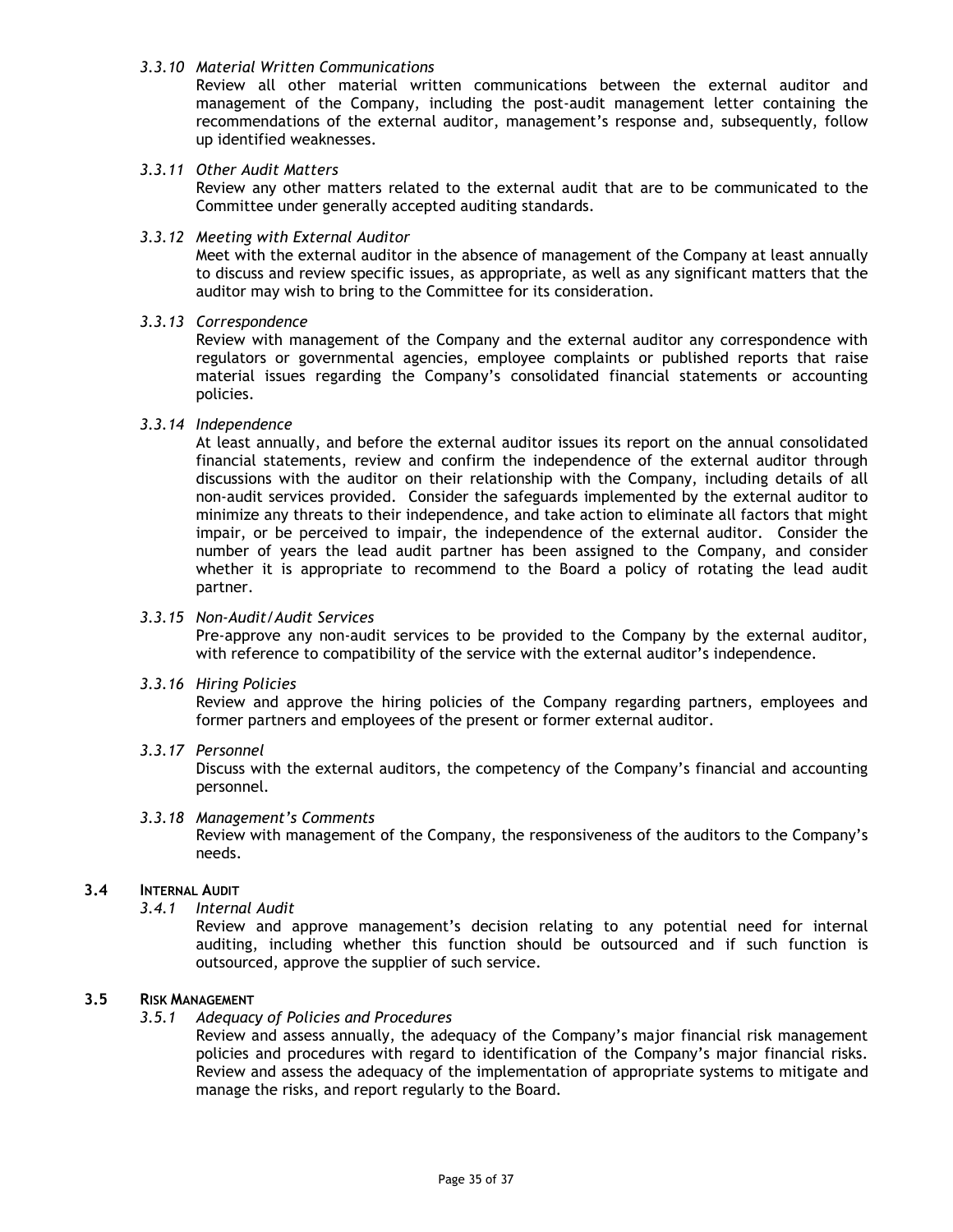# **3.6 COMPLIANCE**

*3.6.1 Filings with Regulatory Authorities*

Review with management of the Company, the Company's relationship with regulators, and the timeliness and accuracy of Company filings with regulatory authorities.

#### *3.6.2 Code of Ethics*

Review the Board's Code of Ethics and the Company's Employee Code of Ethics and confirm that adequate and effective systems are in place to enforce compliance.

#### **3.7 COMMUNICATION**

*3.7.1 Communication Channels*

Establish and maintain direct communication channels with management of the Company, the external auditor and the Board to discuss and review specific issues as appropriate.

*3.7.2 Coordination with Management*

The Committee will coordinate with management of the Company on audit and financial matters, and will:

- meet privately with management of the Company at least quarterly to discuss any areas of concern to the Committee or management; and
- review expenses incurred by the Chair of the Board and CEO of the Company. Ensure that the CEO reviews all expenses incurred by direct executive reports of the CEO.

# **3.8 RELATED PARTY TRANSACTIONS**

*3.8.1 Related Party Transactions*

Review with management of the Company all related party transactions and the development of policies and procedures related to those transactions.

#### **3.9 BOARD RELATIONSHIP AND REPORTING**

*3.9.1 Adequacy of Charter*

Review and assess the adequacy of the Audit Committee Charter annually and submit such amendments as the Committee propose to the Board.

*3.9.2 Disclosure*

Oversee appropriate disclosure of the Audit Committee Charter, and other information required to be disclosed by applicable legislation, in the Company's AIF, MD&A and MIC and all other applicable disclosure documents.

*3.9.3 Reporting*

Report regularly to the Board on Committee activities, issues and related recommendations.

# **4. CHAIR**

The Board will in each year appoint the Chair of its Committee. The Chair shall have accounting or related financial expertise. In the Chair's absence, or if the position is vacant, the Committee may select another member as Chair. The Chair will have the right to exercise all powers of the Committee between meetings but will attempt to involve all other members as appropriate prior to the exercise of any powers and will, in any event, advise all other members of any decisions made or powers exercised.

# **5. MEETINGS**

The Committee shall meet at the request of its Chair, but in any event they will meet at least four times a year and as many additional times as the Committee deems necessary. Notices calling meetings shall be sent to all Committee members, to the CEO and CFO of the Company, to the Chair of the Board and to all other Directors. The external auditor or any member of the Committee may call a meeting of the Committee.

#### **6. QUORUM**

A majority of members of the Committee, whether present in person, by teleconferencing, or by videoconferencing will constitute a quorum.